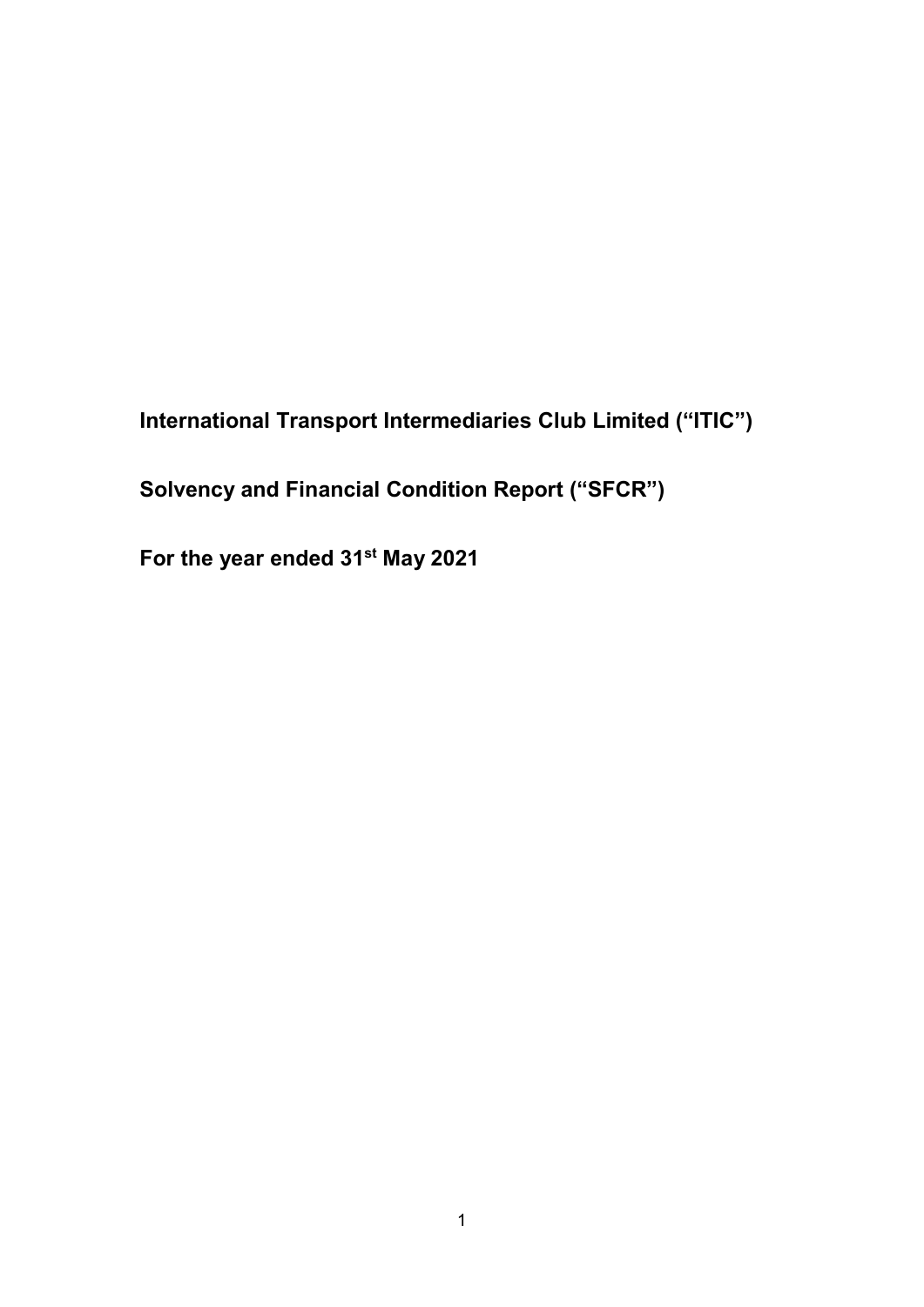## **Contents**

| A.                                                                         |  |
|----------------------------------------------------------------------------|--|
|                                                                            |  |
|                                                                            |  |
|                                                                            |  |
|                                                                            |  |
|                                                                            |  |
|                                                                            |  |
|                                                                            |  |
|                                                                            |  |
|                                                                            |  |
|                                                                            |  |
|                                                                            |  |
|                                                                            |  |
|                                                                            |  |
|                                                                            |  |
|                                                                            |  |
|                                                                            |  |
|                                                                            |  |
|                                                                            |  |
|                                                                            |  |
|                                                                            |  |
|                                                                            |  |
|                                                                            |  |
|                                                                            |  |
|                                                                            |  |
|                                                                            |  |
|                                                                            |  |
|                                                                            |  |
|                                                                            |  |
|                                                                            |  |
| E.2 Solvency Capital Requirement and Minimum Capital Requirement 49        |  |
| E.3 Use of the duration-based equity risk sub-module in the calculation of |  |
|                                                                            |  |
| E.4 Differences between the standard formula and any internal model used   |  |
|                                                                            |  |
| E.5 Non-compliance with the Minimum Capital Requirement and non-           |  |
|                                                                            |  |
|                                                                            |  |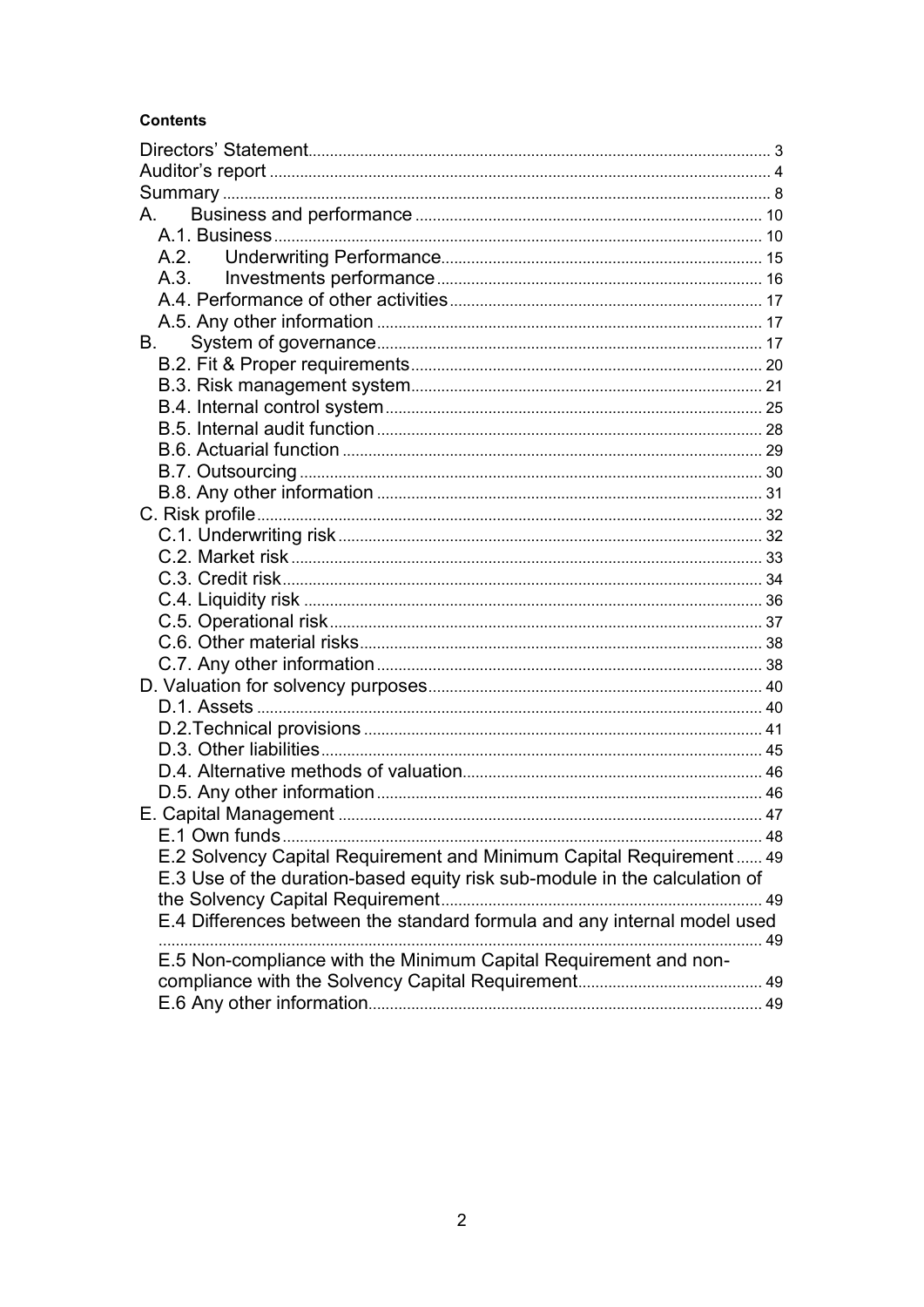## Directors' Statement

We acknowledge our responsibility for preparing the SFCR in all material respects in accordance with the PRA Rules and the Solvency II Regulations.

We are satisfied that:

- a. throughout the financial year in question, International Transport Intermediaries Club Limited has complied in all material respects with the requirements of the PRA Rules and the Solvency II Regulations as applicable to the insurer; and
- b. it is reasonable to believe that International Transport Intermediaries Club Limited has continued so to comply subsequently and will continue so to comply in future.

Pom / tapment

For and on behalf of International Transport Intermediaries Club Limited

23rd September 2021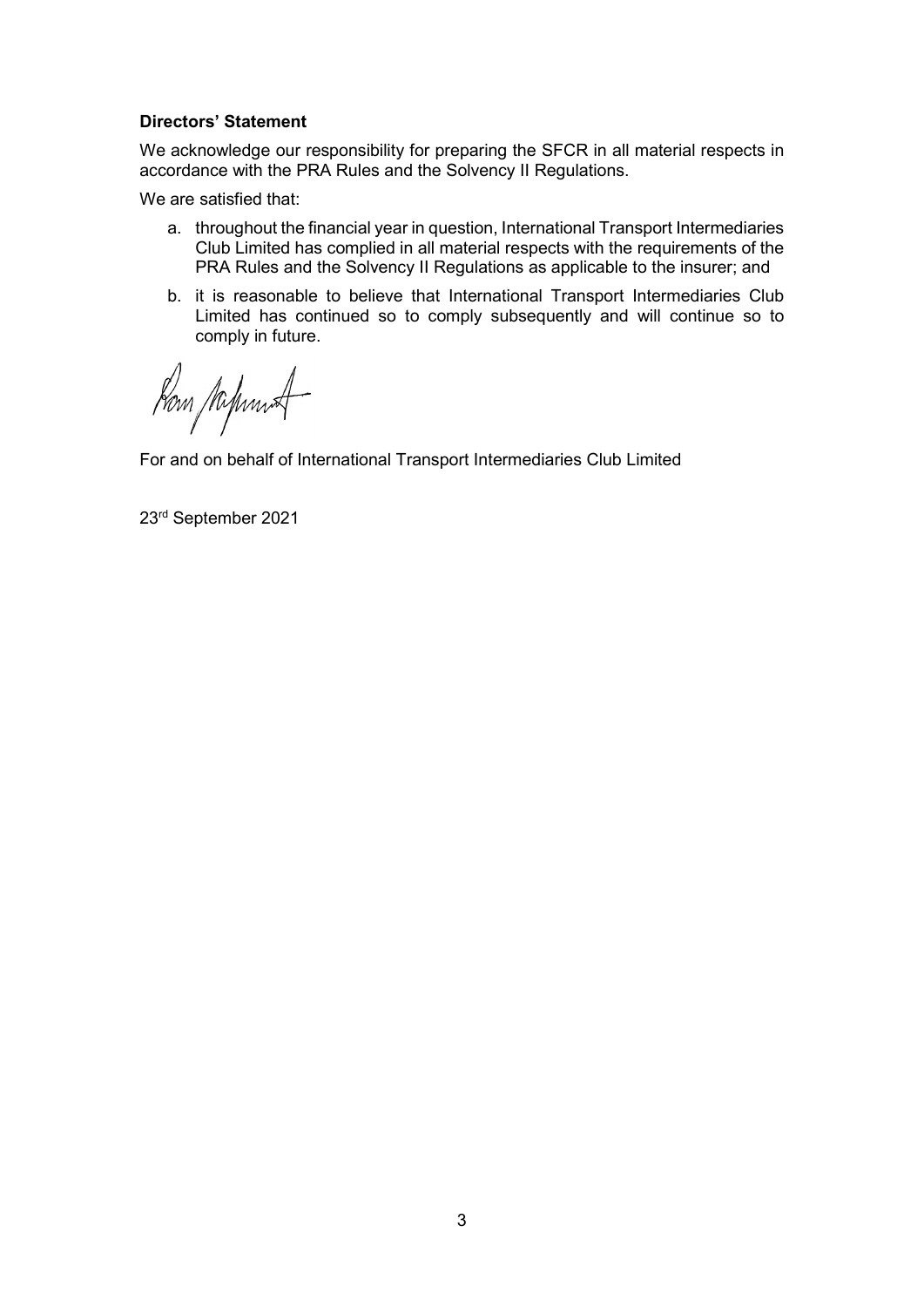## Auditor's report

Report of the external independent auditor to the Directors of International Transport Intermediaries Club Limited

## Report on the Audit of the relevant elements of the Solvency and Financial Condition Report

## **Opinion**

Except as stated below, we have audited the following documents prepared by International Transport Intermediaries Club Limited as at 31<sup>st</sup> May 2021:

- The 'Valuation for solvency purposes' and 'Capital Management' sections of the Solvency and Financial Condition Report of International Transport Intermediaries Club Limited as at 31<sup>st</sup> May 2021, ('the Narrative Disclosures subject to audit'); and
- Company templates S.02.01.02, S.17.01.02, S.23.01.01, S.25.01.21, S.28.01.01 ('the Templates subject to audit').

The Narrative Disclosures subject to audit and the Templates subject to audit are collectively referred to as the 'relevant elements of the Solvency and Financial Condition Report'.

We are not required to audit, nor have we audited, and as a consequence do not express an opinion on the Other Information which comprises:

- The 'Business and performance', 'System of governance' and 'Risk profile' elements of the Solvency and Financial Condition Report;
- Company templates S.05.01.02, S.05.02.01, S.19.01.21;
- The written acknowledgement by management of their responsibilities, including for the preparation of the solvency and financial condition report ('the Responsibility Statement').

In our opinion, the information subject to audit in the relevant elements of the Solvency and Financial Condition Report of International Transport Intermediaries Club Limited as at  $31<sup>st</sup>$  May 2021 is prepared, in all material respects, in accordance with the financial reporting provisions of the PRA Rules and Solvency II regulations on which they are based, as modified by relevant supervisory modifications, and as supplemented by supervisory approvals and determination.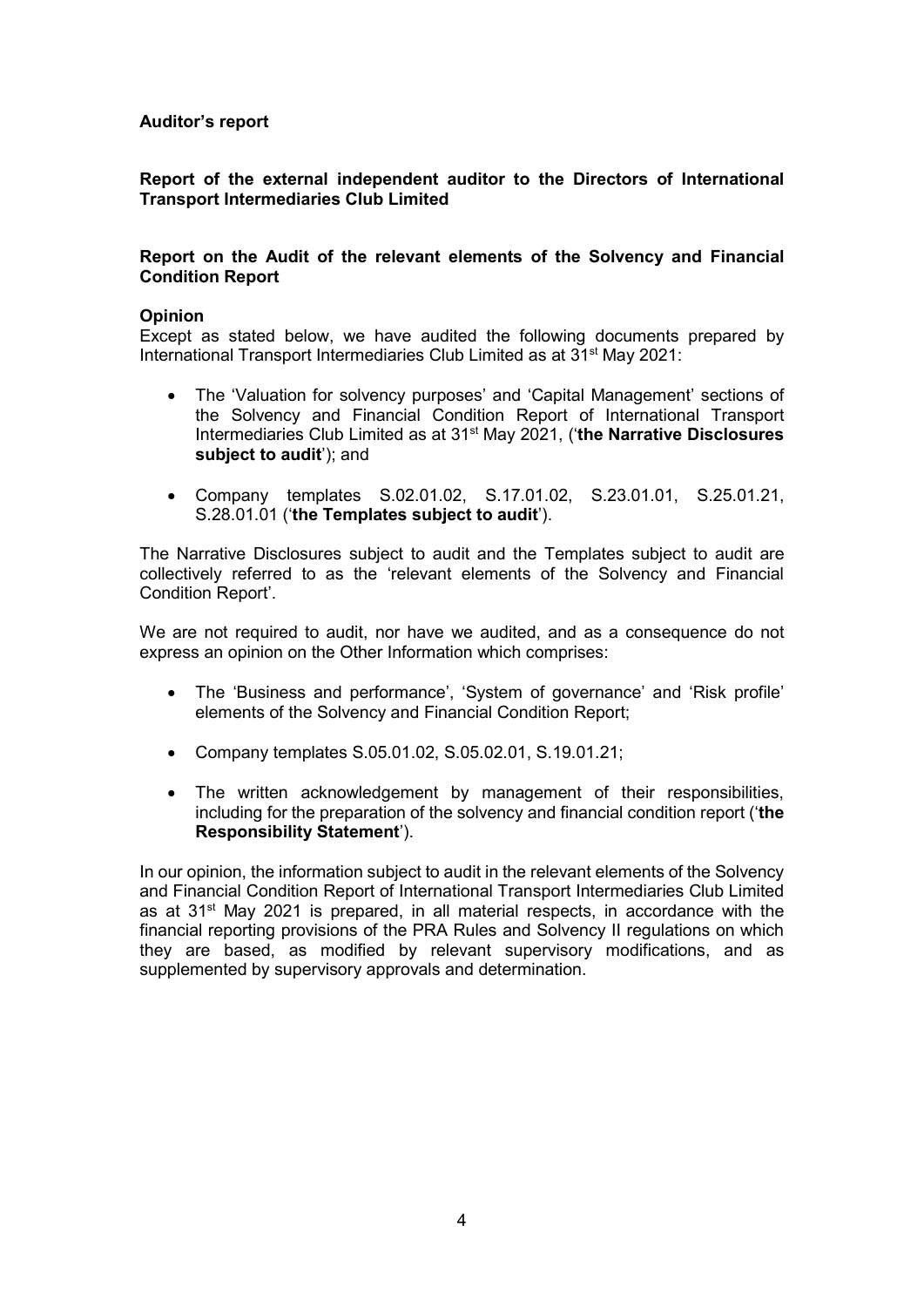## Report of the external independent auditor to the Directors of International Transport Intermediaries Club Limited (continued)

## Basis for opinion

We conducted our audit in accordance with International Standards on Auditing (UK) (ISAs (UK)), including ISA (UK) 800 and ISA (UK) 805. Our responsibilities under those standards are further described in the Auditor's Responsibilities for the Audit of the relevant elements of the Solvency and Financial Condition Report section of our report. We are independent of International Transport Intermediaries Club Limited in accordance with the ethical requirements that are relevant to our audit of the Solvency and Financial Condition Report in the UK, including the FRC's Ethical Standard as applied to public interest entities, and we have fulfilled our other ethical responsibilities in accordance with these requirements. We believe that the audit evidence we have obtained is sufficient and appropriate to provide a basis for our opinion.

## Conclusions relating to going concern

We have nothing to report in respect of the following matters in relation to which the ISAs (UK) require us to report to you where:

- the directors' use of the going concern basis of accounting in the preparation of the SFCR is not appropriate; or
- the directors have not disclosed in the SFCR any identified material uncertainties that may cast significant doubt about the company's ability to continue to adopt the going concern basis of accounting for a period of at least twelve months from the date when the SFCR is authorised for issue.

## Emphasis of Matter – Basis of Accounting

We draw attention to the 'Valuation for solvency purposes' section of the Solvency and Financial Condition Report, which describe the basis of accounting. The Solvency and Financial Condition Report is prepared in compliance with the financial reporting provisions of the PRA Rules and Solvency II regulations, and therefore in accordance with a special purpose financial reporting framework. The Solvency and Financial Condition Report is required to be published, and intended users include but are not limited to the Prudential Regulation Authority. As a result, the Solvency and Financial Condition Report may not be suitable for another purpose. Our opinion is not modified in respect of these matters.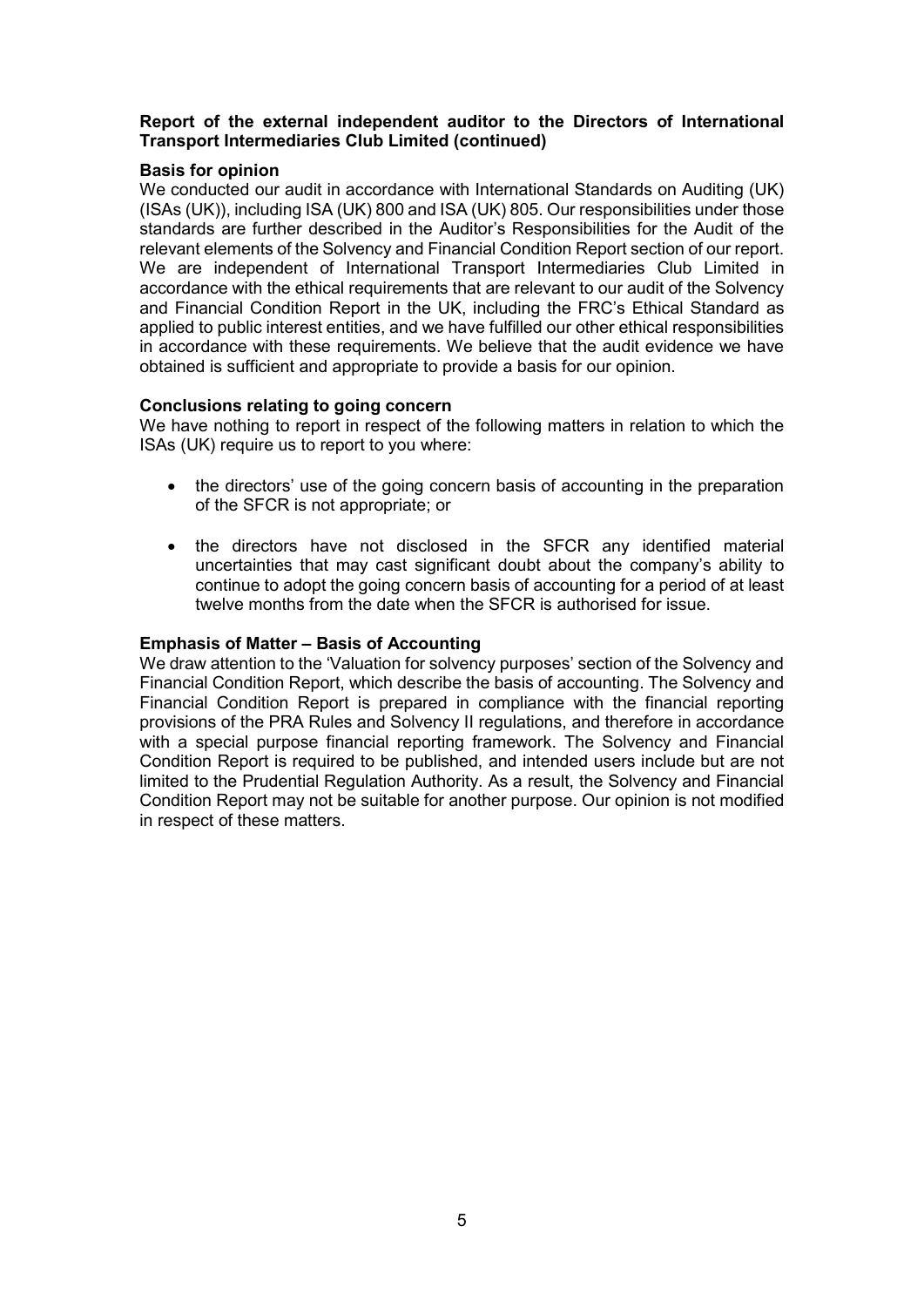## Report of the external independent auditor to the Directors of International Transport Intermediaries Club Limited (continued)

## Other Information

The Directors are responsible for the Other Information.

Our opinion on the relevant elements of the Solvency and Financial Condition Report does not cover the Other Information and, we do not express an audit opinion or any form of assurance conclusion thereon.

In connection with our audit of the Solvency and Financial Condition Report, our responsibility is to read the Other Information and, in doing so, consider whether the Other Information is materially inconsistent with the relevant elements of the Solvency and Financial Condition Report, or our knowledge obtained in the audit, or otherwise appears to be materially misstated. If we identify such material inconsistencies or apparent material misstatements, we are required to determine whether there is a material misstatement in the relevant elements of the Solvency and Financial Condition Report or a material misstatement of the Other Information. If, based on the work we have performed, we conclude that there is a material misstatement of this Other Information, we are required to report that fact. We have nothing to report in this regard.

## Responsibilities of Directors for the Solvency and Financial Condition Report

The Directors are responsible for the preparation of the Solvency and Financial Condition Report in accordance with the financial reporting provisions of the PRA rules and Solvency II regulations.

The Directors are also responsible for such internal control as they determine is necessary to enable the preparation of a Solvency and Financial Condition Report that is free from material misstatement, whether due to fraud or error.

## Auditor's Responsibilities for the Audit of the relevant elements of the Solvency and Financial Condition Report

It is our responsibility to form an independent opinion as to whether the relevant elements of the Solvency and Financial Condition Report are prepared, in all material respects, with financial reporting provisions of the PRA Rules and Solvency II regulations on which they are based.

Our objectives are to obtain reasonable assurance about whether the relevant elements of the Solvency and Financial Condition Report are free from material misstatement, whether due to fraud or error, and to issue an auditor's report that includes our opinion. Reasonable assurance is a high level of assurance, but it is not a guarantee that an audit conducted in accordance with ISAs (UK) will always detect a material misstatement when it exists. Misstatements can arise from fraud or error and are considered material if, individually or in the aggregate, they could reasonably be expected to influence the decision making or the judgement of the users taken on the basis of the Solvency and Financial Condition Report.

A further description of our responsibilities for the audit of the financial statements is located on the Financial Reporting Council's website at: https://www.frc.org.uk/Our-Work/Audit/Audit-and-assurance/Standards-and-guidance/Standards-and-guidancefor-auditors/Auditors-responsibilities-for-audit/Description-of-auditors-responsibilitiesfor-audit.aspx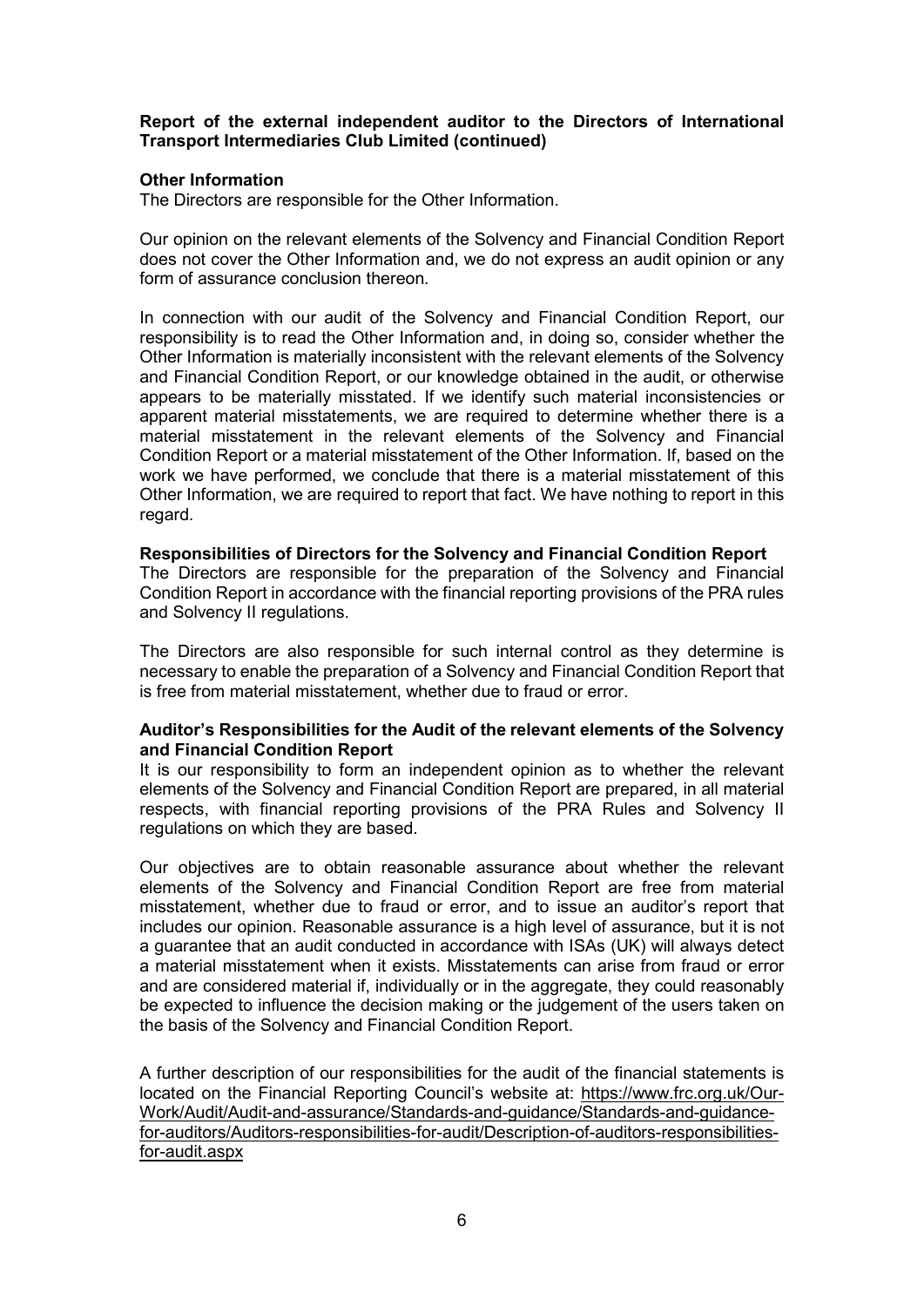## Report of the external independent auditor to the Directors of International Transport Intermediaries Club Limited (continued)

## Report on Other Legal and Regulatory Requirements.

In accordance with Rule 4.1 (3) of the External Audit Chapter of the PRA Rulebook for Solvency II firms we are required to consider whether the Other Information is materially inconsistent with our knowledge obtained in the audit of International Transport Intermediaries Club Limited statutory financial statements. If, based on the work we have performed, we conclude that there is a material misstatement of this other information, we are required to report that fact. We have nothing to report in this regard.

Tankeed

Thomas Reed (Senior Statutory Auditor) For and on behalf of BDO LLP, Statutory Auditor 55 Baker Street London W1U 7EU

27 September 2021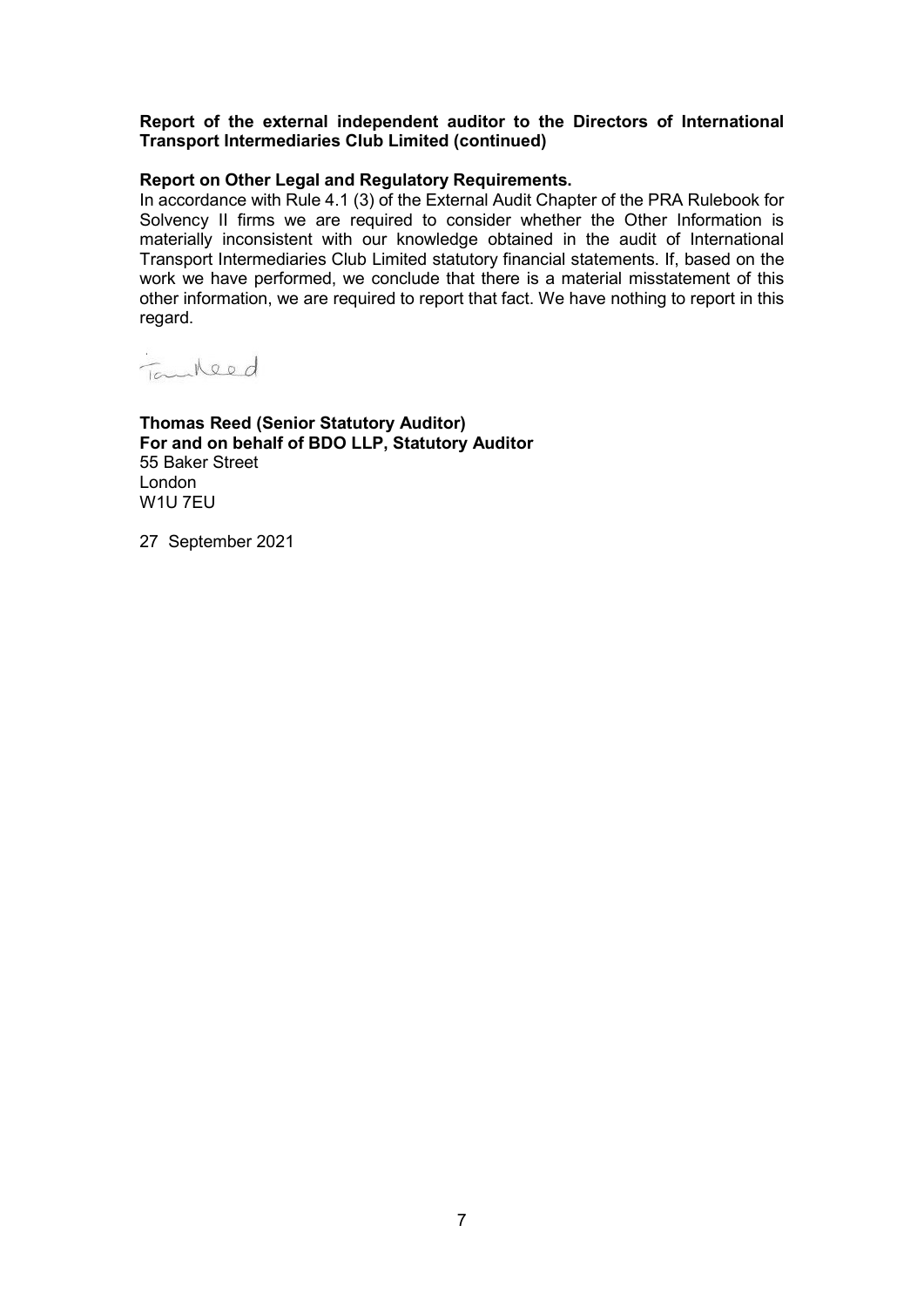## **Summary**

## Introduction

This document is arranged to fit into a template with standard headings across the industry.

Section A considers basic information such as the structure of ITIC and the recent results of ITIC.

Section B considers the governance and risk management of ITIC. It looks at the management and remuneration structure. It then takes the reader through the Own Risk and Solvency Assessment, the risk management framework, internal controls, internal audit, actuarial arrangements and outsourcing.

Section C looks at the risk profile of ITIC considering underwriting, market, credit, liquidity and operational risks.

Section D shows the Solvency II financial position and explains how the GAAP financial statements are converted into a Solvency II format. Sections are shown for assets and liabilities (technical provisions and other liabilities).

Section E explains how ITIC manages its capital and shows how the eligible own funds cover the solvency capital requirement and the minimum capital requirement. Again, the difference between the financial statements retained reserves and the Solvency II eligible own funds is explained.

The PRA regulatory regime for Insurance Companies, known as Solvency II, came into force with effect from 1st January 2016. The regime required new reporting and public disclosure arrangements to be put in place by insurers and some of that is required to be published on the company's public website. This document is the  $5<sup>th</sup>$  year of the Solvency and Financial Condition Report ("SFCR") that is required to be published by ITIC.

ITIC's financial year runs to 31<sup>st</sup> May each year and it reports its results in US dollars.

## Main output and conclusions

For solvency purposes, ITIC uses the standard formula to calculate its Solvency Capital Requirement ("SCR") and as a mutual mono-line insurer of the professional indemnity risks of its members, ITIC's insurance business is classified as general liability insurance for Solvency II purposes. Business is largely underwritten from the United Kingdom other than EU policies incepting after 1<sup>st</sup> November 2019 which are underwritten from the Netherlands. Members are dispersed internationally.

During the year to 31<sup>st</sup> May 2021, ITIC made a financial statements UK GAAP surplus for the year of US\$4.0m. This result was driven largely by increased claims being covered by increased premium and recoveries from the quota share reinsurance program. The surplus for the year resulted in free reserves at  $31<sup>st</sup>$  May 2021 of US\$46.1m.

This is the  $26<sup>th</sup>$  year that ITIC has returned premium to its renewing members by way of a continuity credit scheme and the credit expected for the coming 2021/22 year will cost about US\$11.6m out of total forecast premium of US\$62.7m.

For solvency purposes:

a. Minimum Capital Requirement ("MCR") coverage. ITIC's eligible own funds stood at US\$53.5m (2020: US\$48.7m) against an MCR of US\$4.3m (2020: US\$4.1m) thus showing 1,237% coverage (2020: 1,194% covered).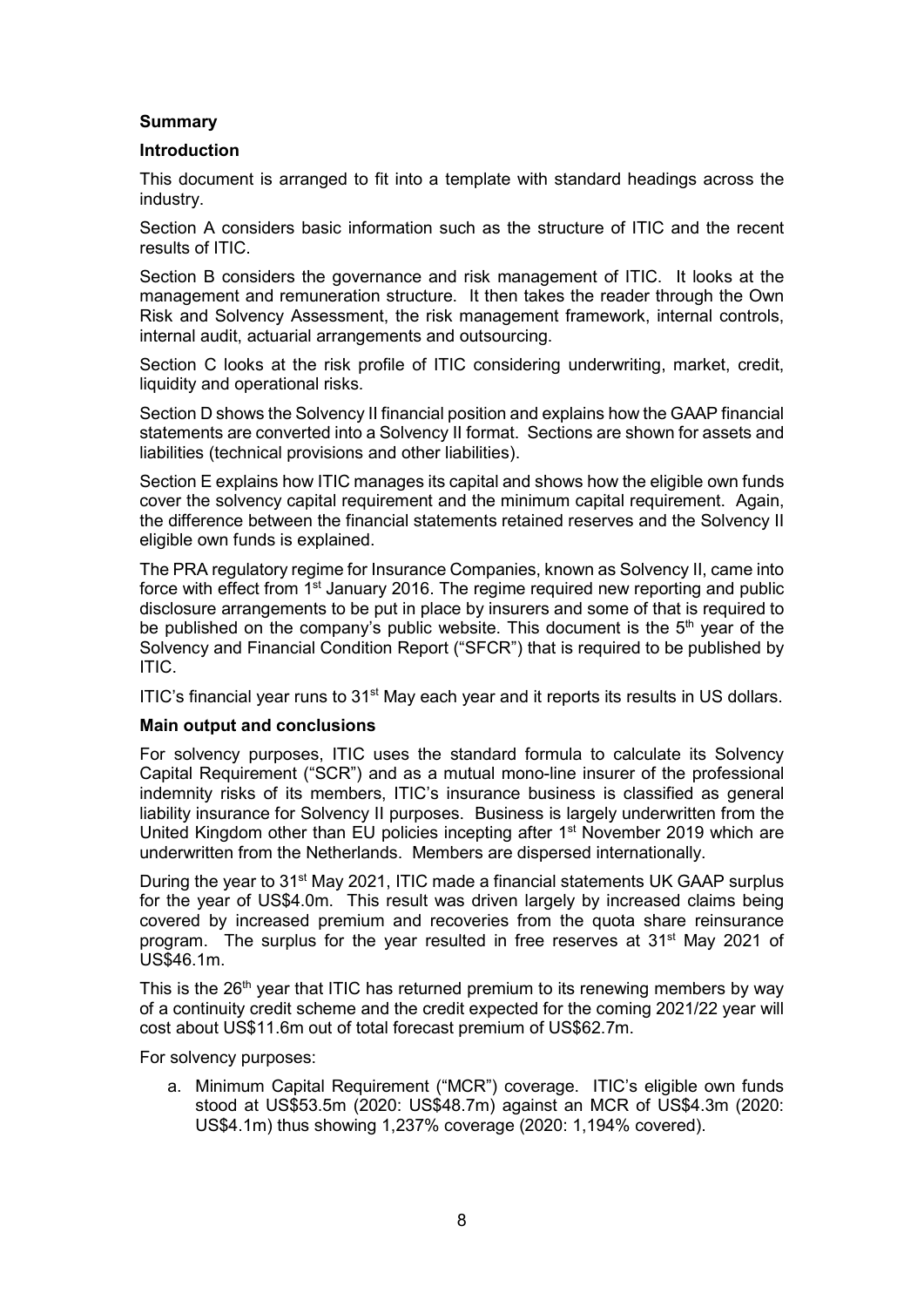b. Solvency Capital Requirement ("SCR") coverage. ITIC's eligible own funds stood at US\$53.5m (2020: US\$48.7m) against an SCR of US\$13.7m (2020: US\$11.5m) thus showing 391% coverage (2020: 423% covered).

## Material changes.

Following Brexit, ITIC set up a fronting arrangement in the Netherlands in November 2019 and now reinsures EU business which has been underwritten in the Netherlands through UK P&I NV. This arrangement commenced underwriting for ITIC on 1<sup>st</sup> November 2019 and has caused little disruption to its EU members.

COVID-19 has not materially impacted the operations or finances of ITIC. This is discussed further in section A.1.6.

There are not considered to have been any other material changes over the reporting period.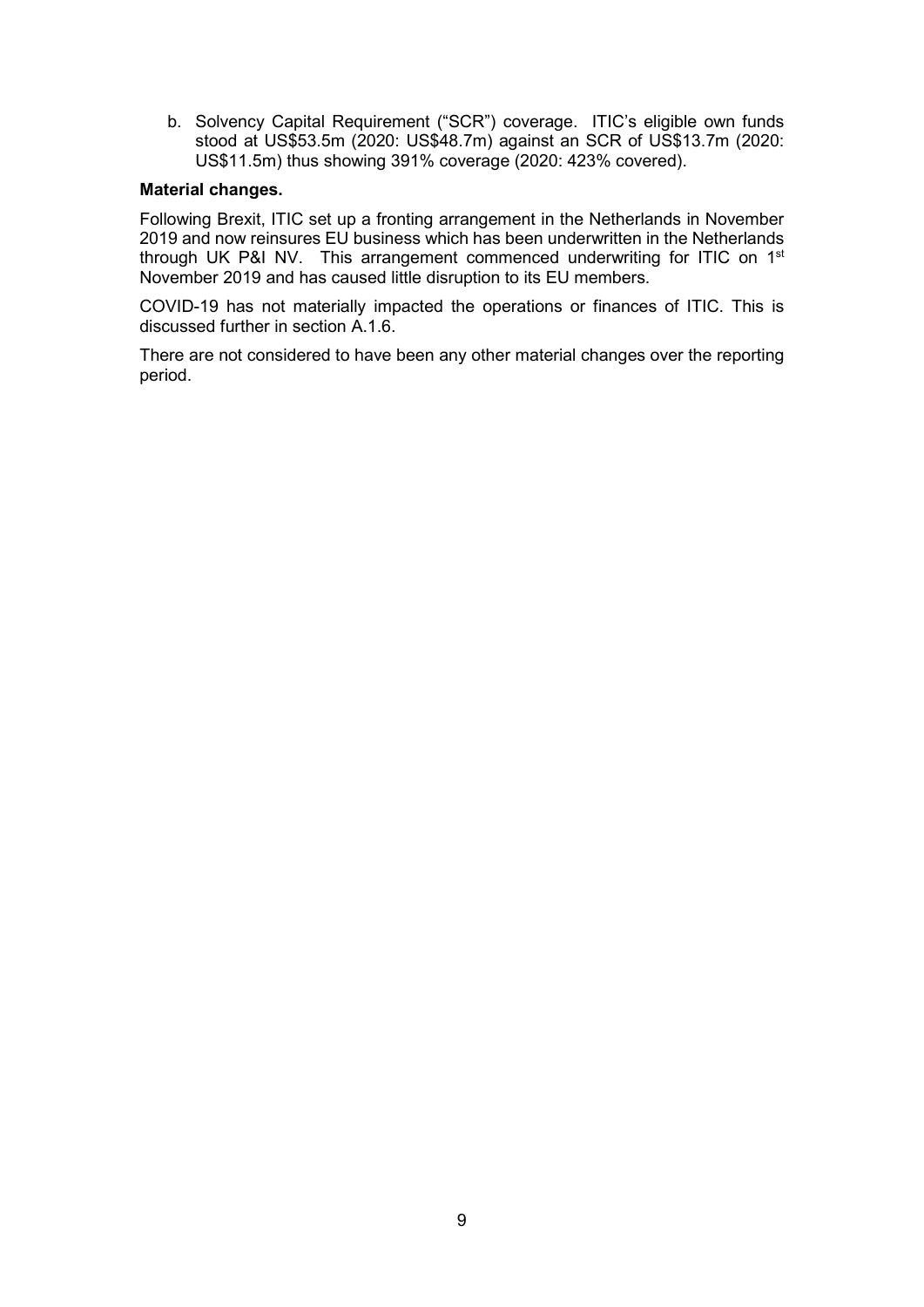# A. Business and performance

## A.1. Business

A.1.1 Name and legal form: International Transport Intermediaries Club Limited ("ITIC") is incorporated in England and Wales under the Companies Act 2006 as a company limited by guarantee and not having a share capital.

A.1.2 Supervisory authority: The authority responsible for the financial supervision and review of the SFCR of ITIC is the Prudential Regulation Authority ("PRA") which is located at 20 Moorgate, London, EC2R 6DA.

The authority responsible for protecting consumers, enhancing market integrity and promoting competition is the Financial Conduct Authority ("FCA") whose address is 12 Endeavour Square, London E20 1JN.

A.1.3 External auditor: The auditors are BDO LLP, Statutory Auditor of 55 Baker Street, London, W1U 7EU.

A.1.4 Owners of the undertaking: ITIC is incorporated in England as a company limited by guarantee and not having share capital. Every person or company insured by ITIC shall be recorded as a member of ITIC. Every director of ITIC shall be a member, unless at the time of appointment the directors, in their sole discretion, decide otherwise. For example, ITIC's two non-member non-executive directors are not members.

In the event of ITIC's liquidation the net assets of ITIC are to be distributed among the current members in proportion to the amounts of premium payable by them during the preceding three years.

A.1.5 ITIC's position within the legal structure of the group: ITIC is not part of a group. ITIC has a 90% quota share reinsurance contract with Transport Intermediaries Mutual Insurance Association Limited ("TIMIA"). TIMIA is a parallel mutual insurer but the managers of the business will usually consider the combined financial position of the two entities when considering strategy or financial performance.

A.1.6 ITIC's business: The principal activity of ITIC during the year was the insurance of professional indemnity and public liability risks of professionals in the transport industry. For Solvency II purposes, ITIC's business is classified general liability insurance.

The number of members entered in ITIC on 31<sup>st</sup> May 2021 was 3,320. As at this date, 606 members' main activity was ship agency (port and liner agency), 582 ship and bunker brokers, 382 ship, crew, commercial and yacht management, 1066 marine surveying (including Lloyd's Agents, hydrographic surveyors and P&I Club Correspondents) and naval architects and 684 representing other professionals in the transport industry. Some members carry on more than one of these activities and many members are insured jointly with their subsidiary or related companies.

The membership is drawn from 130 countries the majority being from UK and from Europe (where it reinsures premium underwritten by UK P&I NV), with a substantial number of members from North America, Australasia, the Far East and the Middle East.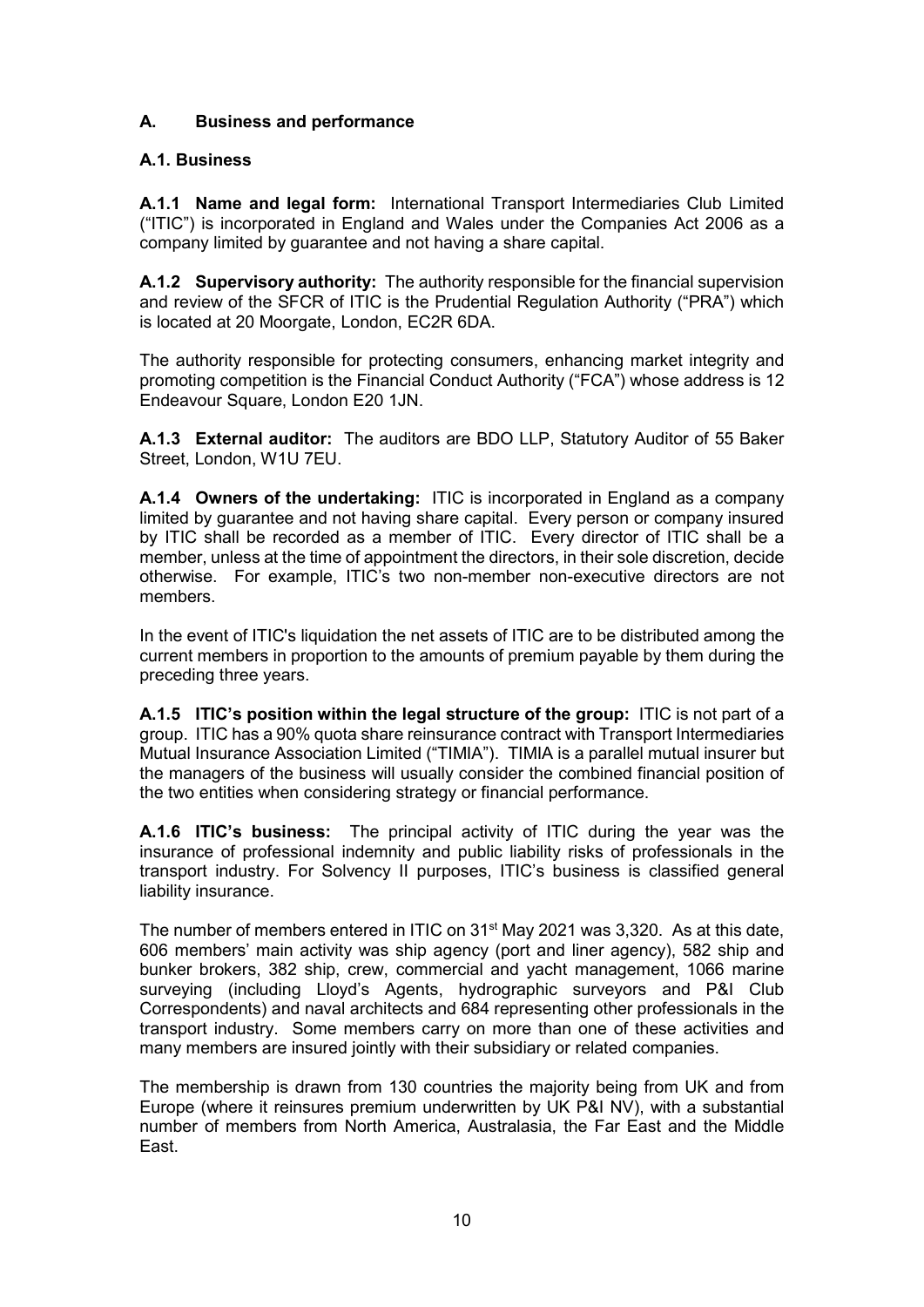The impact of COVID-19 was considered in detail in the financial statements of ITIC. The different areas covered included the impact on: day to day servicing, ITIC's members, the insurance operations, the investment operation, the solvency II capital coverage and going concern. The directors are confident that ITIC will push through the current situation maintaining its finances and operations.

The disclosure from the financial statements is reproduced here for information:

## "Impact of COVID-19 in ITIC

COVID-19 (or Coronavirus) emerged in December 2019, and was classified as a global pandemic in March 2020. The emergence and spread of COVID-19 has had an impact on ITIC and this is considered in more detail below:

## Impact on ITIC's day to day servicing

ITIC is able to continue to effectively service its members remotely. All the staff of the managers have been able to continue to work via remote access and video conference meetings and some have attended the offices if considered appropriate. Executive travel to meet members and brokers and director travel to board meetings has been curtailed but the requirements have been covered by alternative means. The disruption caused by Covid-19 has not impacted ITIC's ability to operate on an ongoing basis.

## Impact on ITIC's members providing professional services in the transport sector

The impact of Covid-19 on trade and the economy has had a corresponding impact on the income of transport businesses and the businesses providing services to the transport industry. Whilst there have been some reductions in members' income levels, many have continued with little impact or even increased their scale.

It has been noted that some members have struggled to service their customers due to either lack of physical presence or because of problems running their own operations and systems, or their clients' operations and systems. However, most have found alternatives which have allowed them to continue without significant issues.

The income and profitability of ITIC's members' has not been impacted enough to detrimentally affect premium levels of and payments to ITIC. Hence ITIC's cash flow has not been adversely impacted.

At the date of signing these accounts, there continues to be some uncertainty over the timing that businesses will return to a new normal service. Also, the impact of Covid-19 on claims has yet to be fully determined. Hence premium, claims development, cash flow and investment returns could still be impacted over the next couple of years.

## Impact on insurance operations

Premium. ITIC's premium has held up despite Covid-19 and has not experienced the drop off in income declarations and premium income as previously expected. However, it is possible that some members may cease to trade and this can give rise to non-renewals or non-payment of premium. It should be noted that non-payment of premium leads to cancellation back to inception and hence reduced exposure to claims. On the positive side, there has been reduced appetite for marine risks in the Lloyd's market and this provides the opportunity for ITIC to pick up new business in a hardening and / or contracting market. The impact of Covid-19 on premium for the year just ended is estimated as de minimis. ITIC has reviewed its premium forecasts and there are looking strong. A cautious continuity credit in this uncertain market will further strengthen ITIC's retained reserves.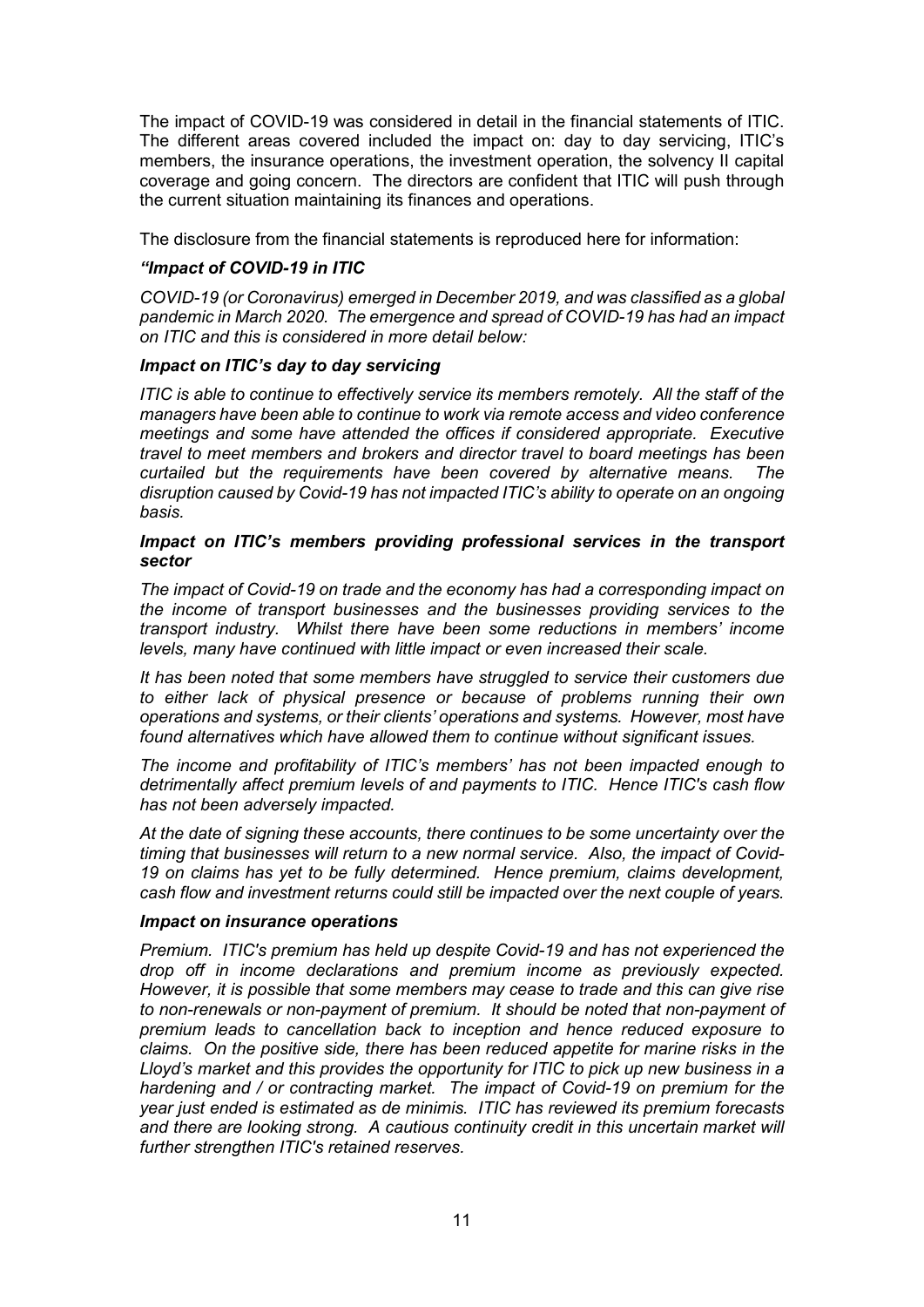Claims. ITIC does not cover business interruption and as a result has not been exposed to this area in the same way as a lot of other insurance companies. A small number of error and omission claims have arisen directly as a result of Covid-19.

Disruption to markets generally impacts the profitability of contracts and ITIC has experience that this can lead to disputes and claims. ITIC has noticed a small an increase in claims in this area although nothing significant has arisen in the year just ended.

ITIC provides a limited amount of debt collection cover where ITIC will pay the costs of attempting to recover debt owed to the member. Given cash flow difficulties that have arisen in the economy, ITIC has seen some increased claims costs in this area.

ITIC observes that Covid-19 has had a limited impact on the 2020/21 financial year. ITIC's technical provisions, its most critical accounting estimate, is not considered to have been materially impacted by Covid-19.

Looking forward to the year end 31 May 2022, ITIC continues to have a small number of cases opened relating directly and indirectly to Covid-19. The final outcomes of these cases are thought to be not material.

Despite Covid-19, the overall level of claims for the 2021/22 year are expected to remain steady and will not impair ITIC's robust capital position.

Reinsurance. Regarding the reinsurance programme, ITIC places two types of policy: Firstly, it places an excess of loss programme, predominantly in the Lloyd's market, which covers claims above US\$1m subject to up to US\$3m of annual aggregate retention. Under ITIC's risk appetite, all excess of loss reinsurers are required to be rated A- or better. Although there were a number of other factors which contributed to increased reinsurance costs, the impact of Covid-19 on the renewal of the reinsurance programme on 15 April 2021 was immaterial. In addition, ITIC places a 90% quota share reinsurance arrangement with TIMIA. Although TIMIA is unrated, ITIC benefits from a fixed charge debenture over a minimum US\$35m portfolio of assets in TIMIA (portfolio valuation US\$40m at 31 May 2021). The strong reinsurance programmes in place are expected to continue to effectively mitigate ITIC's insurance risk with little risk of default.

In terms of ITIC's premium debtors, there has been no indication of any material default. Credit control is monitored in key performance indicators and is within the risk appetite set by ITIC. The risk of default is mitigated by the fact cancellation of cover due to non-payment entitles ITIC to cancel back to inception and hence not have any obligation to claims for that member arising within the year.

ITIC monitors its financial strength and looks to maintain capital in excess of its own solvency and risk assessment ("ORSA"). At its March 2021 board meeting, ITIC considered its ORSA and ran a number of post Covid-19 scenarios in order to determine the level of continuity credit to be paid to renewing members. The continuity credit was increased to reflect the strong performance during the year and the smaller impact from Covid-19 than was originally expected.

## Impact on investment operations

ITIC's financial assets are held in assets in accordance with the investment mandate which was reviewed and updated during the year. The return for the 2020/21 year was strong at about 12%. However, continued uncertainty remains in the investment markets and ITIC continues to retain its investments within the investment mandate limits.

ITIC naturally balances its currency income and expenditure as well as its assets and liabilities. Thus few hedges are needed and these are generally in place only to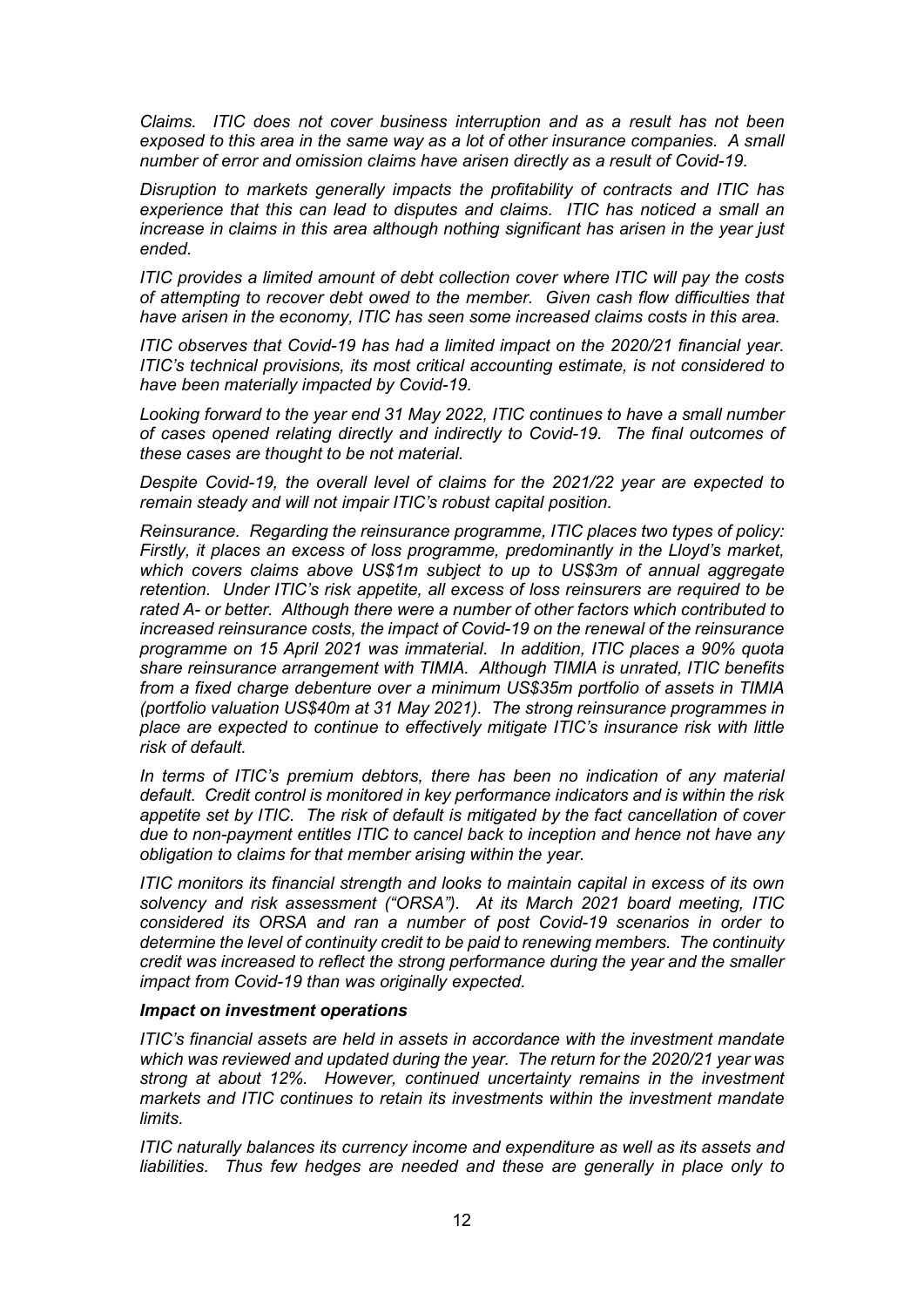position the investment portfolio into the splits set out in the investment mandate. Significant fluctuations in currencies are therefore not considered to materially impact ITIC's ability to continue as a going concern. If there are currency fluctuations, then the exchange differences are covered by an equal and opposite adjustment to the ceding commission on the quota share reinsurance contract.

Regarding cash flow risk, ITIC maintains key risk indicators ("KRI") to ensure that US\$20m of cash can be made available within seven days in accordance with its risk appetite; ITIC comfortably exceeds this. Further, ITIC has not identified any immediate credit issues in its membership, and does not consider there to be a material cash flow risk as a result of Covid-19, at present. Furthermore, ITIC's cash flow is implicitly supported by ITIC's reinsurance contract with TIMIA.

## Impact on Solvency II capital coverage

ITIC has key risk indicators to monitor its capital and liquidity positions. Given ITIC's robust position as discussed above, and following stress and scenario testing performed, ITIC is expected to continue to meet all Solvency II and own solvency needs assessment capital requirements.

## Impact on going concern

The Directors have performed an assessment of the current and future impacts of Covid-19. As mentioned above, and following initial stress and scenario analysis performed alongside the ORSA, Covid-19 is not expected to materially impair ITIC's ability to continue as a going concern. ITIC sets out its own solvency needs assessment such that enough capital should be held to cover a 1 in 200 event followed by another 1 in 200 event in the same year. Thus the directors are confident that ITIC has the financial strength to overcome the worst possible outcome.

Section 172(1) of the Companies Act 2006 provides that a director of a company must act in a way that is considered to be in good faith, would most likely promote the success of the ITIC and benefit its members as a whole, and in doing so have regard to various other stakeholder interests, including the managers, regulators, brokers and reinsurers."

A.1.7 Business planning: For management purposes, and consistent with the ITIC's business planning, strategy and ORSA, ITIC includes the results of its quota share reinsurer, TIMIA, when forecasting and reviewing its financial position. Whilst most tables / financial amounts will relate to the entity ITIC, if the amounts have been presented in as ITIC and TIMIA combined then this will be stated as such.

A.1.8 Trends and factors: The following summary of the year to 31<sup>st</sup> May 2021 has extracted from the Chairman's statement which is posted on the ITIC website. It should be noted that this statement refers to the combined ITIC and TIMIA results. Comments on the underwriting and investment result of ITIC as a solo entity are shown in sections A.2 and A.3.

"...in its 29<sup>th</sup> financial year, ITIC has produced a strong surplus. ITIC, combined with its mutual reinsurer TIMIA, returned a US\$29.2m surplus for the year to 31<sup>st</sup> May 2021 ("2020/21") after paying US\$13.3m for the cost of the continuity credit. This follows the US\$19.7m credit paid in the previous year.

The investment return of 12.2% accounted for a contribution of US\$30.4m. The budgeted forecast for the investment return was 3.0%.

The continuity credit is paid to renewing members and it effectively reduces the cost of your insurance. Your board, at its meeting in March 2021, reviewed the level of ITIC's free reserves and the relatively volatile investment markets. The board decided that, as the free reserves were still well above the amount required for ITIC's solvency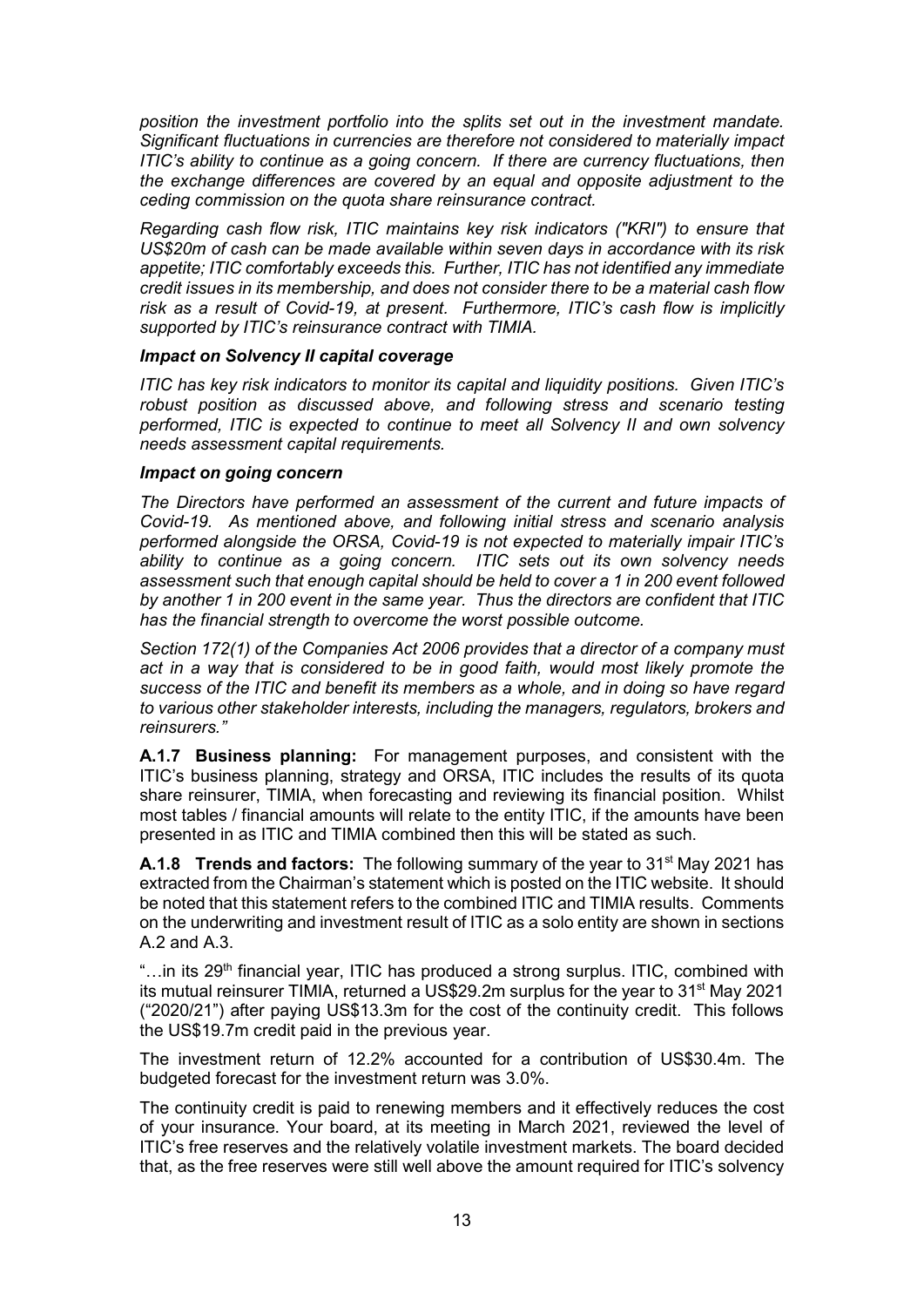requirement and being aware that the members needed all the support they could get in these very difficult and uncertain times, they were going to pay a continuity credit for the 27th consecutive year for all renewals in the 2021/22 year.

• For one year policies, the credit was 15% of the premium.

• For two year policies, the credit was 25% for year one with at least a 15% promised credit for year two.

Those in the second year of a policy, begun in 2020/21, will receive a credit of 25%, which was substantially more than the original 10% promised by the board at its meeting in March 2020.

Your board considers the payment of such continuity credits to be a very important benefit of being covered by a mutual insurer, even more so in these difficult times. Since the continuity credit payments began 26 years ago, I am pleased to report that more than US\$160.0m has been returned to you, the members.

The risk for all claims up to US\$1.0m continues to be retained by ITIC, as well as an additional two retentions in excess of the primary US\$1.0m level and one retention excess of US\$2.0m. As the marine insurance market has been a "hard" market for the past eighteen months to two years, ITIC paid 15% more for its reinsurance in addition to the adjustment for additional premium written throughout the year. We are comfortable that the reinsurance in place reduces the risks of large claims to an acceptable level at a reasonable cost, even with this increase.

ITIC's annual premium increased in 2020/21 by 4.3% and so ITIC has now had two good years of growth. In past years, premium has remained static largely because of continued consolidation in the transport services market. ITIC continues to retain approximately 96% of its members at renewal each year, which is a very high retention rate.

The insurance, claims, contractual advice and practical help that we can provide through our staff in London to members, advisers, brokers and introducers around the world, continues to set us apart. Due to the lockdown in many countries and the difficulties travelling, ITIC has organised more webinars and podcasts which have attracted widespread international audiences.

It is important for ITIC to maintain its level of free reserves both for solvency reasons and to allow the levels of continuity credits to be paid to the membership. I am pleased to advise that the combined free reserves of ITIC and TIMIA have increased from US\$184.7m as at 31st May 2020 to US\$213.9m as at 31st May 2021 despite the two very high years of continuity credits paid in 2018 and 2019.

In common with past years, the board decided to close the preceding policy year, meaning that no additional premium can be requested from members for the 2019/20 policy year or any earlier year. The only full year that remains open is 2020/21. ITIC has never requested additional premium for any policy year.

ITIC underwrites approximately 30% of its business in the EEA via a fronting arrangement provided by an insurer based in Rotterdam, Netherlands for renewals. The business within the EEA is very important to us and the cover and service remains unchanged. All of ITIC's EEA business has now renewed via this route. Historical claims opened prior to the end of the Brexit transition period will continue to be dealt with and all the regulatory issues in the EEA have been addressed.

ITIC reports fully to Solvency II standards and is regulated by the Prudential Regulation Authority. Details of ITIC's solvency position can be found in the Solvency and Financial Condition Report, which is available on the ITIC website: https://www.iticinsure.com/about-itic/solvency-ii-reporting/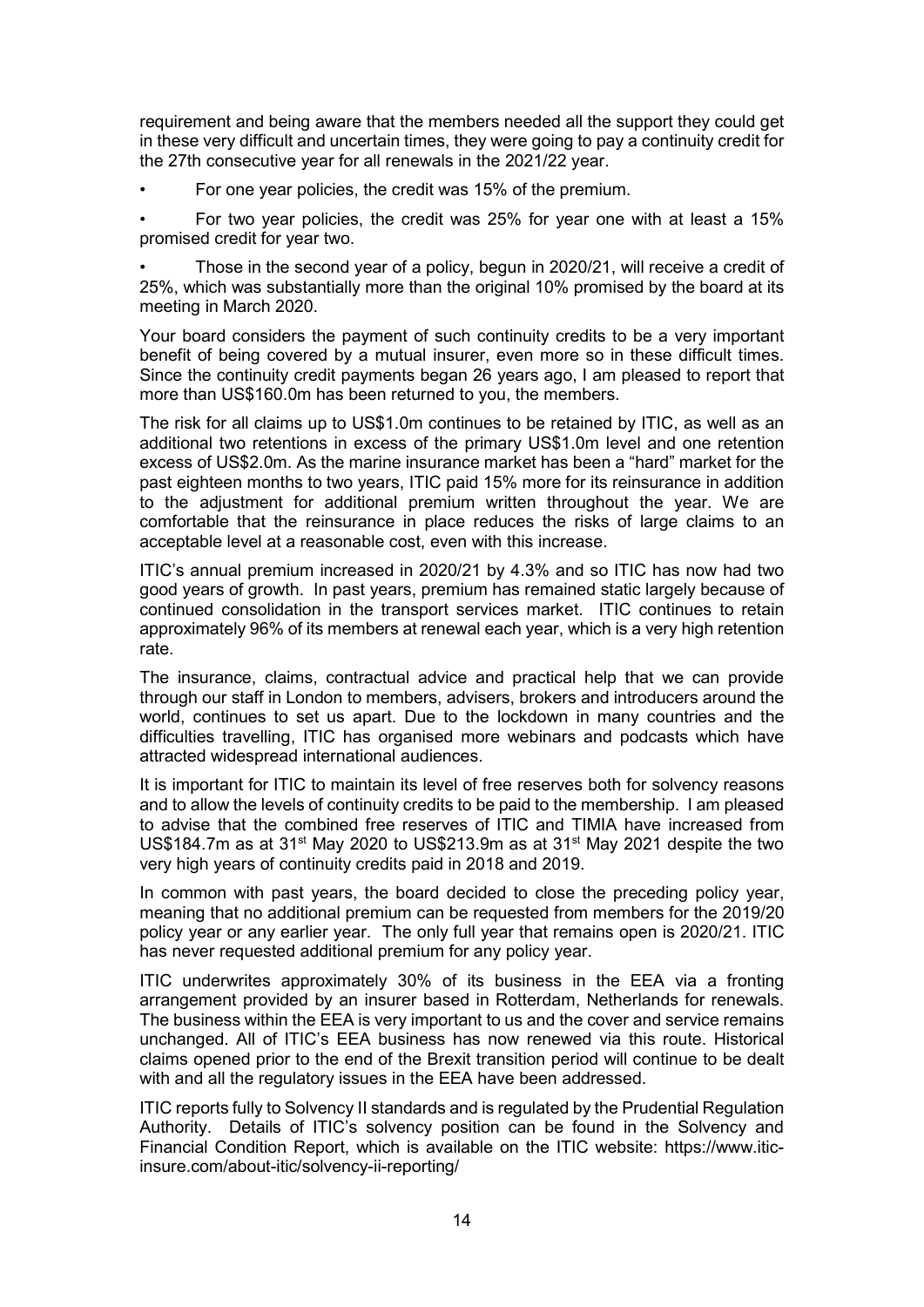ITIC is committed to consistently providing competitively priced professional indemnity insurance (and related insurance covers) with valuable, high quality loss prevention advice to businesses servicing the marine, aviation, rail and general transport industry through a mutual insurance company supported by at least "A-" rated security from its external reinsurers. The focus will continue to be on maintaining strong reserves and the provision of quality service and sound risk management advice by a highly competent staff.

The accounts and financial highlights for the 2020/21 year will be available on the website (www.itic-insure.com) before the AGM on 23<sup>rd</sup> September 2021..."

A.1.9 Business Objectives: ITIC's objectives are as follows:

ITIC is committed to consistently providing competitively priced professional indemnity insurance (and related insurance covers) with valuable, high quality loss prevention advice to businesses servicing the marine, aviation, rail and general transport industry through a mutual insurance company supported by at least "A-" rated security from its external reinsurers. Strong reserves will be maintained and quality service and sound risk management provided by its highly competent staff.

# A.2. Underwriting Performance

A.2.1 Underwriting performance: As illustrated below, which has been summarised from ITIC's financial statements:

- Premium increased by 4.3% largely from the growth in new members.
- Acquisition costs increased as more of the EU members renewed via the fronting arrangement with UK P&I NV.
- Excess of loss reinsurance costs also increased due to market pressures by 15% at renewal.
- Net claims costs reduced slightly whilst the continuity credit decisions made in previous years continued to impact the return of premium to members albeit down on the previous year.
- Management fees increased compared with the previous year partly because of the weakening US dollar whilst other expenses reduced because of cancelled travel and meetings following Covid-19.
- Noting the ability to perform well despite the uncertainty arising from Covid-19, the board decided to increase the level of continuity credit for 2021/22 to 15%-25% compared with the 2020/21 credit of 10%-20%.
- The combined loss ratio before continuity credit and quota share reinsurance for the financial year was 81.2% compared with the prior year's 84.2%.
- The investment return provided another strong operating surplus, up on the previous year.

It should be noted that the figures relate to ITIC on its own.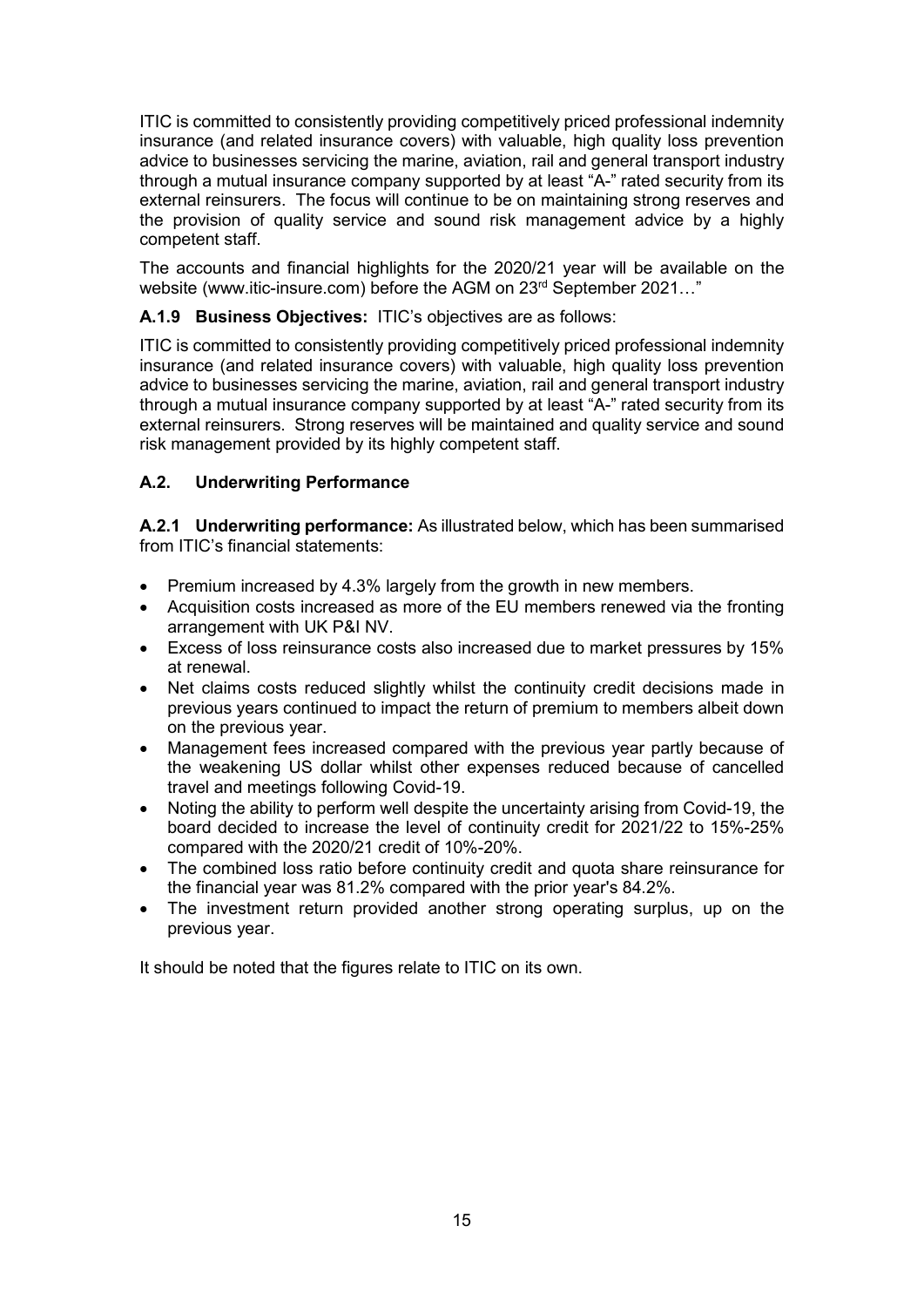|                                                                                                  | 2021                | 2021                      | 2020                 | 2020                      |
|--------------------------------------------------------------------------------------------------|---------------------|---------------------------|----------------------|---------------------------|
|                                                                                                  | 000s                | US\$ % of gross<br>earned | 000s                 | US\$ % of gross<br>earned |
| Gross earned premium                                                                             | 59,786              | premium<br>100.0%         | 57,338               | premium<br>100.0%         |
| Less acquisition costs including management fee element<br>Less excess of loss reinsurance costs | (9,744)<br>(4, 767) | 16.3%<br>8.0%             | (8, 769)<br>(3, 843) | 15.3%<br>6.7%             |
| Net retained premium                                                                             | 45,275              | 75.7%                     | 44,726               | 78.0%                     |
| Claims net of excess of loss recoveries including management fee element                         | (26, 977)           | 45.1%                     | (28, 911)            | 50.4%                     |
| Management Fee (excluding acquisition and claims elements)<br>Other expenses                     | (5,861)<br>(1, 187) | 9.8%<br>2.0%              | (5, 281)<br>(1,460)  | 9.2%<br>2.5%              |
| Total claims and other expenses                                                                  | (34, 025)           | 56.9%                     | (35, 652)            | 62.2%                     |
| Total costs (excluding continuity credit)                                                        | (48, 536)           | 81.2%                     | (48, 264)            | 84.2%                     |
| Operating surplus before continuity credit and quota share reinsurance                           | 11,250              | 18.8%                     | 9,074                | 15.8%                     |
| Less continuity credit                                                                           | (13, 316)           | 22.3%                     | (19, 722)            | 34.4%                     |
| Net result from quota share reinsurance                                                          | 953                 | $-1.6%$                   | 9,937                | $-17.3%$                  |

ITIC writes only one class of business. Premium is written in one or two year policies and the renewal of these policies is uneven. As a result, more premium is written in years ending in an even number. The business review clearly summarises the premium on an earned basis and this shows a more even split between consecutive years. On 1<sup>st</sup> November 2019, as part of the Brexit solution, ITIC commenced underwriting through UK P&I NV in the Netherlands to write business in other EU countries. This is done on a fronting arrangement and the business is 100% reinsured to ITIC.

## A.3. Investments performance

| years. On 1 <sup>st</sup> November 2019, as part of the Brexit solution, ITIC commenced<br>underwriting through UK P&I NV in the Netherlands to write business in other EU<br>countries. This is done on a fronting arrangement and the business is 100% reinsured<br>to ITIC.                                                        |              |              |  |
|---------------------------------------------------------------------------------------------------------------------------------------------------------------------------------------------------------------------------------------------------------------------------------------------------------------------------------------|--------------|--------------|--|
| Further geographical analysis is presented in appendix S.05.02 which forms part of<br>ITIC's annual Quantitative Reporting Template ("QRT") requirement.                                                                                                                                                                              |              |              |  |
| <b>A.2.2</b> Mitigation techniques: ITIC's reinsurance programme is designed to manage<br>risk to an acceptable level to optimise ITIC's capital position. The programme<br>comprises excess of loss reinsurance cover to protect against individual large losses,<br>and a 90% quota share arrangement with TIMIA.                   |              |              |  |
| <b>Investments performance</b><br>A.3.                                                                                                                                                                                                                                                                                                |              |              |  |
| <b>A.3.1 Performance of investments:</b> Below shows ITIC's investment return for the<br>years to $31^{st}$ May 2020 and 2021. All of ITIC's investments are in fixed income<br>securities and UCITS, however its investment result is adjusted to reflect 10% of the<br>combined return of ITIC and its quota share reinsurer TIMIA. | 2021         | 2020         |  |
|                                                                                                                                                                                                                                                                                                                                       | US\$<br>000s | US\$<br>000s |  |
| Investment result - realised                                                                                                                                                                                                                                                                                                          |              |              |  |
| Interest on bank deposits and bonds                                                                                                                                                                                                                                                                                                   | 1,134        | 1,243        |  |
| Realised gains on disposals                                                                                                                                                                                                                                                                                                           | 312          | 318          |  |
| Transfer of investment return between ITIC and TIMIA                                                                                                                                                                                                                                                                                  | 3,138        | (2, 107)     |  |
|                                                                                                                                                                                                                                                                                                                                       | 4,584        | (546)        |  |
| Unrealised (losses) / gains on investments                                                                                                                                                                                                                                                                                            | (1, 549)     | 2,361        |  |
|                                                                                                                                                                                                                                                                                                                                       | 3,035        | 1,815        |  |
| A.3.2 Other information on investments: Information on investment expenditure<br>is not shown separately. There are no gains or losses recognised directly in equity.                                                                                                                                                                 |              |              |  |

A.3.2 Other information on investments: Information on investment expenditure is not shown separately. There are no gains or losses recognised directly in equity. There are no investments in tradable securities or other financial instruments based on repackaged loans.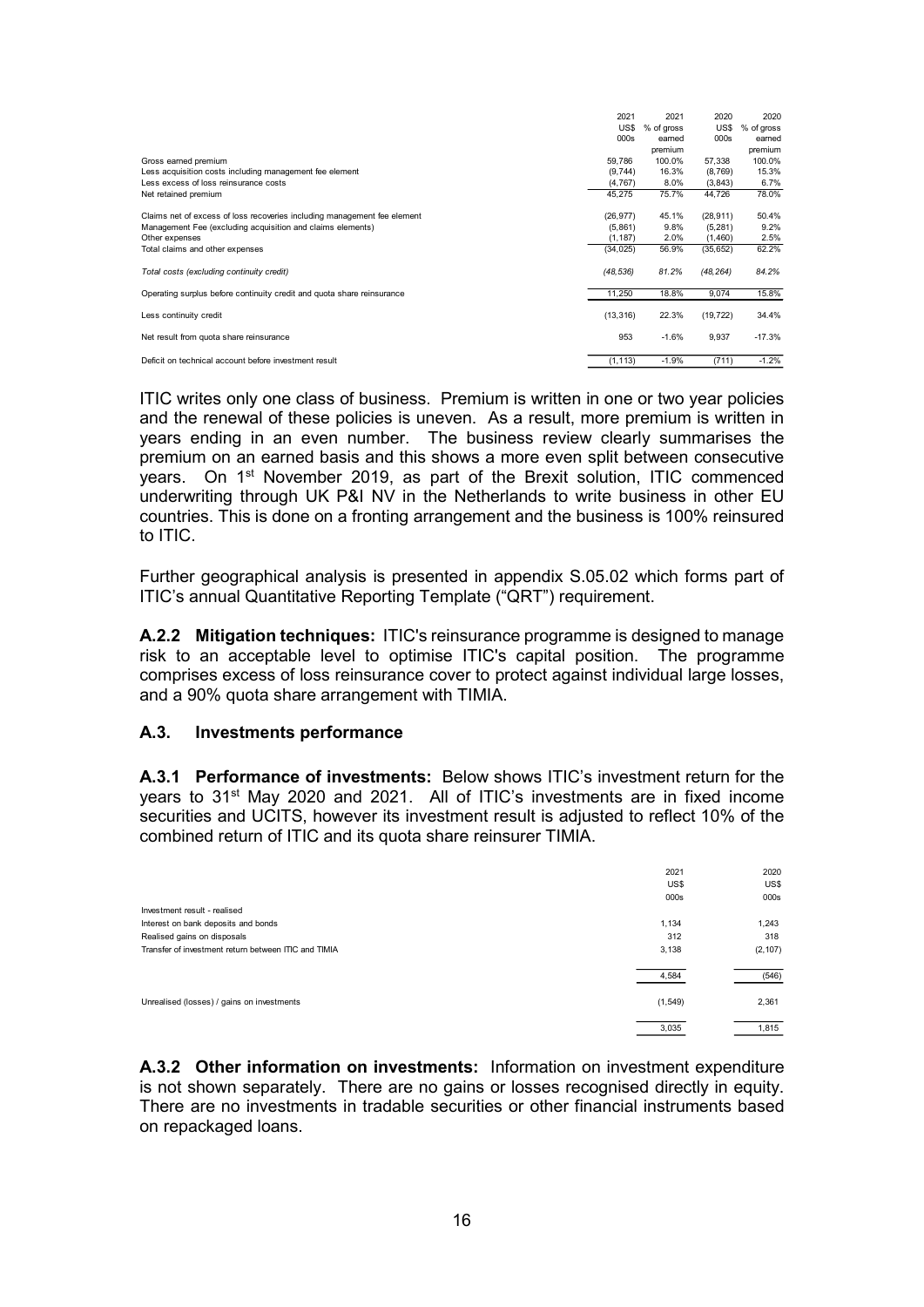## A.4. Performance of other activities

ITIC does not carry on any other activities.

## A.5. Any other information

ITIC underwrites approximately 30% of its business in the European Union excluding the United Kingdom. Since  $1<sup>st</sup>$  November 2019, ITIC is providing cover via a fronting arrangement with UK P&I Club NV based in Rotterdam in the Netherlands.

Other. ITIC considers no other information relevant to the disclosure relating to its business and performance.

## B. System of governance

## B.1. General information on the system of governance

B.1.1 Structure of the undertaking's administrative, management or supervisory bodies: The Articles of Association ("the Articles") give the board of directors extensive powers to manage the affairs of ITIC, and the Articles set out how these powers are to be exercised. The board delegate the day to day running of ITIC to the managers, International Transport Intermediaries Management Company Ltd  $(''TIM')$ .

Board meetings are held at least three times a year. The Chairman has the power to call a board meeting at any time, and the Secretary of ITIC may call a board meeting at the request of any director.

The governance structure of ITIC is explained in the Risk Management Policy. In summary, this covers the following administrative, management and supervisory bodies.

- a. Board. The board bear ultimate responsibility for the management of risk and for maintaining a sound system of internal control that supports the achievement of the business plan, policies, aims and objectives of ITIC.
- b. Audit Investment & Risk ("AIR") committee. The AIR committee supports the board, particularly in overseeing matters concerning audit, investment and risk.
- c. Risk owners. The risk owners include the chief executive officer, underwriting director, claims director, commercial director, chief financial officer, chief operating officer and the investment manager.
- d. International Transport Intermediaries Management Company Ltd board ("ITIM board") - including the Risk Management Function. The ITIM board carries out the role of managers of the business.
- e. Compliance function. The compliance function is largely carried out by the risk and compliance officer, an individual who does not get involved in the day to day running of the business and whose line management is outside of the business.
- f. Actuarial Function. The actuarial function contributing to the effective oversight of the risk management system, risk modelling and the ORSA process.
- g. Internal audit function. The internal audit function operates at the direction of the AIR committee. It assesses risks, forms and internal audit programme and undertakes internal audits.
- h. Statutory auditors.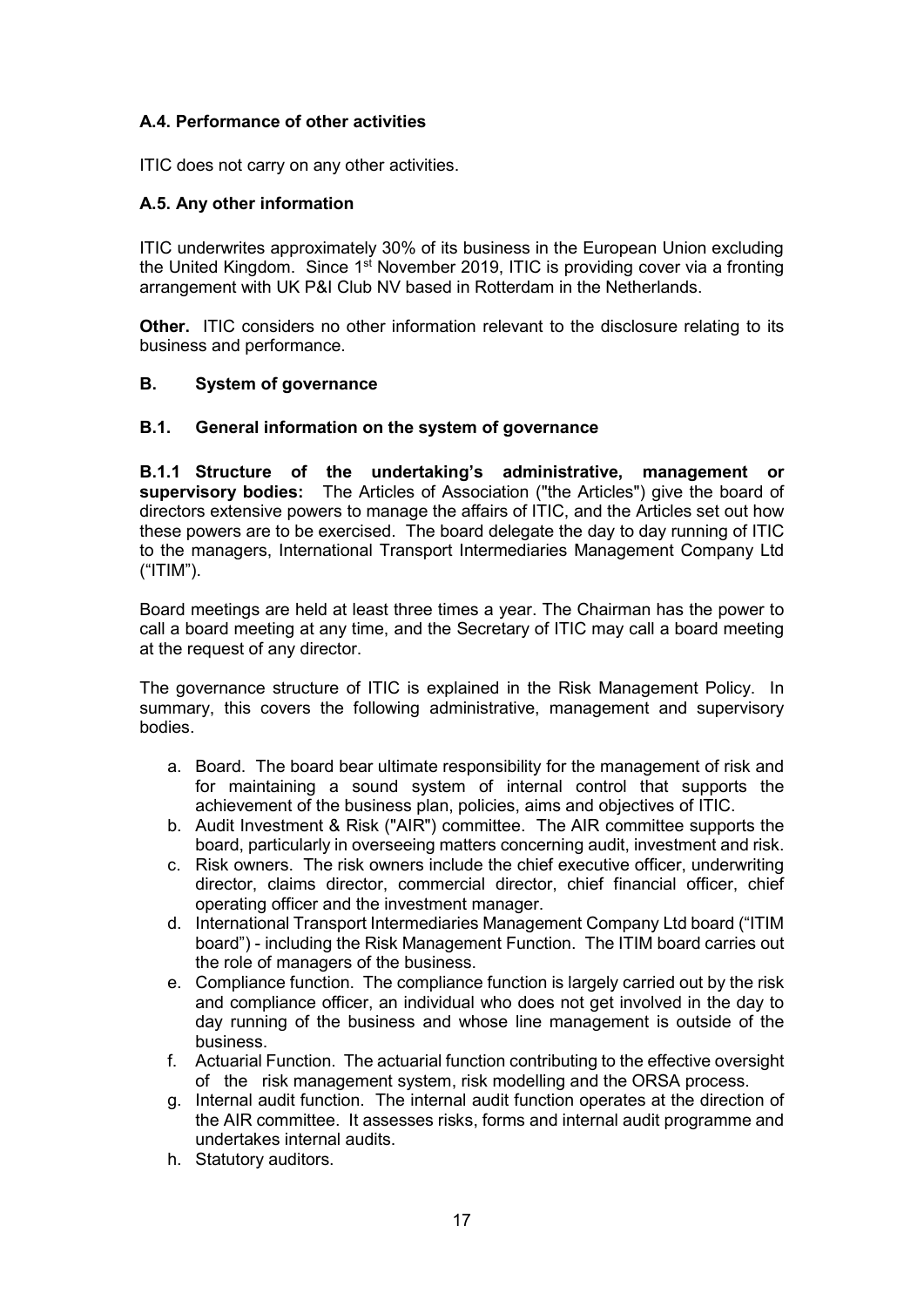**B.1.2 Material changes in the system of governance:** There have been no material changes in the system of governance that have taken place over the reporting period.

B.1.3 Remuneration: There are no direct employees of ITIC. The non-executive directors of ITIC are remunerated by a fixed fee proposed by the managers and approved by the board which is not linked to the performance of ITIC. Directors' fees are not subject to pension or early retirement schemes. The directors are paid an annual fee and a fee for each meeting attended as authorised under the bye-laws. The current fees are: 2021 2021 2020 2020 Annual fee Attendance fee Annual fee Attendance fee **E.1.2 Material changes in the system of governance:** There have been no<br>ematerial changes in the system of governance that have taken place over the reporting<br>eriod.<br>**3 Remuneration:** There are no direct employees of ITI **B.1.2 Material changes in the system of governance:** There have been no<br>material changes in the system of governance that have taken place over the reporting<br> **B.1.3 Remuneration:** There are no direct employees of ITIC. **B.1.2 Material changes in the system of governance:** There have been no<br>material changes in the system of governance that have taken place over the reporting<br>dericd.<br>**B.1.3 Remuneration:** There are no direct employees of

|                                                                   | 2021       | 2021           | 2020       | 2020           |
|-------------------------------------------------------------------|------------|----------------|------------|----------------|
|                                                                   | Annual fee | Attendance fee | Annual fee | Attendance fee |
| Chairmen of main ITIC board and Audit Investment & Risk Committee | 18.000     | 5.000          | 15,000     | 5,000          |
| <b>Chairman of Nominations Committee</b>                          | 10.000     | 5.000          | 5.000      | 5,000          |
| <b>Directors</b>                                                  | 5.000      | 5.000          | 5.000      | 5.000          |

The fees for the non-member non-executive directors appointed during the year are individually negotiated.

B.1.4 Variable remuneration components and shares: As detailed above, there are no direct employees and therefore no variable remuneration components other than that mentioned above.

B.1.5 Transactions with related parties: ITIC has no share capital and is controlled by the members who are also the insured. Subsequently, all insurance transactions are deemed to be between related parties. These are the only transactions between ITIC and its members.

All the directors are current representatives of member companies and, other than the member interests of their companies, the directors have no financial interests in ITIC. ITIC's two non-member non-executive directors are not members. No loans have been made to the directors and none are contemplated.

ITIC reinsures with Transport Intermediaries Mutual Insurance Association Limited of Bermuda on a 90% quota share basis both its liabilities from 1<sup>st</sup> September 1992 and its liabilities assumed under the agreement to run-off Transport Intermediaries Mutual Insurance Association Limited and the Chartered and International Shipbrokers P&I Club Limited (CISBA).

International Transport Intermediaries Management ("ITIM") provides key management personnel for ITIC. ITIM is a subsidiary of Thomas Miller Holdings Limited.

B.1.6 Assessment of the adequacy of ITIC's system of governance: The following has been extracted from the financial statements for the year to  $31<sup>st</sup>$  May 2021:

ITIC has risk management procedures in place which address the five risk areas laid out in the Prudential Regulation Authority's Handbook. These are credit risk, market risk, liquidity risk, operational risk and insurance risk. ITIC has developed a business risk assessment which defines the risks and sets out the procedures that are in place to mitigate those risks. The business risk assessment is reviewed regularly by the board.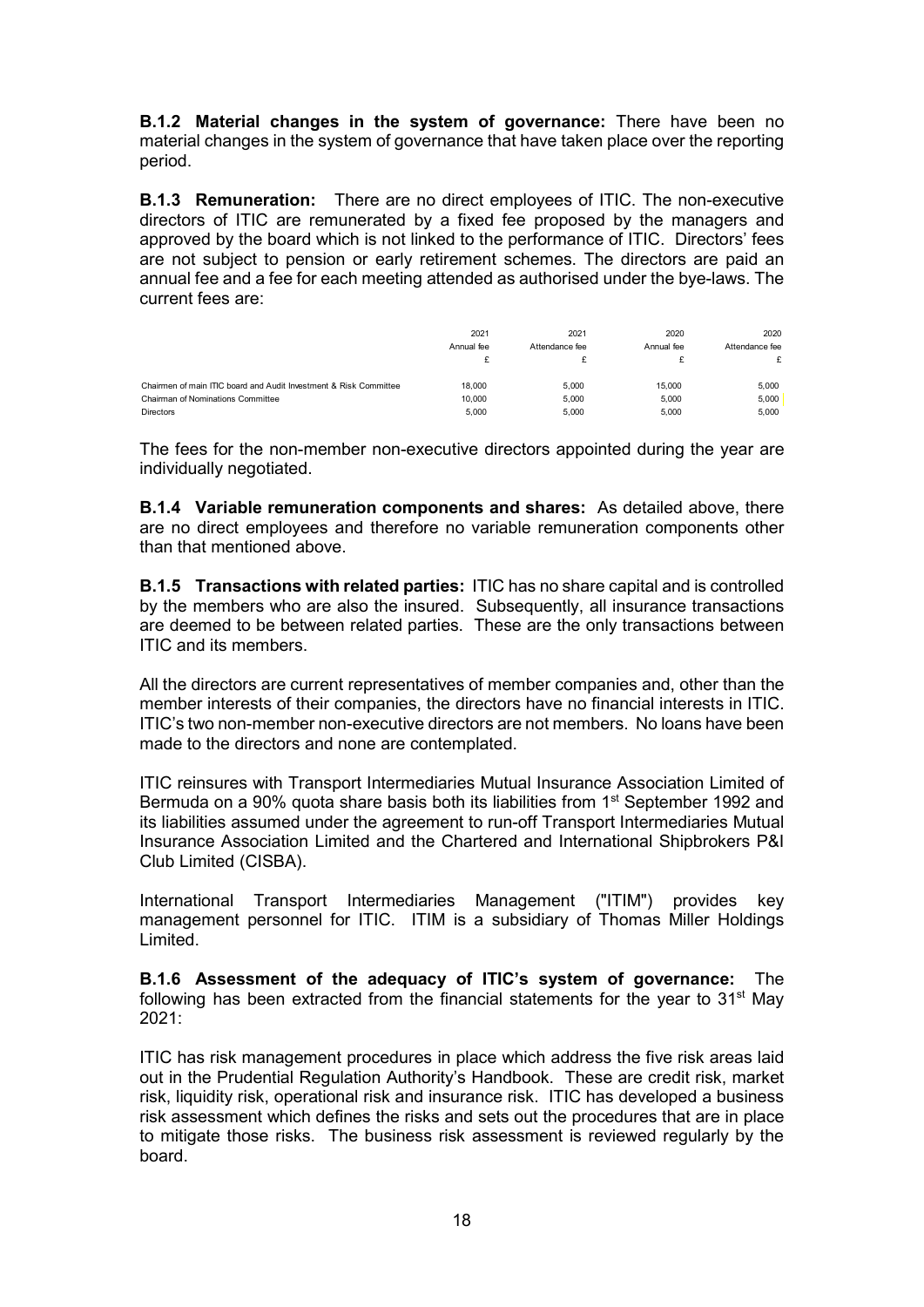ITIC has taken steps, where appropriate and possible, to mitigate the risks with internal controls and procedures and management oversight. Where appropriate, ITIC monitors its risks through regular reporting of monetary and non-monetary risks via a series of key risk indicators. These are presented to the board and / or AIR committee four times per year. ITIC's principal risks and uncertainties are to insurance (including Loss of financial strength and Loss of business to competition); market (including loss or impairment of investments), currency, credit, liquidity and cash flow risks are further explained in note 4 of these financial statements. ITIC accepts levels of risk in different areas as set out in its Risk Appetite Statement.

ITIC addresses other risks namely political (including change to UK tax agreement) and climate change risk. ITIC considers how these could impact the financial risks and insurance risk exposures via its emerging risks log as well as via the climate change policy and plan. ITIC also considers fraud risks (including misappropriation of investment funds) and this is managed through the fraud risks register.

ITIC currently has a climate change policy and plan to address the relevant environmental, social and governance requirements and this is being refined during 2021. ITIC has put in place a policy to assist in managing the financial risks associated with the effects of climate change and to ensure that ITIC has adequate oversight and control of this area and understands how climate change relates to other risk groups. The financial risks emanating from climate change can impact other risk groups, specifically the strategy, insurance, credit and market risk areas. Financial risks from climate change arise through two primary channels, being physical and transition factors. In addition, liability can arise from third parties who have suffered loss or damage from physical or transition risk factors associated with climate change.

The objective of the climate change policy is to:

- embed the consideration of the financial risks from climate change in ITIC's governance arrangements;
- incorporate the financial risks from climate change into existing financial risk management practice;
- use (long term) scenario analysis to inform strategy setting and risk assessment and identification; and
- develop an approach to disclosure on the financial risks from climate change.

The board is responsible for setting the climate change policy and ensuring that there are adequate processes in place to monitor and manage the financial risks from climate change within the parameters defined by the risk appetite. The risk function is responsible for assessing and monitoring the risk profile from climate change against the risk appetite and its tolerances. Stress and scenario testing relating to financial risks from climate change is being developed by the risk function and will be monitored regularly. There is a review at the board and Audit Investment and Risk committee of key risks, including risks associated with climate change. The ORSA considers the impact of climate change on the organisation. Risk identification and management is in progress at 31<sup>st</sup> May 2021.

ITIC is comfortable that it has identified and taken into consideration its risk environment, as summarised above, and that it holds sufficient capital and reserves to cover its potential impact. The ITIC board approved its Own Risk and Solvency Assessment at the board meeting in March 2021 and this was submitted to the Prudential Regulation Authority shortly afterwards.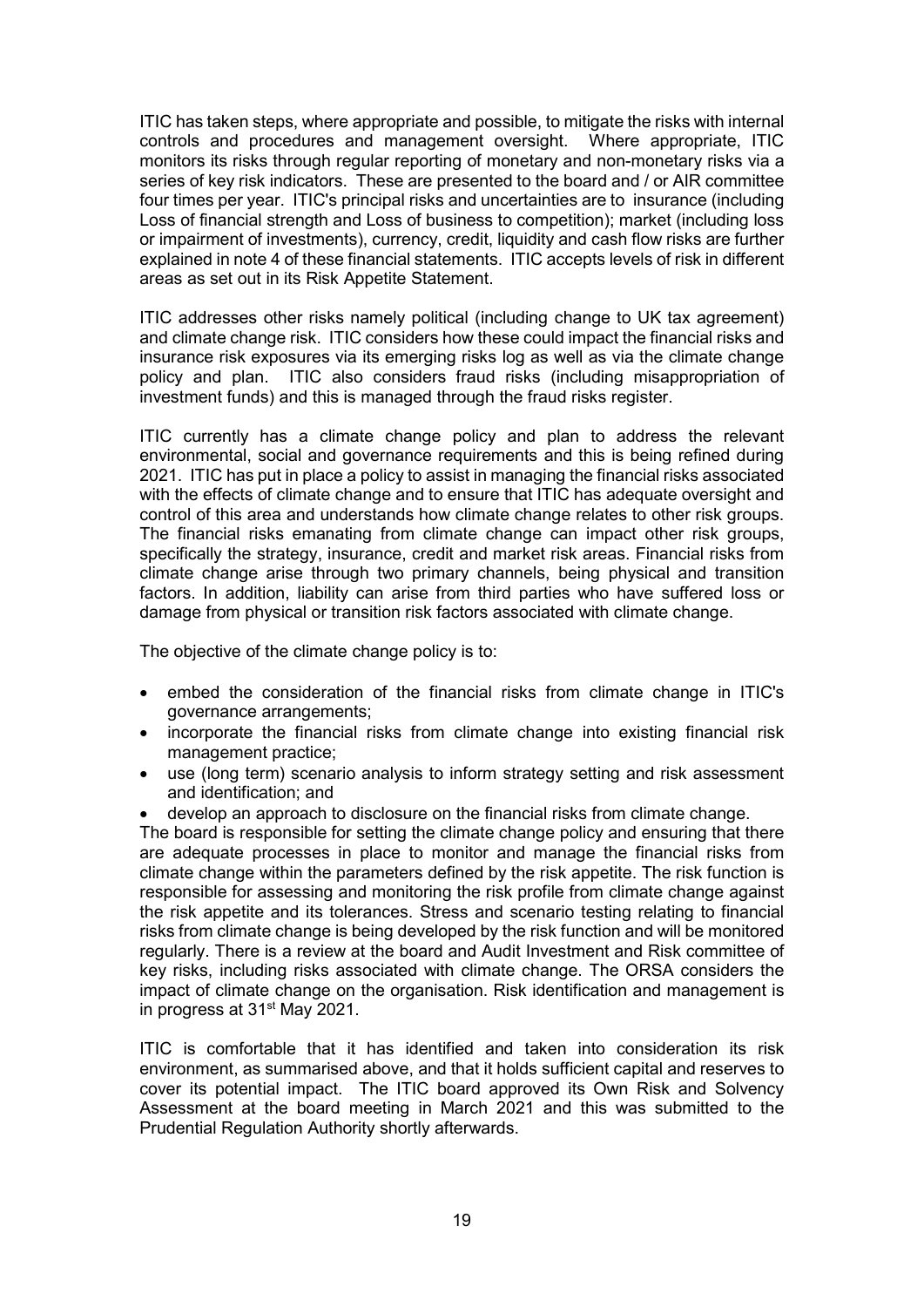## B.1.7 Delegation of responsibilities, reporting lines and allocation of functions:

ITIC has no direct employees as ITIC's management is wholly outsourced to International Transport Intermediaries Management Co Ltd ("ITIM") or other companies within the Thomas Miller Holdings Ltd Group of companies (the "managers") in accordance with the management agreements. The management agreements also cover the management fees between ITIC and ITIM.

## B.2. Fit & Proper requirements

B.2.1 Process: ITIC maintains a Fit & Proper policy which sets out its approach to the Fitness & Propriety of persons who effectively run ITIC, including the board, executive senior management and key function holders. It describes key aspects of the Fit & Proper processes and identifies the main internal reporting and review procedures.

**B.2.2 Requirements:** The objectives of the policy are to ensure that:

- a. All persons who are within the scope of the policy meet the definitions of fit & proper as set out above;
- b. Collectively and at any given time, the directors of ITIC possess sufficient knowledge, competence and experience to provide sound and prudent decision making in all areas relevant to business;
- c. Collectively, the executive senior management, including individuals subject to the Certification Regime and key function holders ("management") possess sufficient knowledge, competence and experience to manage and operate ITIC effectively on a day-to-day basis. This will cover at least the following areas:
	- i. Insurance and financial markets;
	- ii. Business strategy and the business model;
	- iii. System of governance;
	- iv. Financial and actuarial analysis; and
	- v. Regulatory framework and requirements;
- d. Adequate and timely notifications and submissions are made to the relevant regulatory authorities.

In addition to the above it is appropriate that all those within scope of this policy understand the conduct standards and rules set out by the Prudential Regulation Authority ("PRA") and Financial Conduct Authority ("FCA").

B.2.3 List of responsible persons: The following is a list of those persons that are responsible for the key functions.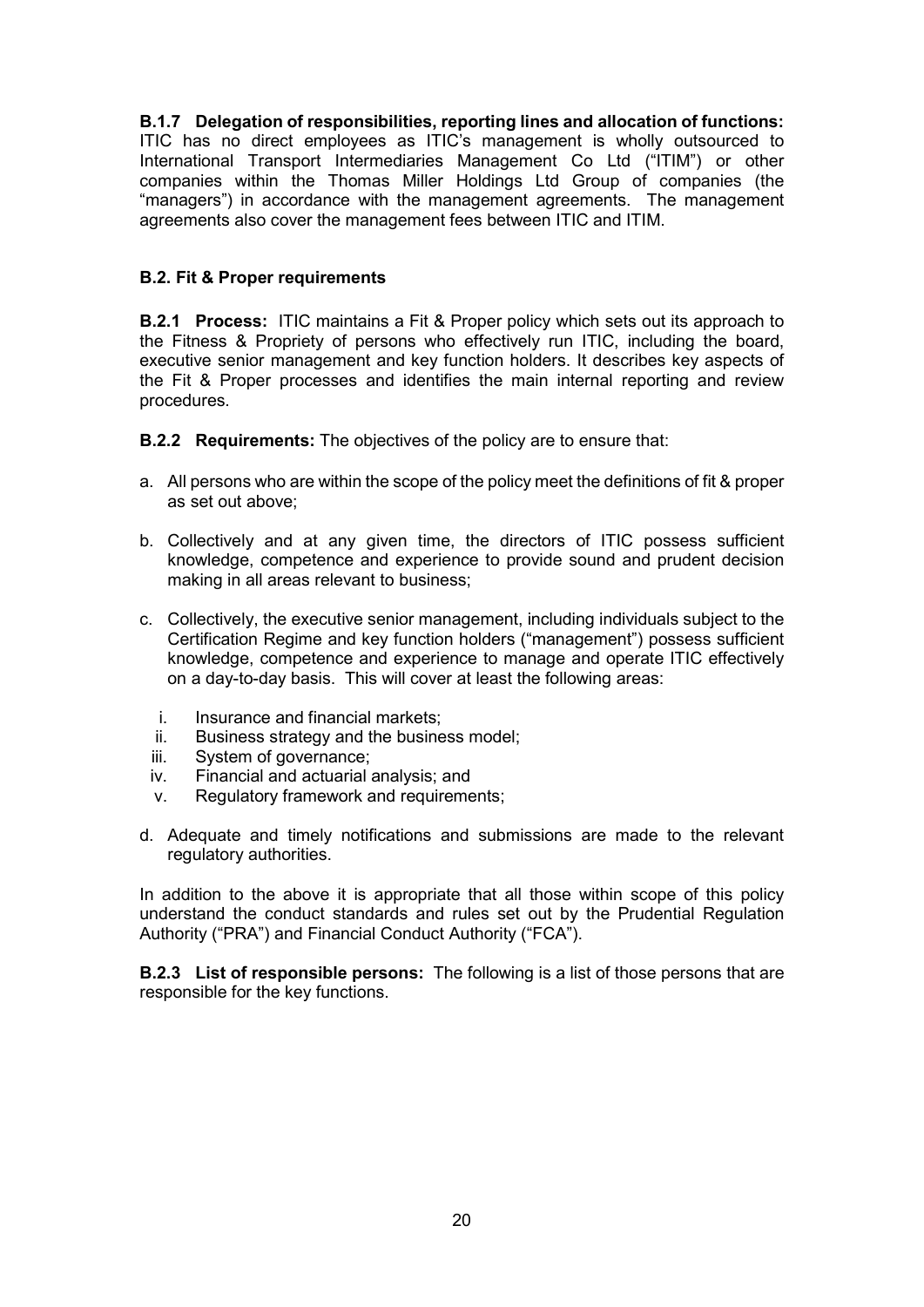| Length of time Length of time<br>Controlled functions if any<br>on board<br>as chair<br>ITIC board - non exec<br>SMF9 Chair of the Governing Body<br>2.3<br>L Safverstrom<br>12.2<br>RM Bishop<br>SMF13 Chair of the Noms Committee<br>9.5<br>9.5<br>T Jones<br>M Shakesheff<br>SMF10 Chair Risk Committee & SMF11 Chair Audit Committee<br>9.5<br>7.0<br>6.5<br>J Woyda<br>2.3<br>C Devantier<br>2.3<br>S Portunato<br>2.3<br>C Schou<br>Resigned in last 12 months<br>C Dohle (24/9/20)<br>U Salerno (24/9/20)<br>Joined in last 12 months<br>T Durkin (non-member)<br>0.6<br>A Groom (non-member)<br>0.6<br>F Bognin<br>0.4<br><b>ITIC board - exec</b><br>AS Munro<br>SMF1 Chief Executive & SMF3 Executive Director<br>5.5<br><b>TM Evans</b><br>SMF2 Chief Finance & SMF3 Executive Director<br>4.7<br>TIMIA board - non-exec<br>K Siggins<br>16.8<br>0.3<br>S Jones (chairman)<br>0.3<br>T Neijmeijer<br>0.3<br>TIMIA - Resigned in last 12 months<br><b>GR Frith</b><br>Amber if<br>>5 years<br>>12 years<br><b>ITIC managers</b><br>ITIM director (years)<br>CF1 Director app. rep.<br>AS Munro<br>See above<br>25.6<br>A Jamieson<br>SMF18 Other Overall Responsibility<br>CF1 Director app. rep.<br>24.1<br>C Kirk<br>23.6<br>CF1 Director app. rep.<br>SMF23 CUO & SMF24 COO<br>CF1 Director app. rep.<br>15.0<br>A Mactavish<br>TM Evans<br>See above<br>CF1 Director app. rep.<br>12.3<br>9.0<br>l Rosenthal<br>SMF4 Chief Risk & SMF16 Compliance<br>CF1 Director app. rep.<br>CF1 Director app. rep.<br>2.8<br>T Irving<br>CF1 Director app. rep.<br>0.4<br>M Brattman<br>R Hodge<br>CF1 Director app. rep.<br>0.4<br>P Patel<br>SMF20 Chief Actuary<br>n/a<br>SMF5 Head of Internal Audit<br>A Steet<br>n/a<br>M Carroll<br>SMF17 Money Laundering Reporting Officer (MLRO)<br>n/a<br>L Gibbard (G Fleming left 21)<br>Head of IT<br>n/a |           |  |
|-----------------------------------------------------------------------------------------------------------------------------------------------------------------------------------------------------------------------------------------------------------------------------------------------------------------------------------------------------------------------------------------------------------------------------------------------------------------------------------------------------------------------------------------------------------------------------------------------------------------------------------------------------------------------------------------------------------------------------------------------------------------------------------------------------------------------------------------------------------------------------------------------------------------------------------------------------------------------------------------------------------------------------------------------------------------------------------------------------------------------------------------------------------------------------------------------------------------------------------------------------------------------------------------------------------------------------------------------------------------------------------------------------------------------------------------------------------------------------------------------------------------------------------------------------------------------------------------------------------------------------------------------------------------------------------------------------------------------------------------------------------------------------------------------------------------------------------------------------------|-----------|--|
| years<br>remaining<br>0.6<br>5.7<br>3.7<br>24.0<br>10.6<br>15.1<br>3.3<br>6.4<br>0.5<br>15.7<br>15.7<br><3 years                                                                                                                                                                                                                                                                                                                                                                                                                                                                                                                                                                                                                                                                                                                                                                                                                                                                                                                                                                                                                                                                                                                                                                                                                                                                                                                                                                                                                                                                                                                                                                                                                                                                                                                                          | Potential |  |
|                                                                                                                                                                                                                                                                                                                                                                                                                                                                                                                                                                                                                                                                                                                                                                                                                                                                                                                                                                                                                                                                                                                                                                                                                                                                                                                                                                                                                                                                                                                                                                                                                                                                                                                                                                                                                                                           |           |  |
|                                                                                                                                                                                                                                                                                                                                                                                                                                                                                                                                                                                                                                                                                                                                                                                                                                                                                                                                                                                                                                                                                                                                                                                                                                                                                                                                                                                                                                                                                                                                                                                                                                                                                                                                                                                                                                                           |           |  |
|                                                                                                                                                                                                                                                                                                                                                                                                                                                                                                                                                                                                                                                                                                                                                                                                                                                                                                                                                                                                                                                                                                                                                                                                                                                                                                                                                                                                                                                                                                                                                                                                                                                                                                                                                                                                                                                           |           |  |
|                                                                                                                                                                                                                                                                                                                                                                                                                                                                                                                                                                                                                                                                                                                                                                                                                                                                                                                                                                                                                                                                                                                                                                                                                                                                                                                                                                                                                                                                                                                                                                                                                                                                                                                                                                                                                                                           |           |  |
|                                                                                                                                                                                                                                                                                                                                                                                                                                                                                                                                                                                                                                                                                                                                                                                                                                                                                                                                                                                                                                                                                                                                                                                                                                                                                                                                                                                                                                                                                                                                                                                                                                                                                                                                                                                                                                                           |           |  |
|                                                                                                                                                                                                                                                                                                                                                                                                                                                                                                                                                                                                                                                                                                                                                                                                                                                                                                                                                                                                                                                                                                                                                                                                                                                                                                                                                                                                                                                                                                                                                                                                                                                                                                                                                                                                                                                           |           |  |
|                                                                                                                                                                                                                                                                                                                                                                                                                                                                                                                                                                                                                                                                                                                                                                                                                                                                                                                                                                                                                                                                                                                                                                                                                                                                                                                                                                                                                                                                                                                                                                                                                                                                                                                                                                                                                                                           |           |  |
|                                                                                                                                                                                                                                                                                                                                                                                                                                                                                                                                                                                                                                                                                                                                                                                                                                                                                                                                                                                                                                                                                                                                                                                                                                                                                                                                                                                                                                                                                                                                                                                                                                                                                                                                                                                                                                                           |           |  |
|                                                                                                                                                                                                                                                                                                                                                                                                                                                                                                                                                                                                                                                                                                                                                                                                                                                                                                                                                                                                                                                                                                                                                                                                                                                                                                                                                                                                                                                                                                                                                                                                                                                                                                                                                                                                                                                           |           |  |
|                                                                                                                                                                                                                                                                                                                                                                                                                                                                                                                                                                                                                                                                                                                                                                                                                                                                                                                                                                                                                                                                                                                                                                                                                                                                                                                                                                                                                                                                                                                                                                                                                                                                                                                                                                                                                                                           |           |  |
|                                                                                                                                                                                                                                                                                                                                                                                                                                                                                                                                                                                                                                                                                                                                                                                                                                                                                                                                                                                                                                                                                                                                                                                                                                                                                                                                                                                                                                                                                                                                                                                                                                                                                                                                                                                                                                                           |           |  |
|                                                                                                                                                                                                                                                                                                                                                                                                                                                                                                                                                                                                                                                                                                                                                                                                                                                                                                                                                                                                                                                                                                                                                                                                                                                                                                                                                                                                                                                                                                                                                                                                                                                                                                                                                                                                                                                           |           |  |
|                                                                                                                                                                                                                                                                                                                                                                                                                                                                                                                                                                                                                                                                                                                                                                                                                                                                                                                                                                                                                                                                                                                                                                                                                                                                                                                                                                                                                                                                                                                                                                                                                                                                                                                                                                                                                                                           |           |  |
|                                                                                                                                                                                                                                                                                                                                                                                                                                                                                                                                                                                                                                                                                                                                                                                                                                                                                                                                                                                                                                                                                                                                                                                                                                                                                                                                                                                                                                                                                                                                                                                                                                                                                                                                                                                                                                                           |           |  |
|                                                                                                                                                                                                                                                                                                                                                                                                                                                                                                                                                                                                                                                                                                                                                                                                                                                                                                                                                                                                                                                                                                                                                                                                                                                                                                                                                                                                                                                                                                                                                                                                                                                                                                                                                                                                                                                           |           |  |
|                                                                                                                                                                                                                                                                                                                                                                                                                                                                                                                                                                                                                                                                                                                                                                                                                                                                                                                                                                                                                                                                                                                                                                                                                                                                                                                                                                                                                                                                                                                                                                                                                                                                                                                                                                                                                                                           |           |  |
|                                                                                                                                                                                                                                                                                                                                                                                                                                                                                                                                                                                                                                                                                                                                                                                                                                                                                                                                                                                                                                                                                                                                                                                                                                                                                                                                                                                                                                                                                                                                                                                                                                                                                                                                                                                                                                                           |           |  |
|                                                                                                                                                                                                                                                                                                                                                                                                                                                                                                                                                                                                                                                                                                                                                                                                                                                                                                                                                                                                                                                                                                                                                                                                                                                                                                                                                                                                                                                                                                                                                                                                                                                                                                                                                                                                                                                           |           |  |
|                                                                                                                                                                                                                                                                                                                                                                                                                                                                                                                                                                                                                                                                                                                                                                                                                                                                                                                                                                                                                                                                                                                                                                                                                                                                                                                                                                                                                                                                                                                                                                                                                                                                                                                                                                                                                                                           |           |  |
|                                                                                                                                                                                                                                                                                                                                                                                                                                                                                                                                                                                                                                                                                                                                                                                                                                                                                                                                                                                                                                                                                                                                                                                                                                                                                                                                                                                                                                                                                                                                                                                                                                                                                                                                                                                                                                                           |           |  |
|                                                                                                                                                                                                                                                                                                                                                                                                                                                                                                                                                                                                                                                                                                                                                                                                                                                                                                                                                                                                                                                                                                                                                                                                                                                                                                                                                                                                                                                                                                                                                                                                                                                                                                                                                                                                                                                           |           |  |
|                                                                                                                                                                                                                                                                                                                                                                                                                                                                                                                                                                                                                                                                                                                                                                                                                                                                                                                                                                                                                                                                                                                                                                                                                                                                                                                                                                                                                                                                                                                                                                                                                                                                                                                                                                                                                                                           |           |  |
|                                                                                                                                                                                                                                                                                                                                                                                                                                                                                                                                                                                                                                                                                                                                                                                                                                                                                                                                                                                                                                                                                                                                                                                                                                                                                                                                                                                                                                                                                                                                                                                                                                                                                                                                                                                                                                                           |           |  |
|                                                                                                                                                                                                                                                                                                                                                                                                                                                                                                                                                                                                                                                                                                                                                                                                                                                                                                                                                                                                                                                                                                                                                                                                                                                                                                                                                                                                                                                                                                                                                                                                                                                                                                                                                                                                                                                           |           |  |
|                                                                                                                                                                                                                                                                                                                                                                                                                                                                                                                                                                                                                                                                                                                                                                                                                                                                                                                                                                                                                                                                                                                                                                                                                                                                                                                                                                                                                                                                                                                                                                                                                                                                                                                                                                                                                                                           |           |  |

## B.3. Risk management system

The following information considers the process that ITIC has adopted to fulfil its obligation to conduct an ORSA. The following is an edited extract from the introduction to the ORSA overview report which was approved by the Board of Directors on  $25<sup>th</sup>$ March 2021 and subsequently filed with the PRA.

## B.3.1 The Own Risk and Solvency Assessment

The Own Risk and Solvency Assessment ("ORSA") forms part of ITIC's requirements under Solvency II to conduct an ORSA. The ORSA is an annual process and is used by ITIC to manage its financial and solvency position over the period of its mediumterm Rolling Business Plan. In particular, it is necessary to ensure that the decisions underlying that plan are consistent with ITIC's risk appetite and business strategy. As such, the ORSA forms an important part of ITIC's business planning process.

ITIC has a 90:10 quota share reinsurance arrangement with its parallel reinsurer Transport Intermediaries Mutual Insurance Association Limited ("TIMIA"). ITIC and TIMIA are not a corporate group and, as a result, ITIC has to satisfy its regulatory solvency requirements as a solo entity. However, in day-to-day operations the two entities are considered alongside each other in all respects and their financial position managed on a combined basis. Thus, this ORSA also reports on a combined basis and, unless stated otherwise, ITIC refers to ITIC and TIMIA on a combined basis.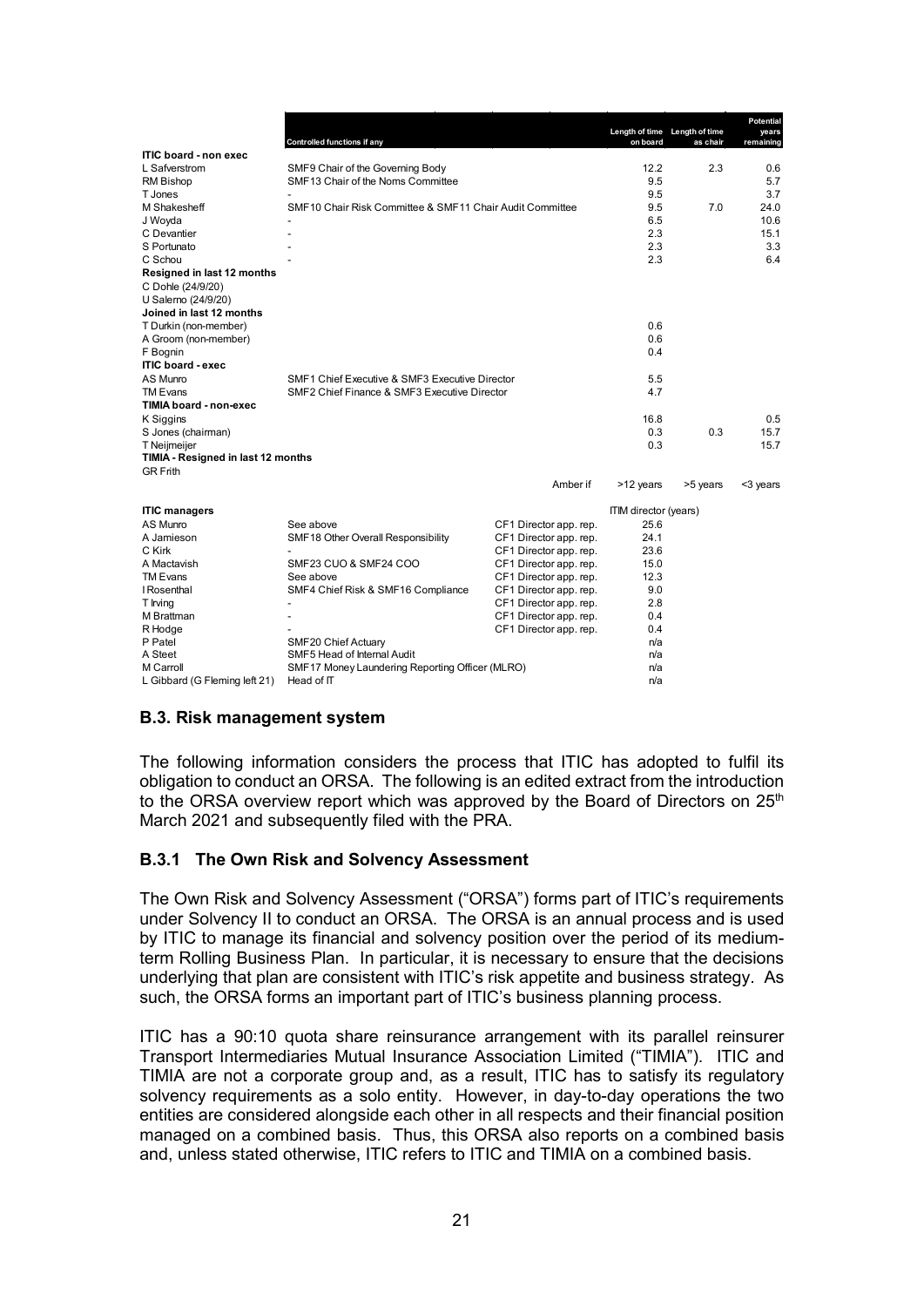The ORSA process for 2020/21 has been conducted in line with ITIC's ORSA policy and has culminated in the ORSA report which, together with the regular Key Risk Indicators of board agendas, provides a high-level overview to help directors understand the risks around ITIC's business strategy and in particular its medium-term business plan. The following table provides a summary guide to this report:

| <b>Sections</b>        | <b>Title</b>                                                                | <b>Description</b>                                                                                                                                                          |
|------------------------|-----------------------------------------------------------------------------|-----------------------------------------------------------------------------------------------------------------------------------------------------------------------------|
| $\mathbf{2}$<br>3<br>4 | Executive summary<br>Strategy<br>Summary<br>of<br>recent                    | A recap of ITIC's strategy and high-level risk appetites.<br>A summary of recent experience to provide some                                                                 |
| 5                      | performance<br>Risk profile                                                 | background.<br>An overview of ITIC's risk profile broken down by Solvency<br>II risk categories.                                                                            |
| 6                      | Business planning                                                           | Forecasts (and underlying assumptions) of ITIC's financial<br>position and capital adequacy over the medium term.<br>Scenario tests in respect of possible variances.       |
| 7                      | <b>Entities</b>                                                             | A summary of the capital requirements and risk profile for<br>ITIC on a solo entity basis.                                                                                  |
| 8                      | Appendix<br>Key<br>A:<br>judgements, validation and<br>limitations          | A summary of the key judgements, assumptions,<br>sensitivities and limitations around the capital model.<br>Some model validation via scenario testing is also<br>included. |
| 9                      | Appendix<br>B:<br>the<br>Appropriateness<br>of<br>standard formula SCR      | A comparison of ITIC's risk profile to that assumed by the<br>Solvency II standard formula. This is a key regulatory<br>requirement of the ORSA.                            |
| 10                     | Appendix C: Risk appetite<br>graphs for continuity credit<br>options        | The risk appetite graphs for each of the continuity credit<br>options proposed for the forthcoming renewal.                                                                 |
| 11                     | Appendix D: Risk appetite<br>for<br>investment<br>graphs<br>mandate options | The risk appetite graphs for each of the investment<br>mandate options proposed by the investment manager.                                                                  |
| 12                     | Appendix E: Glossary                                                        |                                                                                                                                                                             |

This report was high-level in nature and references were made to supporting documents throughout.

B.3.2 Description of risk management framework: The risk management framework is explained in the Risk Management Policy. It explains the ITIC's underlying approach to risk management:

- a. It describes key aspects of the risk management process;
- b. Identifies the main reporting procedures; and
- c. Forms part of the ITIC's internal control and governance arrangements.

The document also describes the process that the board use to evaluate the effectiveness of ITIC's risk management and internal control.

ITIC has identified its meaningful risks and considers that its risk universe comprises the list below. These exposures could threaten ITIC's viability, materially impact asset values or result in material underperformance.

- a. Strategic risks: exposures arising from inadequate or ineffective strategy formulation as well as the risk of ineffective execution;
- b. Underwriting and reserving risks;
- c. Concentration risks: exposures from being a mono-line insurer in a specialist area;
- d. Reputational risks;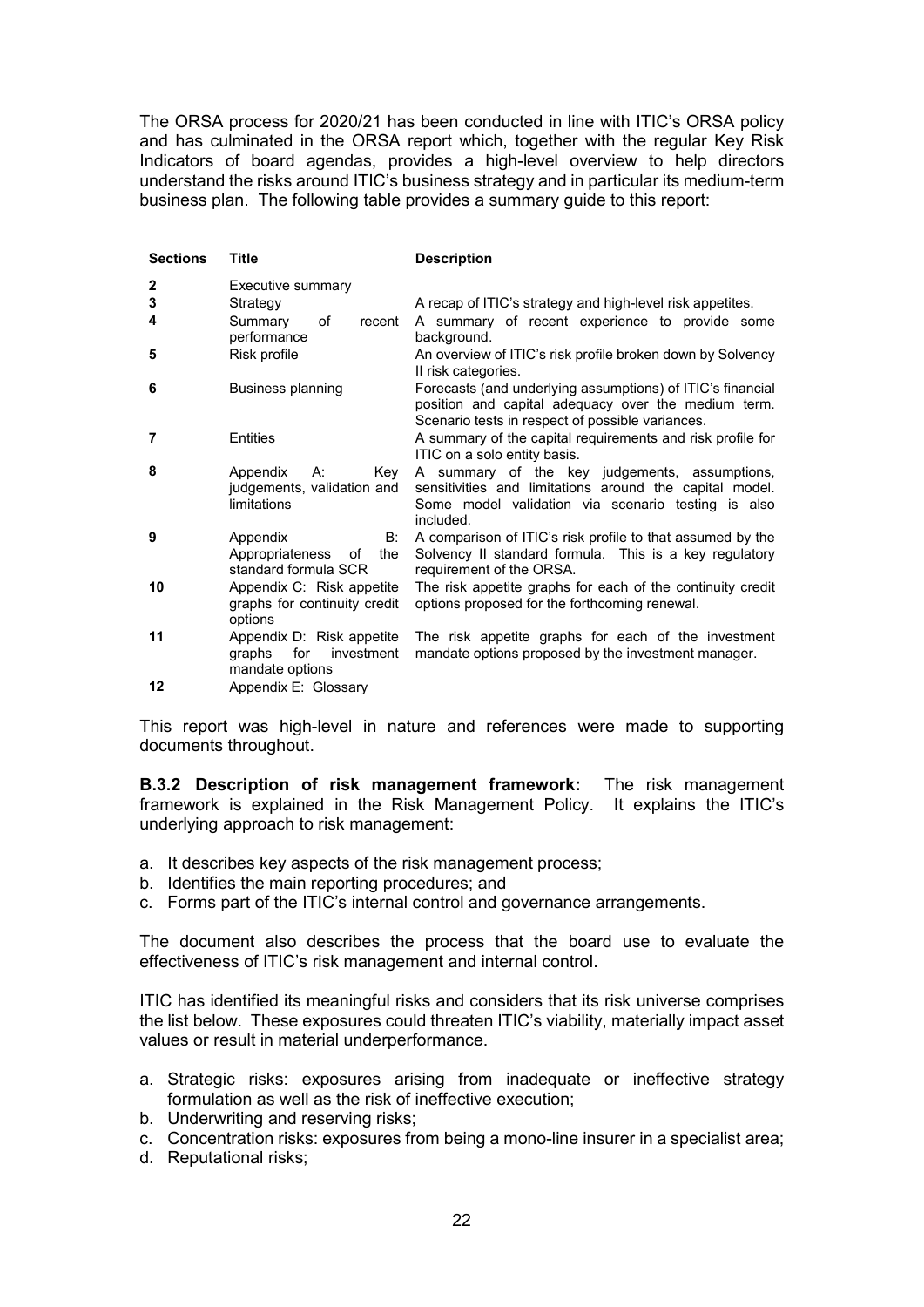- e. Financial risks: encompassing liquidity, credit, reinsurance, investment and asset liability management risks;
- f. Operational risks: exposures arising in day-to-day business activities and include organisational risks which take in the potential of having ineffective or insufficient leadership as well as the quality of talent and effectiveness of human resource systems such as development, compensation and performance management;
- g. Compliance risks; and
- h. External risks: exposures the enterprise cannot control.

Each risk identified in ITIC's business risk assessments is linked to one of the above.

The risk universe helps shape the ITIC board agenda and tasks management to undertake initiatives to reduce exposures and improve performance. This is summarised in this policy and works alongside the ITIC rolling business plan.

The objectives of the ITIC risk management policy are to identify, manage and report risk in a consistent and timely fashion on the basis of the ITIC's risk appetite as agreed by the ITIC board and documented in the business plan (see also risk appetite & tolerances below).

The risk management policy seeks both to ensure that all activities of the business are appropriately aligned to the furtherance of business plan and to provide the necessary independent challenge to those activities. It also helps to both support and relay the business plan throughout the organisation.

The following key principles outline the ITIC's approach to risk management:

- a. to recognise and disclose the financial and non-financial implications of risks;
- b. to be compliant with all laws and regulations;
- c. to maintain processes that address all risks associated with the business;
- d. to be proportionate to the nature, scale and complexity of the risks inherent in the business;
- e. to be integrated into planning, decision-making and operational processes, and responsive to changing circumstances; and
- f. to deliver continuous improvement in the control environment.

ITIC's internal control and risk management systems apply the 'three lines of defence' model:

- a. First line of defence: the risk owners these are the business units such as underwriting, claims, actuarial and finance responsible for matters such as the identification and effective management and mitigation of risks;
- b. Second line of defence: risk management and compliance functions, providing challenge to activities and decisions that materially affect ITIC's risk profile; and
- c. Third line of defence: internal and external audit providing independent assurance.

**B.3.3 Information on strategies processes and risks:** The following has been disclosed in the notes to the financial statements.

ITIC is governed by the board of directors which drives decision making within ITIC from board level through to operational decision making within the managers. The board considers the type and scale of risk that ITIC is prepared to accept in its ordinary course of activity and this is used to develop strategy, risk appetite and decision making.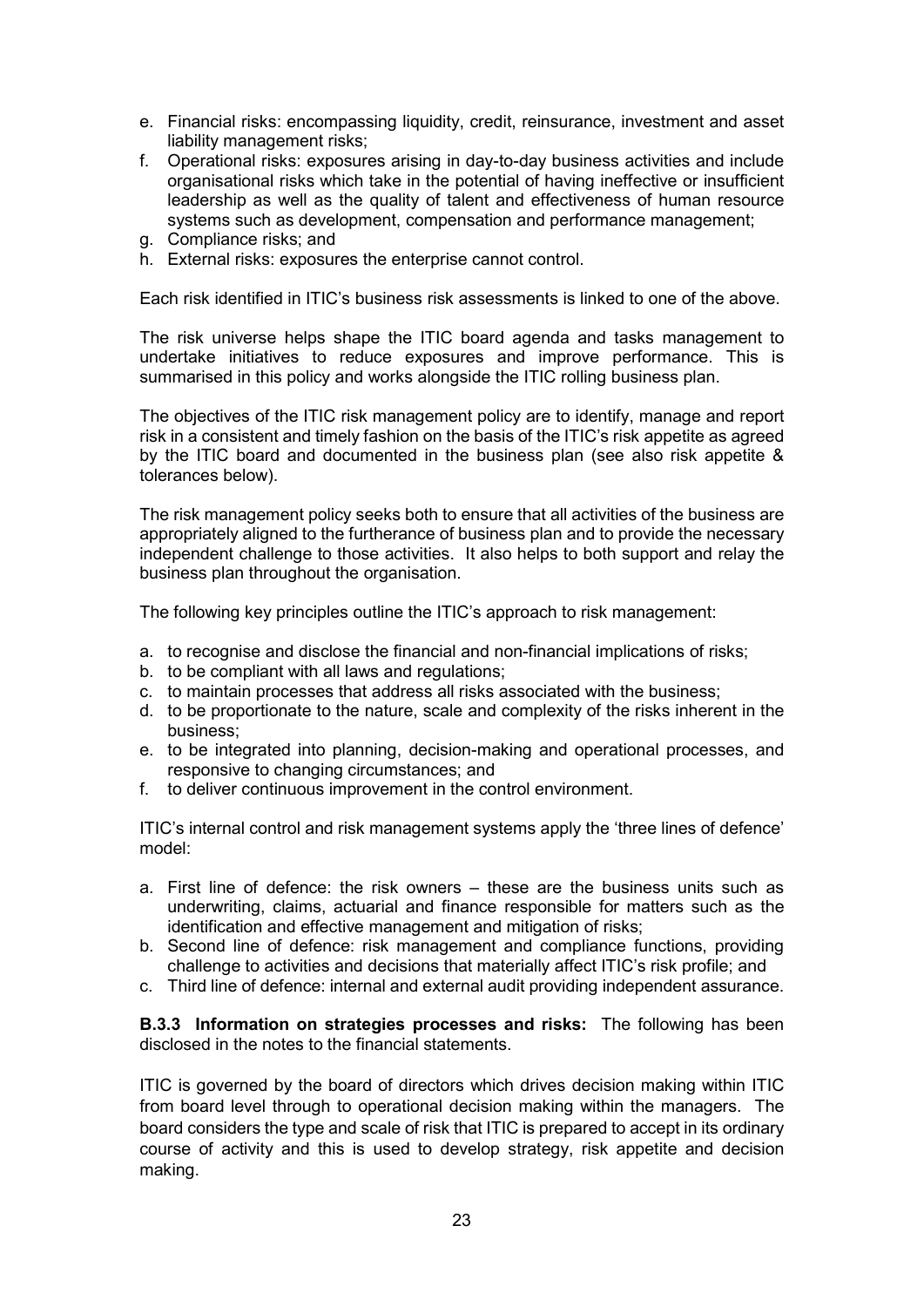ITIC is focused on the identification and management of potential risks. This covers all aspects of risk management including that to which ITIC is exposed through its core activity as a provider of insurance services plus the broader range of risks. ITIC's considers its key risks as the following:

- Insurance risk - incorporating underwriting and reserving risk;

- Market risk - incorporating investment risk, and interest rate risk;

- Currency risk - the risk of adverse currency exchange movements;

- Credit risk - the risk that a counterparty is unable to pay amounts in full when due; and

- Liquidity and cash flow risk - the risk that cash may not be available to pay obligations as they fall due.

B.3.4 Financial risk management objective: ITIC is exposed to financial risk through its financial investments, reinsurance assets and liabilities to policy holders. In particular, the key financial risk is that the proceeds from financial investments are not sufficient to fund the obligations arising from policies as they fall due. The most important components of this financial risk are market risk or investment risk (comprised of interest rate risk, equity price risk and currency risk) together with credit risk and liquidity risk.

ITIC manages these risks using a risk governance structure incorporating the managers' risk committee and the Audit Investment & Risk Committee.

The board is responsible, advised by ITIC's Chairman working with the Audit Investment & Risk Committee, for setting investment policy and the appropriate level of market or investment risk. This is set with reference to the overall risks faced by ITIC which are analysed as part of the ORSA process.

The processes used to manage risks within ITIC are unchanged from the previous period.

Underwriting process: ITIC has an underwriting policy which is approved by the board annually which manages the underwriting risk. The policy sets out the processes by which the risk is managed. ITIC operates a risk rating system which provides underwriting parameters for assessing the premium to be charged. All policies are signed off by the underwriting director or an individual delegated by the underwriting director.

Reinsurance: ITIC's reinsurance programme is designed to manage risk to an acceptable level to optimise ITIC's capital position. The programme comprises excess of loss reinsurance cover to protect against individual large losses, and a 90% quota share arrangement with TIMIA.

Reserving process: ITIC establishes provisions for unpaid reported claims and relating expenses to cover its expected liability. These provisions are established through the application of actuarial techniques and assumptions as set out in note 3 of the financial statements as directed and reviewed by the Audit Investment & Risk Committee. In order to minimise the risk of understating these provisions, the assumptions made and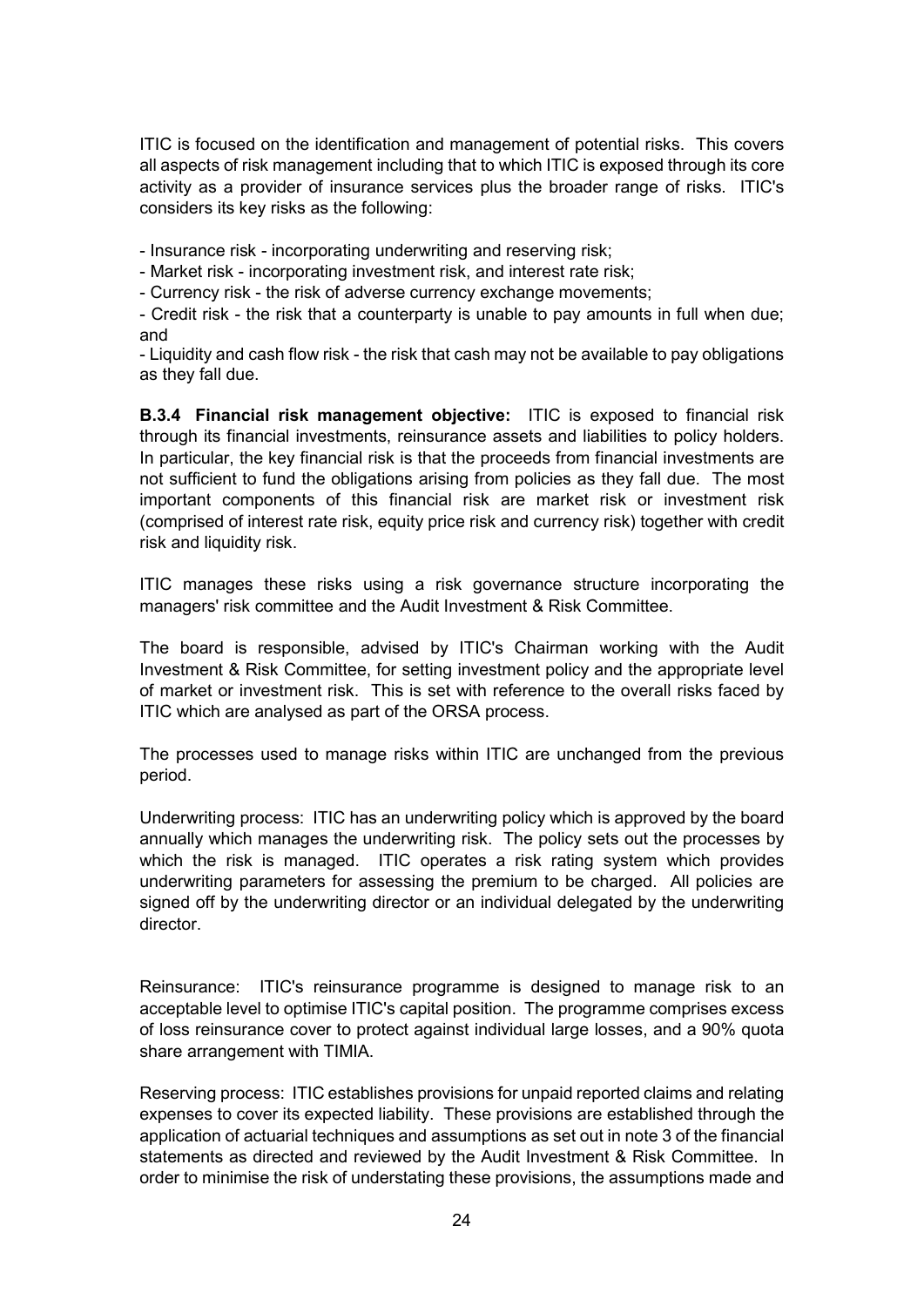actuarial techniques employed are reviewed in detail by senior members of the managers and ITIC's Audit Investment & Risk Committee. ITIC considers that the liability for insurance claims recognised in the statement of financial position is adequate. However, actual experience will differ from the expected result.

B.3.5 Capital management: ITIC maintains capital, comprising of policyholders' funds (surplus and reserves), consistent with ITIC's risk profile and the regulatory requirements of the business. At the 31st May 2021, the total retained GAAP reserves available amounted to US\$46.1m (2020: US\$42.1m).

ITIC's strategy is to maintain sufficient capital to exceed the Standard Formula Solvency II Capital Requirements such that there is less than a 1 in 200 chance of breaching this requirement over the subsequent year.

B.3.6 Information on material risks not fully included in the calculation of the Solvency Capital Requirement ("SCR"): No material risks have been omitted from the calculation of the SCR. However, the Own Solvency Needs Assessment, which evaluates the ITIC's own view, as opposed to the regulatory view, of solvency needs, portrays a capital requirement with a more complete view of the various risk elements.

## B.4. Internal control system

- B.4.1 Description of internal control system: The main objectives of ITIC's internal control policy are to help secure:
- a. the effectiveness and efficiency of operations in view of ITIC's business strategy and objectives, and the protection of its resources; and
- b. the availability and reliability of appropriate, accurate and complete financial and non-financial information for internal and external reporting.

It is acknowledged that because of its inherent limitations, internal control can provide only reasonable assurance that ITIC's objectives and goals will be achieved.

ITIC's internal control and risk management systems apply the 'three lines of defence' model:

- a. First line of defence: the risk owners these are the business units such as Underwriting, Claims, Actuarial and Finance responsible for matters such as the identification and effective management and mitigation of risks;
- b. Second line of defence: risk management and compliance functions, providing challenge to activities and decisions that materially affect ITIC's risk profile; and
- c. Third line of defence: internal audit providing independent assurance.

The board bears ultimate responsibility for maintaining an internal control policy that supports the achievement of the business strategy and objectives of ITIC. Its responsibilities include:

- a. Setting the tone and influencing a strong culture of internal control within ITIC, including the standards and expectations for staff with respect to conduct and probity;
- b. Providing governance, guidance and oversight;
- c. Reviewing and challenging the key performance indicators ("KPI"), key risk indicators ("KRI") and key control indicators ("KCI") at each board meeting.
- d. Reviewing at least annually ITIC's overall approach to internal control and assessing the effectiveness of this policy in managing the mitigating controls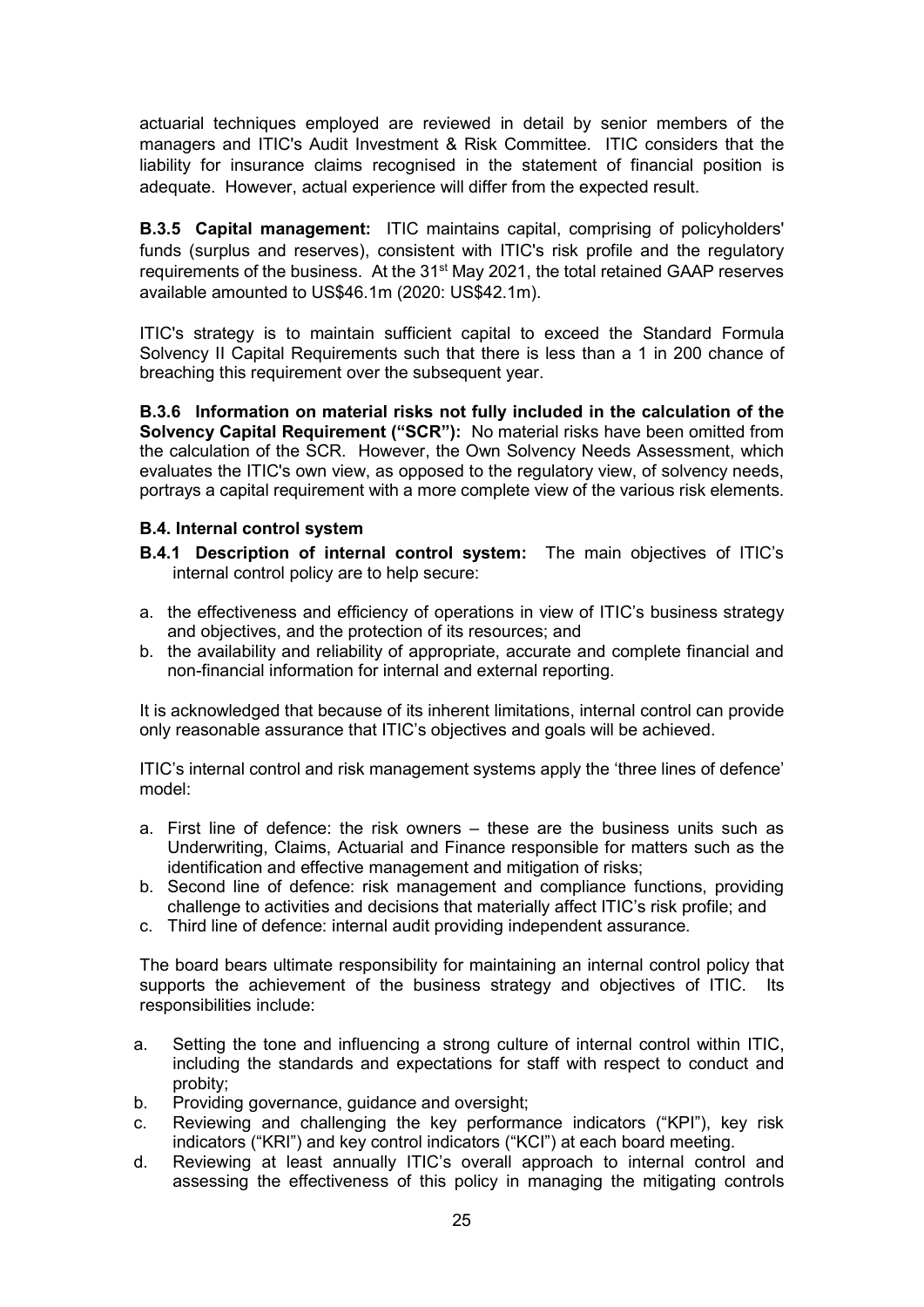associated with business risks, challenging findings and recommendations for change or to maintain the status quo as necessary and approving changes or improvements to this policy as appropriate.

The AIR committee supports the board by:

- a. Considering the effectiveness of this policy, management information and internal control processes;
- b. Reviewing and challenging the KPI, KRI and KCI at each committee meeting
- c. Considering the incidence of any material control failings or weaknesses identified at any point within the year and the impact that they have had or could have on financial results and regulatory requirements;
- d. Reviewing this policy on an annual basis and approving recommendations by the ITIM board for changes or for the maintenance of the status quo. Then recommending this policy for approval by the board on an annual basis;
- e. Reporting and making recommendations as appropriate, to the board on the activities, reviews and evaluations set out above and as required.

Whereas the board bears ultimate responsibility for Internal Control, the Managers are responsible for establishing, maintaining and promoting efficient business practices and effective internal control processes. The ITIM board is responsible for:

- a. Carrying the tone set by the board through to the managers and promoting a strong culture of internal control;
- b. Maintaining an overview of the adequacy of control activities to mitigate risk exposures, identify material control failings and weaknesses, reviewing EQMS management reviews, internal and statutory audit reports (on internal control), considering loss / near miss events, control failures, and identifying and assessing improvement needs and opportunities, monitoring their implementation as required;
- c. Monitoring the relevant KPI, KRI and KCI at each meeting.
- d. Monitoring the implementation of agreed improvements to internal control processes arising from the findings of EQMS management reviews, internal and statutory audit reports;
- e. Reviewing this policy for its effectiveness, and considering suggestions for change or the maintenance of the status quo at least annually, challenging as appropriate.
- f. Ensuring the application of this policy and the design, development, implementation, embedding, documentation and maintenance of effective internal control processes in each ITIM board member's area of operation.

The risk management function's responsibilities in respect of internal control include:

- a. challenging the effectiveness of internal control processes to mitigate risk;
- b. identifying and reviewing notifications by others of loss / near miss events in the Operational Risk Database.

The Regulatory Compliance function's responsibilities include monitoring compliance with policies and procedures in respect of Internal Control as set out in the Regulatory Compliance Framework.

The Actuarial function's responsibilities include contributing to the effective implementation of the risk-management system, in particular with respect to the risk modelling underlying the calculation of the capital requirements; and the ORSA process.

All staff are responsible for:

- a. Accurate input of data and production of information;
- b. Accurate performance of internal control activities;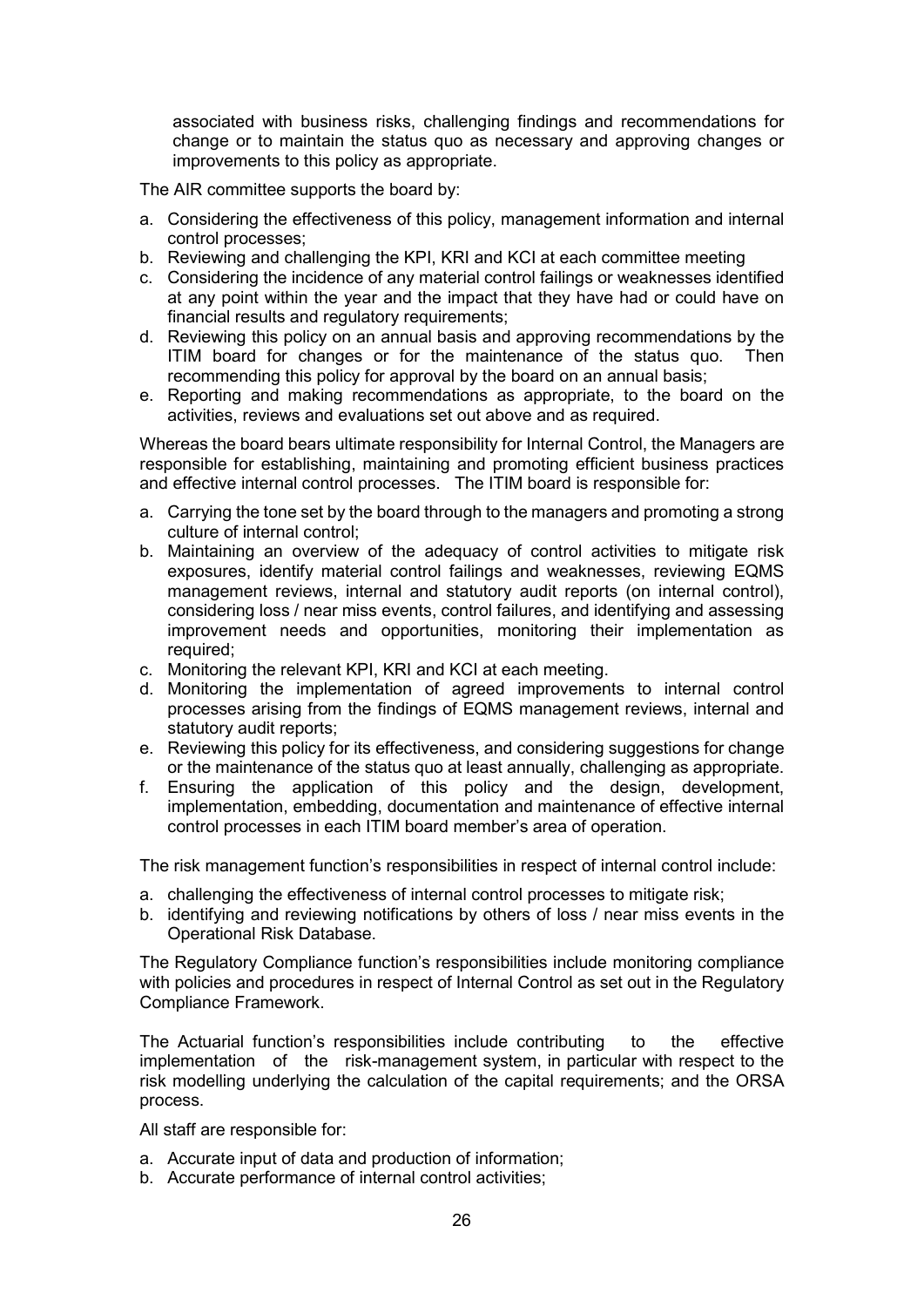- c. Reporting of operational problems, non-compliance or other policy violations or illegal actions:
- d. Suggesting improvements which may increase the effectiveness and efficiency of processes including EQMS processes and procedures as appropriate.

The internal audit function's responsibilities in respect of internal control include:

- a. Monitoring that this policy and the internal control processes throughout ITIC are properly designed and implemented in furtherance of the internal control objectives and that they are operating in an effective and efficient manner;
- b. Reporting to the AIR committee and board on the adequacy and effectiveness of this policy and internal control processes, compliance therewith, and making recommendations for improvement as appropriate.

Statutory auditors provide the boards, members and managers with assurance by:

- a. Giving an opinion on whether the financial statements give a true and fair view of the state of ITIC's affairs at the year-end and of its result for the year just ended;
- b. Informing the AIR committee on the operation of the internal financial controls reviewed as part of the annual audit.

The managers are responsible for promoting the strong culture of internal control and for establishing and maintaining an effective control environment, linked to and in support of risk management and the risk appetite set by the boards, throughout the organisation.

The policy is underpinned by a series of policies, processes, procedures and plans, designed to define and support effective, efficient and appropriate activities at every level of the business. Amongst other things, these ensure that all staff have a sound understanding of ITIC, its objectives and the risks it faces, and are fully aware of the policy and understand their role within it.

B.4.2 Key procedures: Control activities designed to prevent, detect or mitigate are in place to address business risks, protect assets and ensure that all material control failures and issues are identified and managed.

The nature of the controls implemented and the level of control exercised are based on the assessment of frequency and impact of the risk, ITIC's risk appetite and the cost of implementing controls relative to the significance of the risk.

Management monitoring activities include analyses and reconciliations, and the monitoring of the following indicators:

- a. Key Performance Indicators (KPI) covering financial performance for the period
- b. Key Risk Indicators (KRI) in the form of ratios, tolerances & limits
- c. Key Control Indicators (KCI) summarise assurance results for the period

Reviews, including reports on loss / near miss events, existing and emerging risks, and all Internal and statutory audit findings are all evaluated by the ITIM board in order to implement appropriate improvement to internal control processes.

B.4.3 Review of internal control policy: Reviews are undertaken as set out throughout this policy. Unless otherwise stated, all reviews are carried out at least annually. The purpose of these reviews is to provide assurance throughout the business and to the board in relation to the effectiveness of the managers' ongoing processes for designing, operating and monitoring the system of internal control.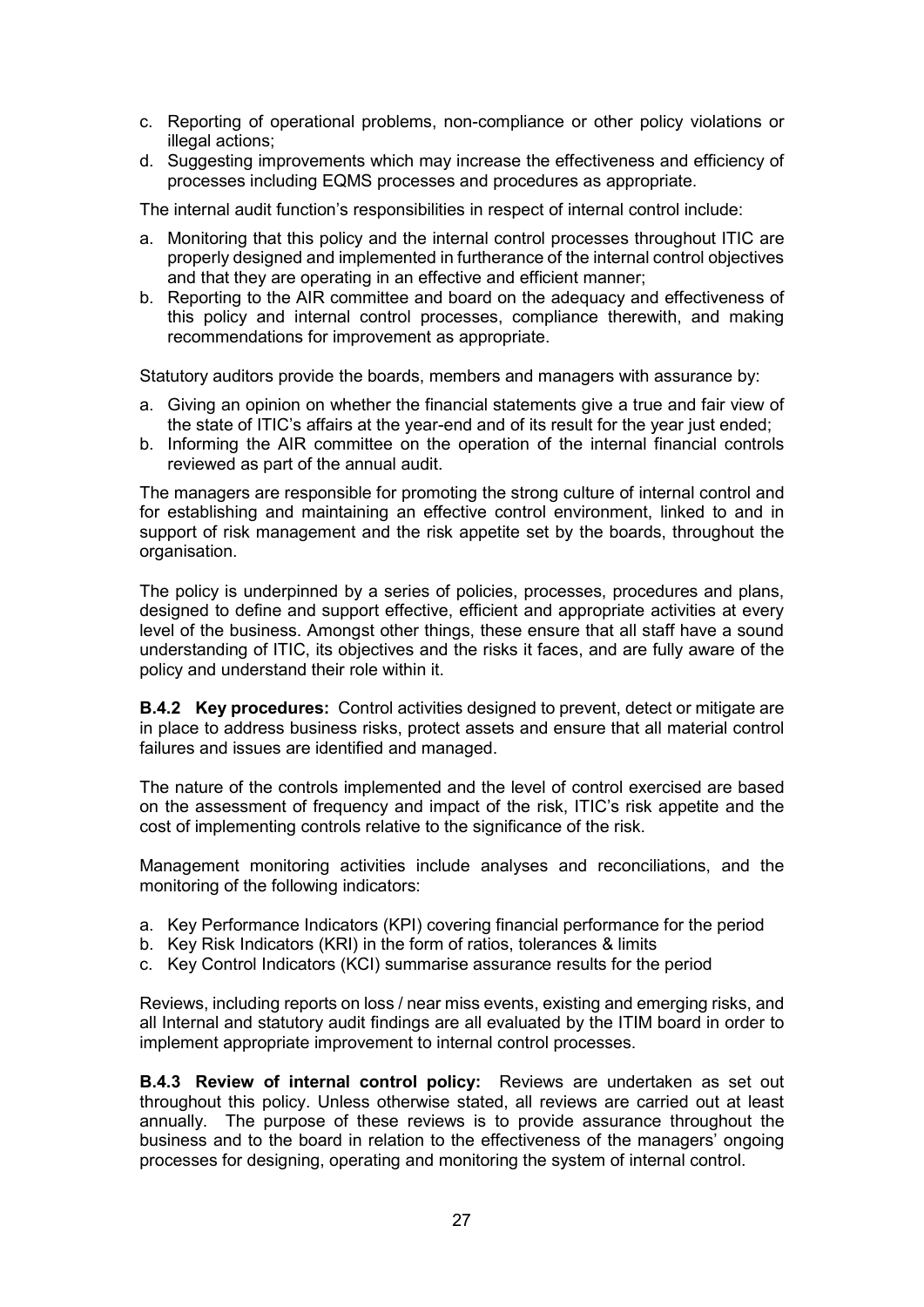## B.5. Internal audit function

B.5.1 How the internal audit function is implemented: Internal audit is defined as the examination and evaluation of the design effectiveness and operation of the systems of internal control and all other elements of the system of governance.

Internal audit is the "third line of defence" in a company's internal control framework, established to provide independent assurance that the risk mitigation processes established by management ("first line") and the monitoring and oversight provided by the risk management and compliance functions ("second line" ) are working effectively.

The objectives of the internal audit function are to provide assurance that business risks are recognised and are being well managed and controlled by effective systems and controls through:

- a. Evaluating the functioning of the systems of internal control and all other elements of the system of governance in place for ITIC which includes:
	- policies, procedures and controls;
	- risk management;
	- management and financial information;
	- methods of safeguarding, verifying and accounting for assets; and
	- efficient use of resources.
- b. Examining and evaluating the compliance of activities compared with strategies, policies and reporting procedures;
- c. Providing the AIR committee and the board with information and recommendations which will assist them to have in place an adequate and effective system of internal control;
- d. Sharing recommendations of internal audit findings between other Thomas Miller managed clubs, whilst maintaining appropriate confidentiality, where they may be relevant and appropriate;

The following key principles outline the approach to internal audit and the internal audit function:

- a. to provide impartial analysis and appraisal that is independent of the operations of the business;
- b. to make recommendations for cost effective continuous improvement of internal control;
- c. to be proportionate to the nature, scale and complexity of the risks inherent in the business;
- d. to ensure compliance with applicable laws and regulations.

**B.5.2 Independence:** The TMH internal audit function is independent from the organisational activities audited and free to exercise its assignments without impairment and on its own initiative in all areas. It is not authorised to carry out any operational work on behalf of any area of any business.

The internal audit function shall:

a. have full authority to access any of ITIC's records, files or data, including management information and the minutes of decision-making bodies whenever relevant for the performance of its tasks;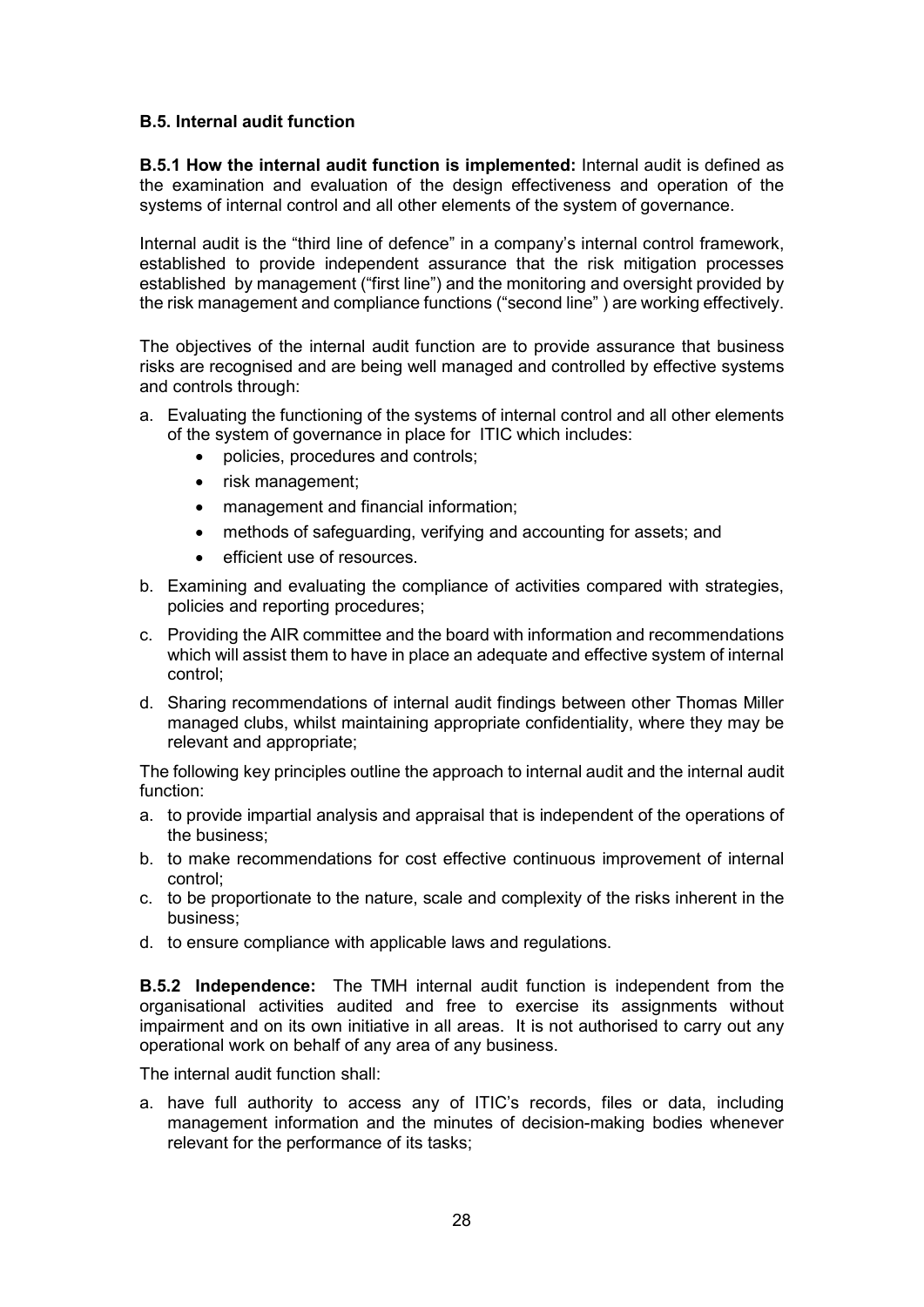- b. have full authority to speak without hindrance to any member of staff in connection with the discharge of its responsibilities;
- c. be free to express its opinions and to disclose its findings and appraisals to the AIR committee;
- d. be impartial and perform its assignments with complete objectivity; and
- e. have direct and independent access to the Chairman of the AIR committee or a nominated alternate.

**B.5.3 Internal Audit reports:** Audits are carried out regularly and contribute to checking of controls and improvements in processes.

**B.5.4 Internal Audit policy:** This document is maintained by the ITIC board and is reviewed at least annually. It explains the approach to internal audit. It describes the scope and status of the internal audit function, the roles and responsibilities of the different parties involved the high-level processes and the reporting procedures. It forms part of the governance arrangements for both ITIC and the managers. This document also describes the way in which the board and AIR committee evaluate the effectiveness of the internal audit function and the internal control policy.

## B.6. Actuarial function

ITIC's board of directors are ultimately responsible for ensuring an effective actuarial function. The actuarial function is a designated function under Article 48 of the Level 1 Framework Directive (Directive 2009/138/EC).

ITIC's actuarial function is performed by Thomas Miller's actuarial team, led by its Chief Actuary. For line management purposes, the actuarial function reports to Thomas Miller's Chief Finance Officer and is independent of the ITIC's management team. However, for operational purposes, the actuarial function is integrated into the ITIC's internal control system, often through its role on a selection of its committees.

The ITIM board and, ultimately, the board of ITIC are responsible for ensuring an effective actuarial function, in particular that:

- a. The actuarial function is free from influences that may compromise its ability to undertake its duties in an objective, fair and independent manner.
- b. The actuarial function shall be able to communicate at its own initiative with the Board or any staff member and shall have the necessary authority, resources and expertise and ensure that it has unrestricted access to all relevant information necessary to carry out its responsibilities.

The actuarial function shall, as a minimum:

- a. coordinate and oversee the calculation of technical provisions;
- b. ensure the appropriateness of the methodologies and underlying models used as well as the assumptions made in the calculation of technical provisions;
- c. assess the sufficiency and quality of the data used in the calculation of technical provisions;
- d. inform the administrative, management or supervisory body of the reliability and adequacy of the calculation of technical provisions;
- e. express an opinion on the overall underwriting policy;
- f. express an opinion on the adequacy of reinsurance arrangements; and
- g. contribute to the effective implementation of the risk-management system, in particular with respect to: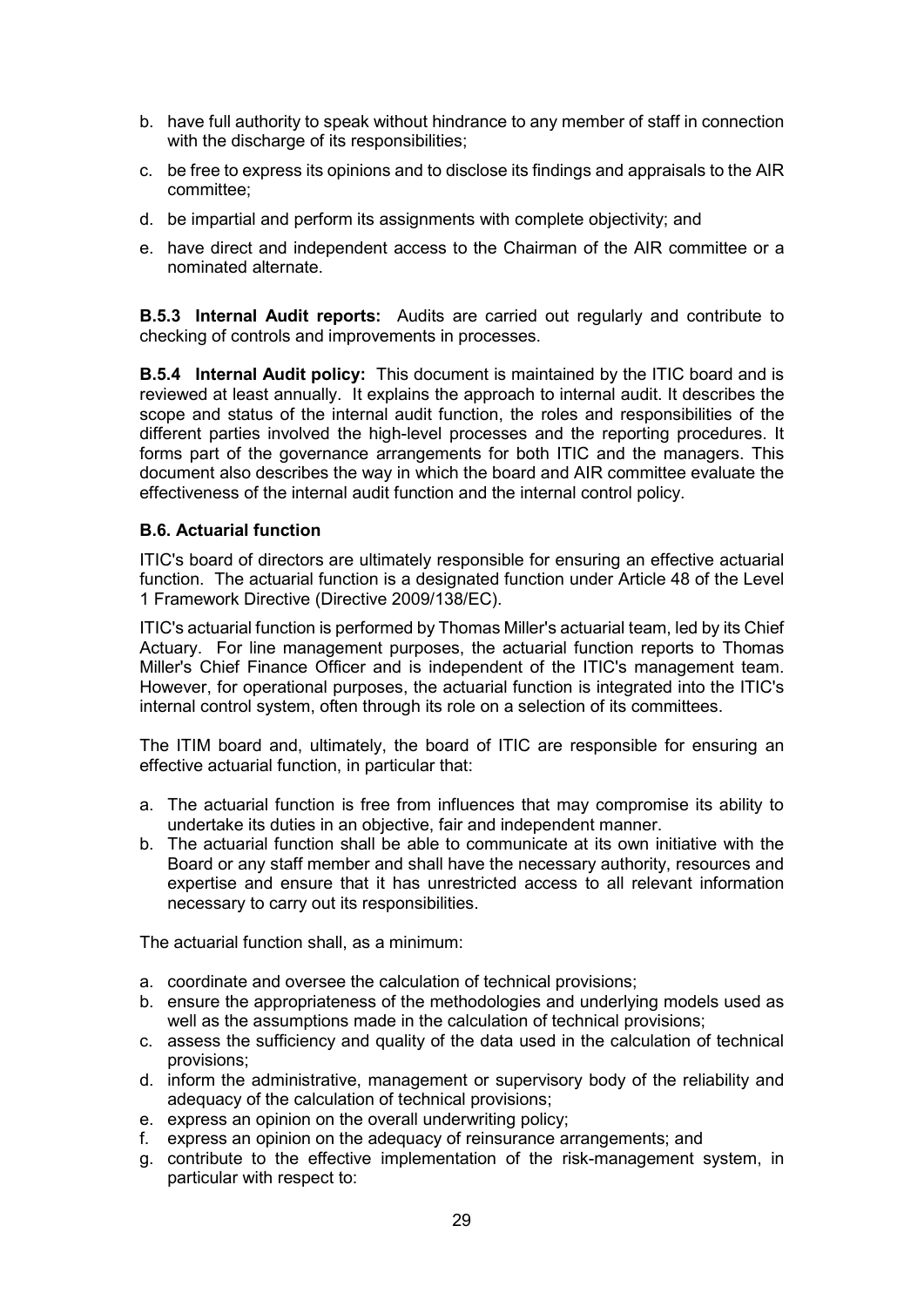- i. the risk modelling underlying the calculation of the capital requirements; and
- ii. the ORSA process.

In performing its duties, the actuarial function shall:

- a. carry out actuarial activities in accordance with prevailing actuarial professional guidance/technical standards;
- b. achieve the necessary level of compliance with all relevant laws and regulations;
- c. be proportionate to the nature, scale and complexity of the strategies, structure and activities of the business and their inherent risks;
- d. maintain practical control processes that require and encourage all staff to carry out their duties and responsibilities in a manner that achieves the above objectives; and
- e. ensure that the techniques and assumptions employed are appropriate, taking into account current information, progress in actuarial science and generally accepted market practice.

The ITIC's actuarial function compiles an actuarial function report for the board of directors on an annual basis.

The actuarial function has undertaken its key responsibilities under Solvency II. In particular it has produced the Data Opinion, the technical provisions opinion, underwriting opinion and reinsurance opinion.

## B.7. Outsourcing

Outsourcing is an arrangement of any form whereby a service provider performs a service or activity whether directly or subcontracted, which would otherwise be performed by ITIC. The outsourcing policy is directed at services which are particularly important to ITIC's business. These are known as material business activities.

## B.7.1. Material business activities

Material business activities include the key functions of ITIC's system of governance, i.e. risk management, compliance, actuarial and internal audit as applicable, and all functions or activities that are fundamental to enable it to carry out its core business, including underwriting, claims handling, accounting and investments. A material business activity is one that has the potential, if disrupted, to have a significant impact on ITIC's business operations or its ability to manage risks effectively, having regard to such factors as:

- a. the financial and operational impact and impact on reputation;
- b. the degree of difficulty in finding an alternative service provider or bringing the business activity in-house;
- c. the ability of ITIC to meet its regulatory requirements;
- d. potential losses to ITIC's members and other affected parties; and
- e. the relationship between ITIC and the service provider.

ITIC's management is wholly outsourced under a management agreement to its managers, the Thomas Miller Holdings Limited group of companies ("Thomas Miller"), of which its subsidiary, International Transport Intermediaries Management Company Limited ("ITIM") is ITIC's appointed representative. The role of the appointed representative is undertaken by the CEO of ITIM acting as an executive director of ITIC, and the CFO of ITIM is also a director of ITIC. The managers' duties under the management agreement may be delegated by them, in particular but not exclusively,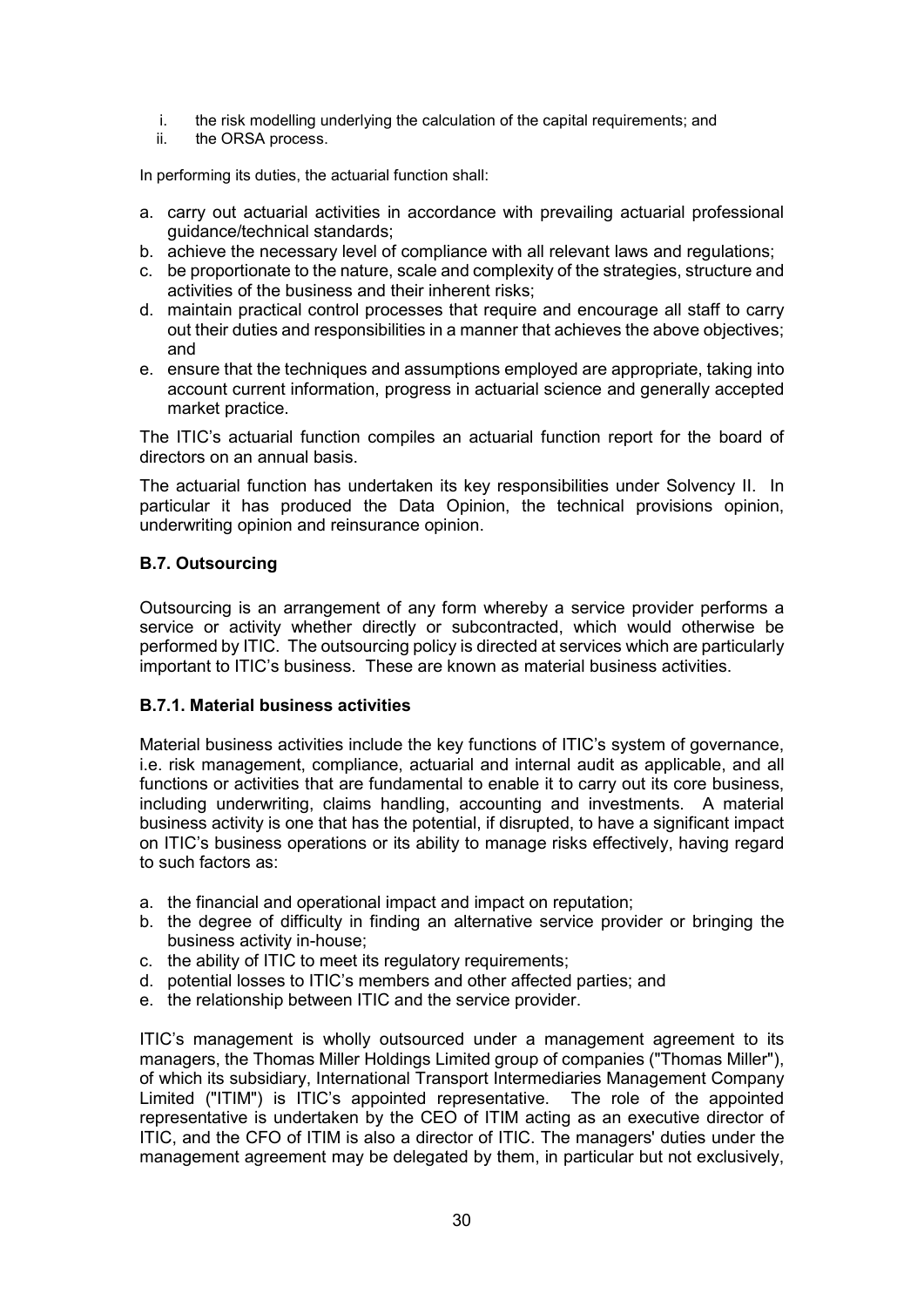to other companies within Thomas Miller while retaining full responsibility under the management agreement.

In addition to this main function, investment management and internal audit are also subject to outsourcing arrangements.

With respect to the three keys areas of outsourcing identified:

- a. Management outsourcing. The management outsourcing has been structured in compliance with UK regulatory requirements. In order to comply with its regulatory obligations, the board has developed monitoring and reporting procedures and the AIR committee monitors, among other things, internal controls and risk. The risk control and reporting procedures to be followed by the managers form part of their obligations under the management agreement.
- b. Investment management outsourcing. Management of ITIC's investments is outsourced to Thomas Miller Investment Limited, part of Thomas Miller, under an investment management agreement. The performance of the investment managers is monitored and supervised by the board and the AIR committee of the board.
- c. Internal audit outsourcing. ITIC's internal audit function is outsourced to Thomas Miller Internal Audit, under a services agreement. Internal audit is supervised by the AIR committee and the board.

## B.7.2. Jurisdictions

Outsourced service providers operate mainly within the United Kingdom. However, fronting for EU policies incepting after  $1<sup>st</sup>$  November 2019 is undertaken in the **Netherlands** 

## B.8. Any other information

ITIC considers no other information material to be disclosed.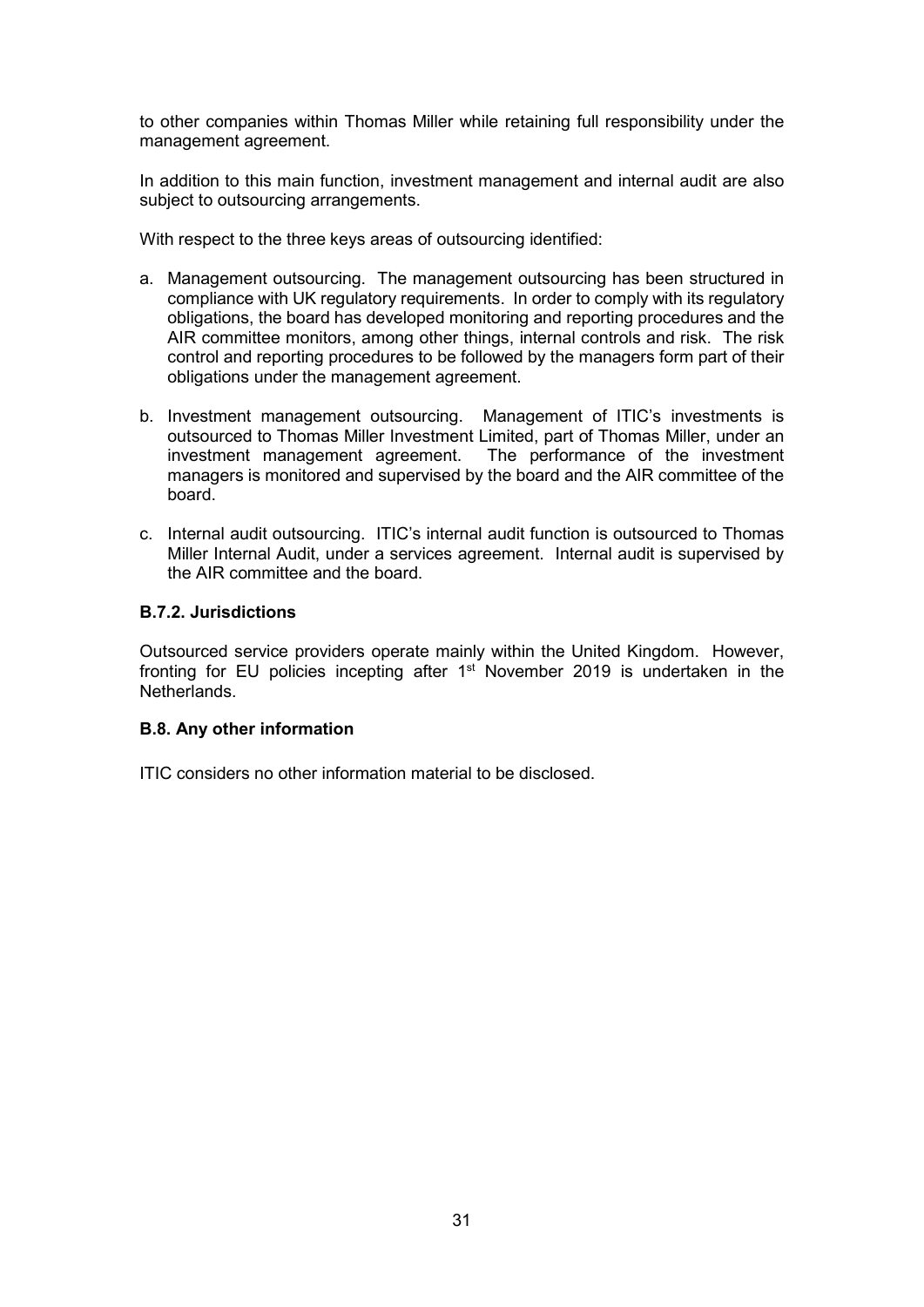# C. Risk profile

ITIC has identified its meaningful risks and considers that its risk universe comprises the list below. These exposures could threaten ITIC's viability, materially impact asset values or result in material underperformance.

- a. Strategic risks: exposures arising from inadequate or ineffective strategy formulation as well as the risk of ineffective execution;
- b. Underwriting and reserving risks;
- c. Concentration risks: exposures from being a mono-line insurer in a specialist area;
- d. Reputational risks;
- e. Financial risks: encompassing liquidity, credit, reinsurance, investment and asset liability management risks;
- f. Operational risks: exposures arising in day-to-day business activities and include organisational risks which take in the potential of having ineffective or insufficient leadership as well as the quality of talent and effectiveness of human resource systems such as development, compensation and performance management;
- g. Compliance risks; and
- h. External risks: exposures the enterprise cannot control.

Each risk identified in ITIC's business risk assessments is linked to one of the above.

The risk universe helps shape the ITIC board agenda tasks management to undertake initiatives to reduce exposures and improve performance. This is summarised in ITIC's risk management policy and works alongside the ITIC rolling business plan.

The following considerations of each type of risk are largely summarised from the financial statements for the year ended  $31<sup>st</sup>$  May 2021.

## C.1. Underwriting risk

Underwriting risk is the risk that ITIC's net insurance obligations (i.e. claims less premiums) are different to expectations. ITIC considers the risk of existing obligations (Reserve Risk) separately to the risk of future obligations (Premium Risk).

Reserve risk is managed by ITIC's reserving policy. ITIC establishes provisions for unpaid claims and related expenses to cover its expected ultimate liability. These provisions are established through the application of actuarial techniques and assumptions. In order to minimise the risk of understating these provisions the assumptions made and actuarial techniques employed are reviewed in detail by management.

Premium risk is managed by the underwriting policy which establishes robust underwriting practices in order to meet business needs and satisfy regulatory control. These are supplemented with a robust forecasting approach undertaken as part of ITIC's ORSA process.

ITIC's exposure to insurance risk is initiated by the underwriting process and incorporates the possibility that an insured event occurs, leading to a claim on ITIC from a member. The risk is managed by the underwriting process, acquisition of the reinsurance cover, and the management of claims costs.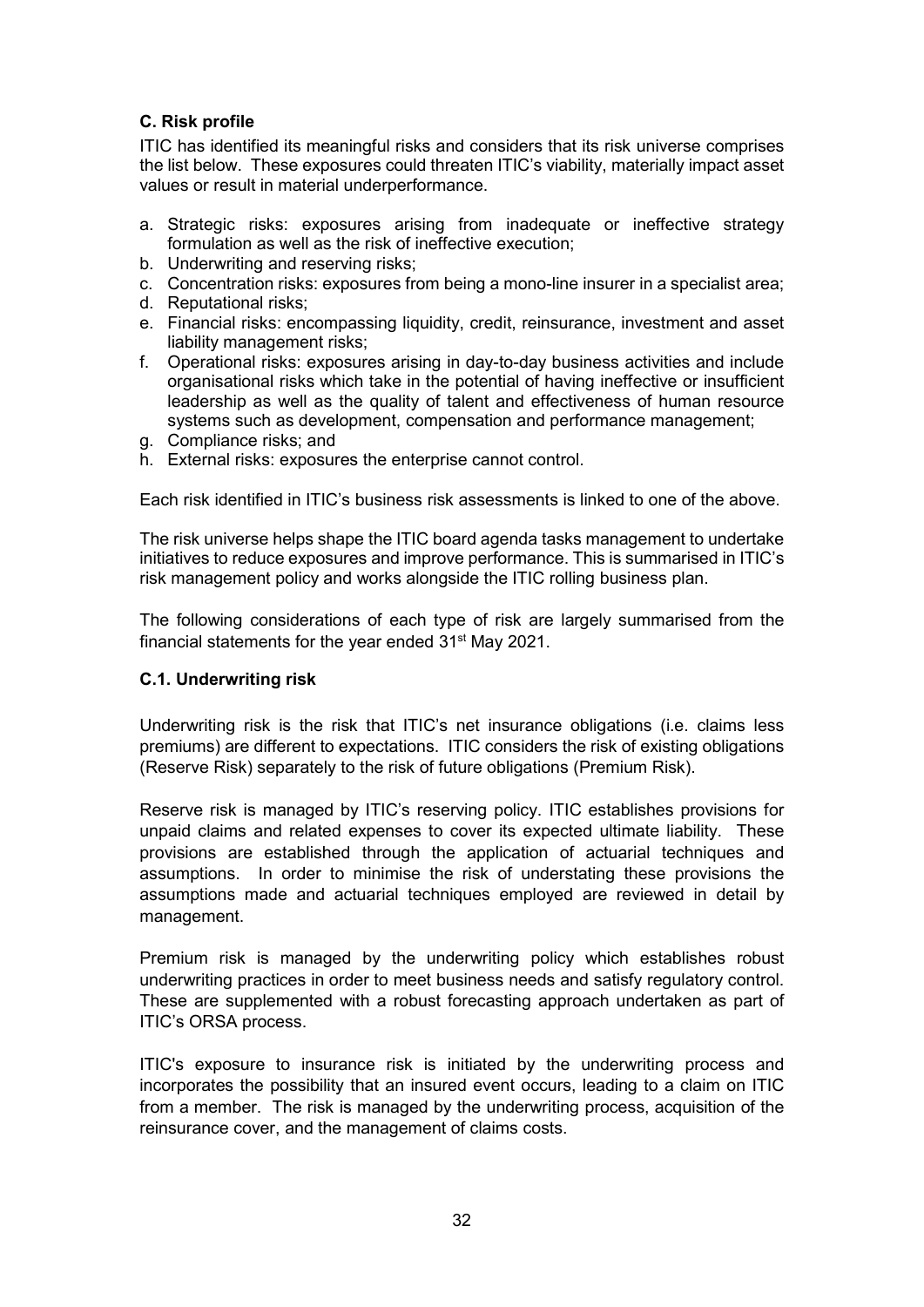ITIC's main insurance risks can arise from:

- a. Inappropriate underwriting of risks;
- b. Failure of one or more reinsurers;
- c. Prohibitive cost / unavailability of reinsurance;
- d. Inappropriate or inconsistent reserving methodologies;
- e. Failure to react to major increase in claims;
- f. Impact of new legislation on risks written; and
- g. Over reliance on significant premium payers.

The objective of ITIC's insurance risk management process is to establish effective underwriting, reinsurance and reserving strategies which are agreed and monitored by ITIC's board in accordance with its risk appetite statement.

ITIC establishes provisions for unpaid claims and related expenses to cover its expected liability. These provisions are established through the application of actuarial techniques and assumptions. In order to minimise the risk of understating these provisions, the assumptions made and actuarial techniques employed are reviewed in detail by management. ria monitored by<br>
es to cover its<br>
ation of actuarial<br>
derstating these<br>
are reviewed in<br>
the statement of<br>
ported to the<br>
to the surplus<br>
n a single factor<br>
en because the<br>
is assumes that<br>
is assumes that<br>  $222$ <br>  $222$ <br> ITIC establishes provisions for una expresse in drelated expenses to cover its<br>expected liability. These provisions are established through the application of actuarial<br>techniques and assumptions made and actuarial techni ITIC establishes provisions for unpaid claims and related expenses to cover its<br>expected liability. These provisions are established through the application of actuarial<br>environiques and assumptions. In order to minimise ITIC establishes provisions for unpaid claims and related expenses to cover its<br>expected liability. These provisions are established through the application of actuarial<br>dechining established in costs and sumptions made a

ITIC considers that the liability for insurance claims recognised in the statement of financial position is adequate. However, actual experience will differ from the expected outcome and this is monitored in ITIC's Key Risk Indicators which are reported to the board and Audit Investment & Risk Committee at their meetings.

The results of sensitivity testing are set out below, showing the impact on the surplus before tax, gross and net of reinsurance. The impact of the change in a single factor is shown, with the assumption unchanged. The sensitivity was chosen because the loss ratio is a key performance indicator of the business. The analysis assumes that a change in loss ratio is driven by the change in claims incurred.

|                                                                                           | 2021    | 2020     |
|-------------------------------------------------------------------------------------------|---------|----------|
|                                                                                           | US\$    | US\$     |
| Increase in loss ratio by 5 percentage points from 50.4% to 55.4% (2020 - 42.1% to 47.1%) | 000s    | 000s     |
| Based on gross premium net of acquisition costs                                           | (2.502) | (2, 428) |
| Based on gross premium net of acquisition costs and reinsurances                          | (226)   | (224)    |
| A 5 per cent decrease in loss ratios would have an equal and opposite effect.             |         |          |

## C.2. Market risk

Market risk arises through fluctuations in interest rates, corporate bond spreads and foreign currency exchange rates. Such movements will affect not only the ITIC's investments, but also the value of other assets and liabilities such as premium income, claims payments and reinsurance recoveries.

Interest rate risk arises primarily from investments in fixed interest securities. In addition, to the extent that claims inflation is correlated to interest rate, liabilities to policyholders are exposed to interest rate risk.

ITIC's investment policy is set to ensure that the duration of the investment portfolio is appropriately matched to the duration of the policyholders' liabilities. Interest rate risk is monitored by comparing the mean duration of the investment portfolio and that of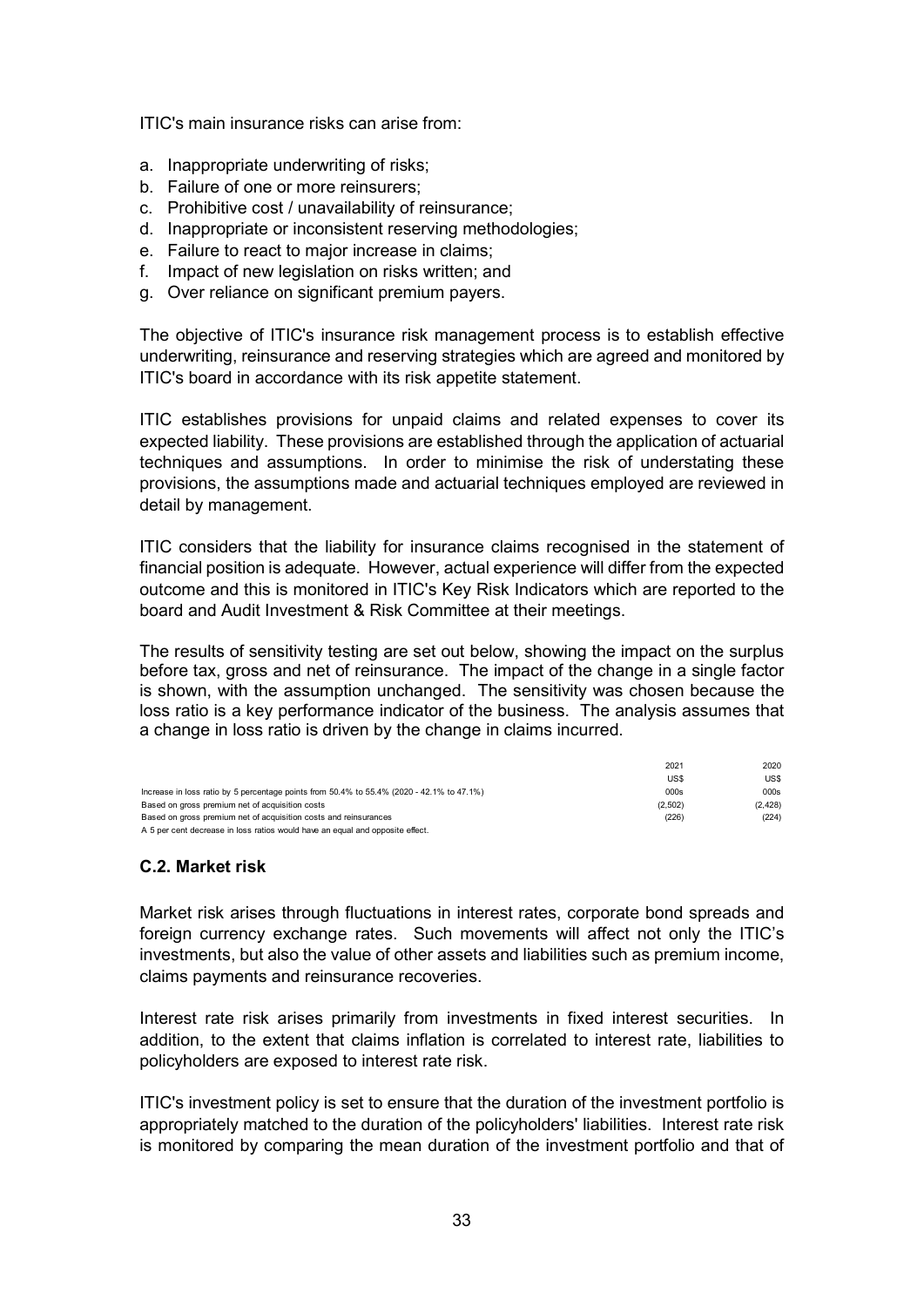the policyholders' liabilities. The mean duration is an indicator of the sensitivity of the assets and liabilities to changes in the current interest rates.

Interest rate is considered a key factor impacting the investment result of the business. The sensitivity analysis for interest rate risk illustrates how changes in the fair value or future cash flows of a financial instrument will fluctuate because of changes in market interest rates at the reporting date. In the event of a parallel shift of yield curve up by 100 basis points, the benchmark portfolio value will move by the modified duration of approximately three years. This will result in a circa 3% loss on the fixed income portfolio. For ITIC's actual fixed income investments, a parallel shift of the yield curve up by 100 basis points would result in a loss for the period and a decrease in investment values of approximately US\$1,492,000 (2020: US\$2,302,000) if all other assumptions remain unchanged. A parallel shift of the yield curve down by 100 basis points would result in an increase of approximately equal magnitude in investment values if all other assumptions remain unchanged.

A list of assets and derivatives may be found in S.06.02 and S.08.02 as reported to the PRA under ITIC's annual regulatory reporting requirement. This list is not included within the SFCR. With the exception of operational cash funds, these assets are subject to ITIC's investment policy and mandate and as a result the prudent person principle.

## C.2.1 The prudent person principle

ITIC's investment policy states that the AIR committee should monitor and advise whether the investment managers have adhered to the "prudent person principle" with regards to its management of the investments. This is stated in the Investment policy and repeated below:

"ITIC's investments are invested and managed as follows:

- a. only in assets and instruments whose risk can properly be identified, measured, monitored, managed, controlled and reported;
- b. in such a manner as to ensure the security, quality and liquidity of the portfolio as a whole;
- c. in a manner appropriate to the nature and duration of ITIC's insurance liabilities. All assets are invested in the best interest of the policy holders insured by ITIC;
- d. the use of derivative instruments are possible insofar as they contribute to a reduction of risks or facilitate efficient portfolio management;
- e. investments and assets which are not admitted to trading on a regulated financial market are kept to levels advised by the investment mandate and ultimately the risk appetite;
- f. investments are properly diversified in such a way as to avoid excessive reliance on any particular asset, issuer or group of undertakings, or geographical area and excessive accumulation of risk in the portfolio as a whole; and
- g. such that investments in assets issued by the same issuer, or by issuers belonging to the same group, does not expose ITIC to excessive risk concentration.

The AIR committee approved this statement at its meeting on 15<sup>th</sup> July 2021.

## C.3. Credit risk

Credit risk is the risk a counterparty will be unable to pay the amounts in full when due.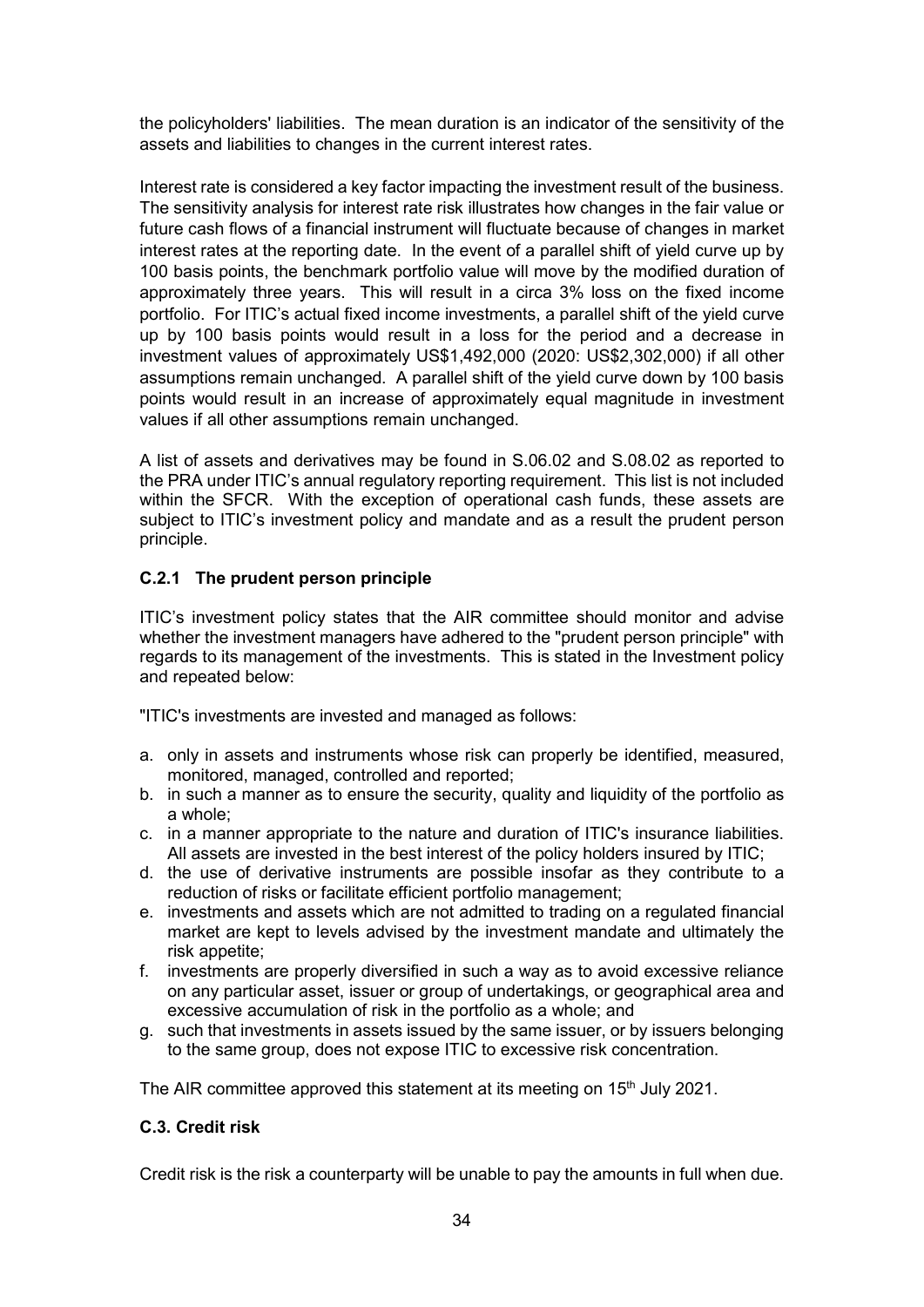The main areas where ITIC is exposed to credit risk are:

- a. Reinsurers' share of insurance liabilities;
- b. Amounts due from reinsurers in respect of claims already paid;
- c. Amounts due from policyholders;
- d. Amounts due from insurance intermediaries;
- e. Amounts due from bond issuers;
- f. Cash at banks and deposits with credit institutions; and
- g. Counterparty risk with respect to derivative transactions.

Reinsurance is used to manage insurance risk. This does not, however, discharge ITIC's liability as primary insurer. If a reinsurer fails to pay a claim, ITIC remains liable for the payment to the policyholder.

Credit risk on reinsurance balances is mitigated by assessing the creditworthiness of the reinsurer before it is used and strict criteria are applied (including rating the financial strength of the reinsurer) before a reinsurer is approved. All excess of loss reinsurance contracts are subject to an A- or above rating. The quota share reinsurance is placed with TIMIA. TIMIA is unrated but ITIC holds a fixed charge of US\$40.4m on the TIMIA investments portfolio. This provides satisfactory mitigation comfort over the credit risk.

Debtors arising out of direct insurance operations comprise premium owed by the members of the club. Credit risk relating to this risk is managed through take on procedures for the assured. Furthermore, if the assured does not pay, then cover may be cancelled back to inception.

Counterparty limits based on the credit ratings are also in place in relation to the amounts due from bond issuers and cash and bank deposits.

The following table provides information regarding aggregated credit risk exposure for financial assets with external credit ratings as at  $31<sup>st</sup>$  May 2021. The credit rating bands are provided by independent ratings agencies: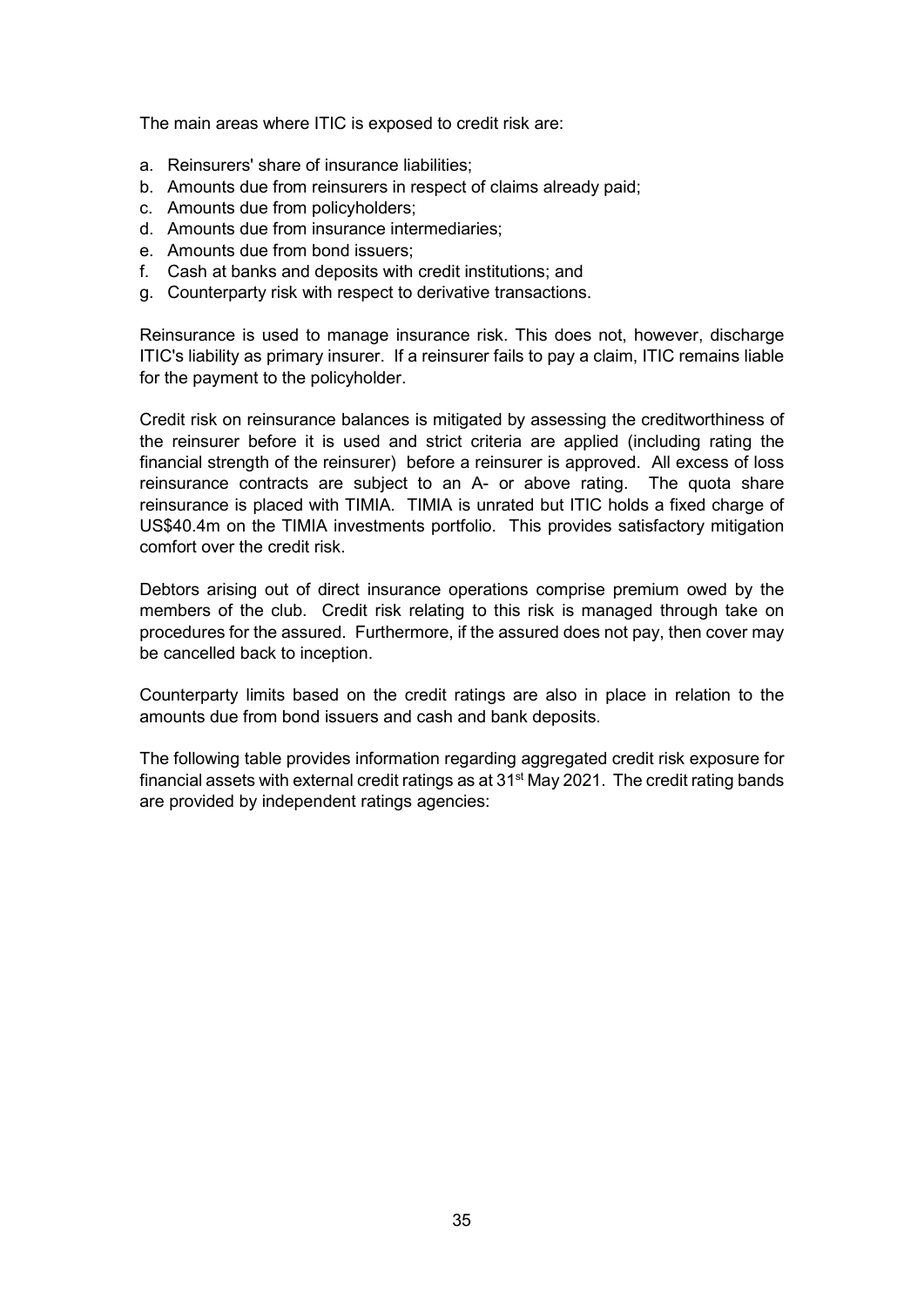|                                                              | AAA                                | AA                                                   |                                                      | BBB+ or<br>A less or not                             | Total             |
|--------------------------------------------------------------|------------------------------------|------------------------------------------------------|------------------------------------------------------|------------------------------------------------------|-------------------|
|                                                              | US\$                               | US\$                                                 | US\$                                                 | rated<br>US\$                                        | US\$              |
| 2021                                                         | 000s                               | 000s                                                 | 000s                                                 | 000s                                                 | 000s              |
| Fixed interest - Government                                  | $\overline{\phantom{a}}$           | 50,300                                               | $\overline{\phantom{a}}$                             | $\overline{\phantom{a}}$                             | 50,300            |
| Fixed interest - Corporate                                   | $\overline{\phantom{a}}$           | 2,514                                                | $\overline{\phantom{a}}$                             | $\overline{\phantom{a}}$                             | 2,514             |
| <b>Forward Contracts</b>                                     | $\overline{7}$                     | $\overline{\phantom{a}}$                             | $\overline{\phantom{a}}$                             | $\overline{\phantom{a}}$                             | $\overline{7}$    |
| <b>UCITS</b><br>Claims recoveries excess of loss reinsurance | 15,889                             | $\overline{\phantom{a}}$<br>$\overline{\phantom{a}}$ | $\overline{\phantom{a}}$<br>14,741                   | $\overline{\phantom{a}}$<br>$\overline{\phantom{a}}$ | 15,889<br>14,741  |
| Claims recoveries quota share reinsurance                    | $\overline{\phantom{a}}$           | $\overline{\phantom{a}}$                             | $\overline{\phantom{a}}$                             | 71,476                                               | 71,476            |
| Cash                                                         | $\overline{\phantom{a}}$           | $\overline{\phantom{a}}$                             | $\overline{\phantom{a}}$                             | 5,987                                                | 5,987             |
| Arising for insurance and reinsurance operations             | $\overline{\phantom{a}}$<br>15,896 | $\overline{\phantom{a}}$<br>52,814                   | $\overline{\phantom{a}}$<br>14,741                   | 25,556<br>103,019                                    | 25,556<br>186,470 |
| Total                                                        |                                    |                                                      |                                                      |                                                      |                   |
|                                                              |                                    |                                                      |                                                      | BBB+ or<br>less or not                               |                   |
|                                                              | AAA                                | AA                                                   | $\mathsf{A}$                                         | rated                                                | Total             |
| 2020                                                         | US\$<br>000s                       | US\$<br>000s                                         | US\$<br>000s                                         | US\$<br>000s                                         | US\$<br>000s      |
|                                                              |                                    |                                                      |                                                      |                                                      |                   |
| Fixed interest - Government                                  | $\overline{\phantom{a}}$           | 58,500                                               | $\overline{\phantom{a}}$                             | $\overline{\phantom{a}}$                             | 58,500            |
| Fixed interest - Corporate<br><b>Forward Contracts</b>       | $\overline{\phantom{a}}$<br>59     | 2,556                                                | $\overline{\phantom{a}}$<br>$\sim$                   | $\overline{\phantom{a}}$<br>$\overline{\phantom{a}}$ | 2,556<br>59       |
| <b>UCITS</b>                                                 | 1,322                              | $\sim$                                               | $\sim$                                               | $\overline{\phantom{a}}$                             | 1,322             |
| Claims recoveries excess of loss reinsurance                 |                                    |                                                      | 6,885                                                | $\overline{\phantom{a}}$                             | 6,885             |
| Claims recoveries quota share reinsurance<br>Cash            | <b>.</b>                           | $\overline{\phantom{a}}$                             | $\overline{\phantom{a}}$<br>$\overline{\phantom{a}}$ | 69,613<br>12,216                                     | 69,613<br>12,216  |
| Arising for insurance and reinsurance operations             | $\overline{\phantom{a}}$           | $\overline{\phantom{a}}$                             |                                                      | 26,010                                               | 26,010            |
| Total                                                        | 1,381                              | 61,056                                               | 6,885                                                | 107,839                                              | 177,161           |
|                                                              |                                    |                                                      |                                                      |                                                      |                   |
|                                                              |                                    |                                                      |                                                      |                                                      |                   |
|                                                              |                                    |                                                      |                                                      |                                                      |                   |

After assessing all other financial assets at the end of the year, no objective evidence was found to suggest that any were impaired (2020: no impairments).

## C.4. Liquidity risk

Liquidity and cash flow risk is the risk that cash may not be available at a reasonable cost to pay obligations as they fall due. ITIC maintains holdings in short term deposits to ensure there are sufficient funds available to cover anticipated liabilities and unexpected levels of demand. As at 31 May 2021 ITIC's short term deposits amounted to US\$5,987,000 (2020: US\$12,216,000). The tables below provide a maturity analysis of ITIC's financial instruments. The assets in the below tables are not impaired due to the fact that their full value are deemed to be recoverable.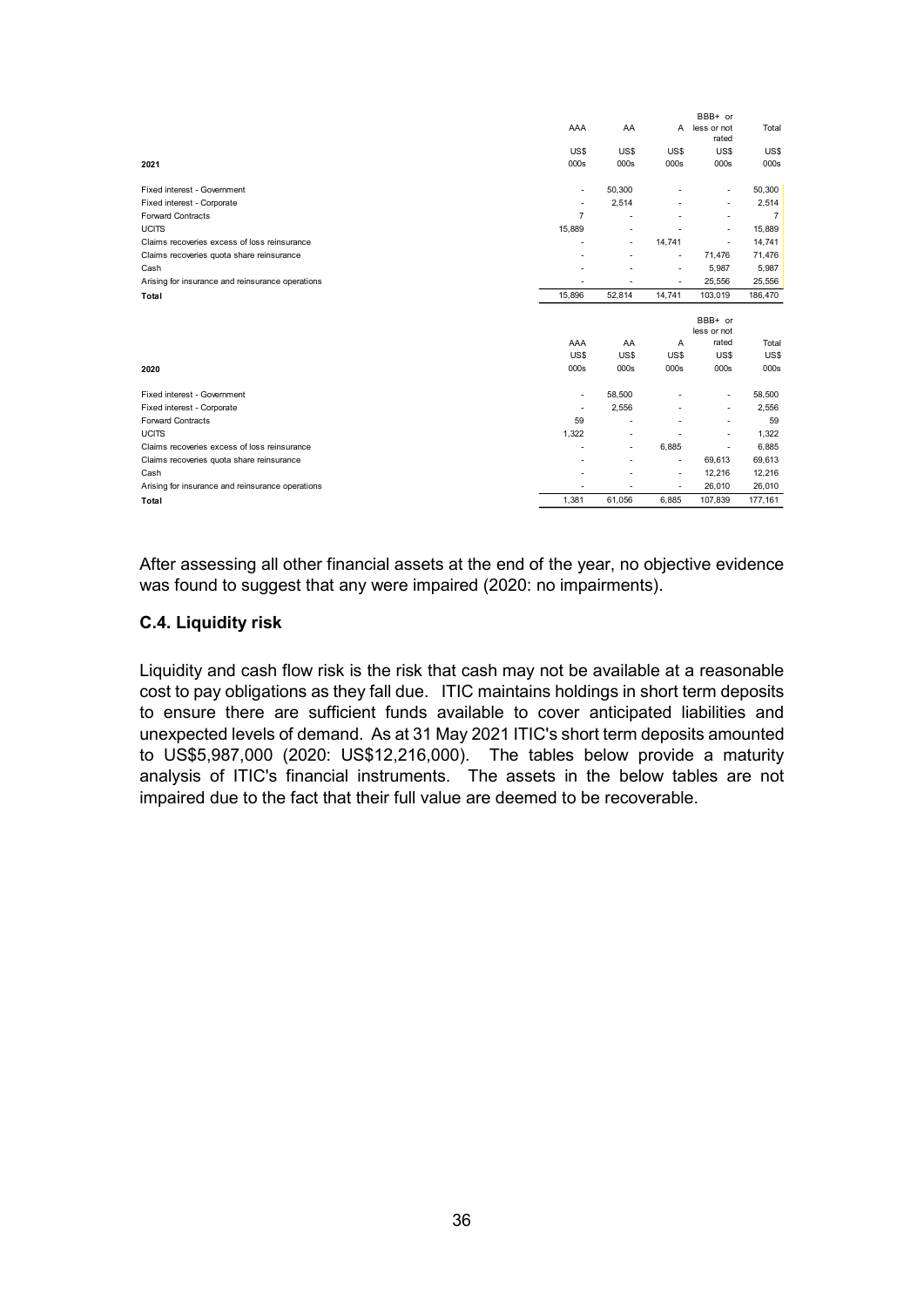|                                                                                          |                                                                                                                        |                                                                                           |                                                                                               |                                                                                                             | Carrying                                                                                                                                                                  |
|------------------------------------------------------------------------------------------|------------------------------------------------------------------------------------------------------------------------|-------------------------------------------------------------------------------------------|-----------------------------------------------------------------------------------------------|-------------------------------------------------------------------------------------------------------------|---------------------------------------------------------------------------------------------------------------------------------------------------------------------------|
| Less than 6                                                                              |                                                                                                                        |                                                                                           |                                                                                               |                                                                                                             | value in the<br>statement                                                                                                                                                 |
|                                                                                          |                                                                                                                        |                                                                                           |                                                                                               |                                                                                                             | of financial<br>position                                                                                                                                                  |
|                                                                                          |                                                                                                                        |                                                                                           |                                                                                               |                                                                                                             |                                                                                                                                                                           |
| US\$                                                                                     | US\$                                                                                                                   | US\$                                                                                      | US\$                                                                                          |                                                                                                             | US\$<br>000s                                                                                                                                                              |
|                                                                                          |                                                                                                                        |                                                                                           |                                                                                               |                                                                                                             |                                                                                                                                                                           |
| 15,890                                                                                   | 16,396                                                                                                                 | 11,765                                                                                    | 24,652                                                                                        | $\sim$                                                                                                      | 68,703<br>-7                                                                                                                                                              |
|                                                                                          | 12,827                                                                                                                 |                                                                                           |                                                                                               |                                                                                                             | 86,217                                                                                                                                                                    |
| 10,461                                                                                   | 13,268                                                                                                                 | 1,828                                                                                     |                                                                                               | $\sim$                                                                                                      | 25,556                                                                                                                                                                    |
|                                                                                          | $\sim$                                                                                                                 | $\overline{\phantom{a}}$                                                                  | $\overline{\phantom{a}}$                                                                      | $\overline{\phantom{a}}$                                                                                    | 305<br>5,987                                                                                                                                                              |
| (1, 837)                                                                                 | (585)                                                                                                                  |                                                                                           |                                                                                               |                                                                                                             | (2, 422)                                                                                                                                                                  |
| (19, 436)                                                                                | (13, 910)                                                                                                              | (20, 872)                                                                                 | (12, 695)                                                                                     |                                                                                                             | (93, 496)                                                                                                                                                                 |
|                                                                                          |                                                                                                                        | $\overline{\phantom{a}}$                                                                  | ٠.                                                                                            |                                                                                                             | (40, 640)<br>50,217                                                                                                                                                       |
|                                                                                          |                                                                                                                        |                                                                                           |                                                                                               |                                                                                                             |                                                                                                                                                                           |
|                                                                                          |                                                                                                                        |                                                                                           |                                                                                               |                                                                                                             | Carrying<br>value in the                                                                                                                                                  |
| Less than 6                                                                              |                                                                                                                        |                                                                                           |                                                                                               |                                                                                                             | statement                                                                                                                                                                 |
| on demand                                                                                | 6 months -                                                                                                             |                                                                                           | 2-5 years                                                                                     |                                                                                                             | of financial<br>position                                                                                                                                                  |
| US\$                                                                                     | US\$                                                                                                                   | US\$                                                                                      | US\$                                                                                          |                                                                                                             | US\$                                                                                                                                                                      |
| 000s                                                                                     | 000s                                                                                                                   | 000s                                                                                      | 000s                                                                                          |                                                                                                             | 000s                                                                                                                                                                      |
| 1,322                                                                                    | $\overline{\phantom{a}}$                                                                                               | 2,557                                                                                     | 29,674                                                                                        | 28,826                                                                                                      | 62,378                                                                                                                                                                    |
| 18,413                                                                                   | 10,202                                                                                                                 | 16,297                                                                                    | 10,594                                                                                        | 20,992                                                                                                      | 76,498                                                                                                                                                                    |
| 552                                                                                      | $\sim$                                                                                                                 | $\overline{a}$                                                                            | $\overline{\phantom{a}}$                                                                      | $\overline{\phantom{a}}$                                                                                    | 26,010<br>552                                                                                                                                                             |
| 12,216                                                                                   | $\sim$                                                                                                                 | $\overline{\phantom{a}}$                                                                  | $\blacksquare$                                                                                | $\overline{\phantom{a}}$                                                                                    | 12,216                                                                                                                                                                    |
| (1,710)                                                                                  | (354)<br>(11, 150)                                                                                                     | (17, 813)                                                                                 | (11,580)                                                                                      | (22, 944)                                                                                                   | (2,064)<br>(83, 612)                                                                                                                                                      |
|                                                                                          | (17, 878)                                                                                                              | $\sim$                                                                                    | $\overline{\phantom{a}}$                                                                      | (23, 630)                                                                                                   | (42, 651)                                                                                                                                                                 |
| (20, 125)<br>(1, 143)                                                                    |                                                                                                                        | 2,893                                                                                     | 28,689                                                                                        | 3,244                                                                                                       | 49,327                                                                                                                                                                    |
| 23,232                                                                                   | (8,730)                                                                                                                |                                                                                           |                                                                                               |                                                                                                             |                                                                                                                                                                           |
|                                                                                          |                                                                                                                        |                                                                                           |                                                                                               |                                                                                                             |                                                                                                                                                                           |
|                                                                                          |                                                                                                                        |                                                                                           |                                                                                               |                                                                                                             |                                                                                                                                                                           |
|                                                                                          |                                                                                                                        |                                                                                           |                                                                                               |                                                                                                             |                                                                                                                                                                           |
| The assets in the above tables are not impaired due to the fact that their full value is |                                                                                                                        |                                                                                           |                                                                                               |                                                                                                             |                                                                                                                                                                           |
|                                                                                          | months or<br>on demand<br>000s<br>$\overline{7}$<br>17,922<br>305<br>5,987<br>(1,200)<br>28,099<br>months or<br>13,707 | 6 months -<br>000s<br>$\sim$<br>$\overline{\phantom{a}}$<br>(15, 810)<br>12,186<br>10,451 | 1 year 1 - 2 years<br>000s<br>$\sim$<br>19,247<br>$\overline{\phantom{a}}$<br>11,968<br>1,852 | 2-5 years<br>000s<br>$\sim$<br>11,707<br>$\overline{\phantom{a}}$<br>23,664<br>1 year 1 - 2 years<br>$\sim$ | > 5 years<br>US\$<br>000s<br>$\overline{\phantom{a}}$<br>24,514<br>$\sim$<br>(26, 583)<br>(23, 630)<br>(25, 699)<br>> 5 years<br>US\$<br>000s<br>$\overline{\phantom{a}}$ |

C.4.1 Reliance on expected future profit: As ITIC is a mutual insurer, it does not aim to make "profit" from its activities. However, surpluses or deficits may arise in the course of its operations due to actual experience being different to expectations. Given the holding in liquid assets, ITIC does not rely on expected future surpluses to ensure its liquidity.

ITIC's Solvency II balance sheet as at 31<sup>st</sup> May 2021 recognises expected future premium from members in its technical provisions in respect of outstanding premium income for business already bound at the balance sheet date. Comparing this to the corresponding expected claims outcome and associated expenses, this premium is expected to produce a surplus of US\$7.5m (2020: US\$4.7m). However, it should be noted that the Solvency II balance sheet does not reflect all future expenses and the expected surplus (if any) over the year arising from this premium would be lower than this.

## C.5. Operational risk

Operational risks are the risks of monetary or other losses arising from failed or inadequate processes, people, systems or external events. ITIC creates a framework of policies, procedures and controls to minimise the potential for these events.

ITIC creates a framework of policies, procedures and controls to minimise losses from these mistakes. Procedure manuals are maintained on the Electronic Quality Management System ("EQMS").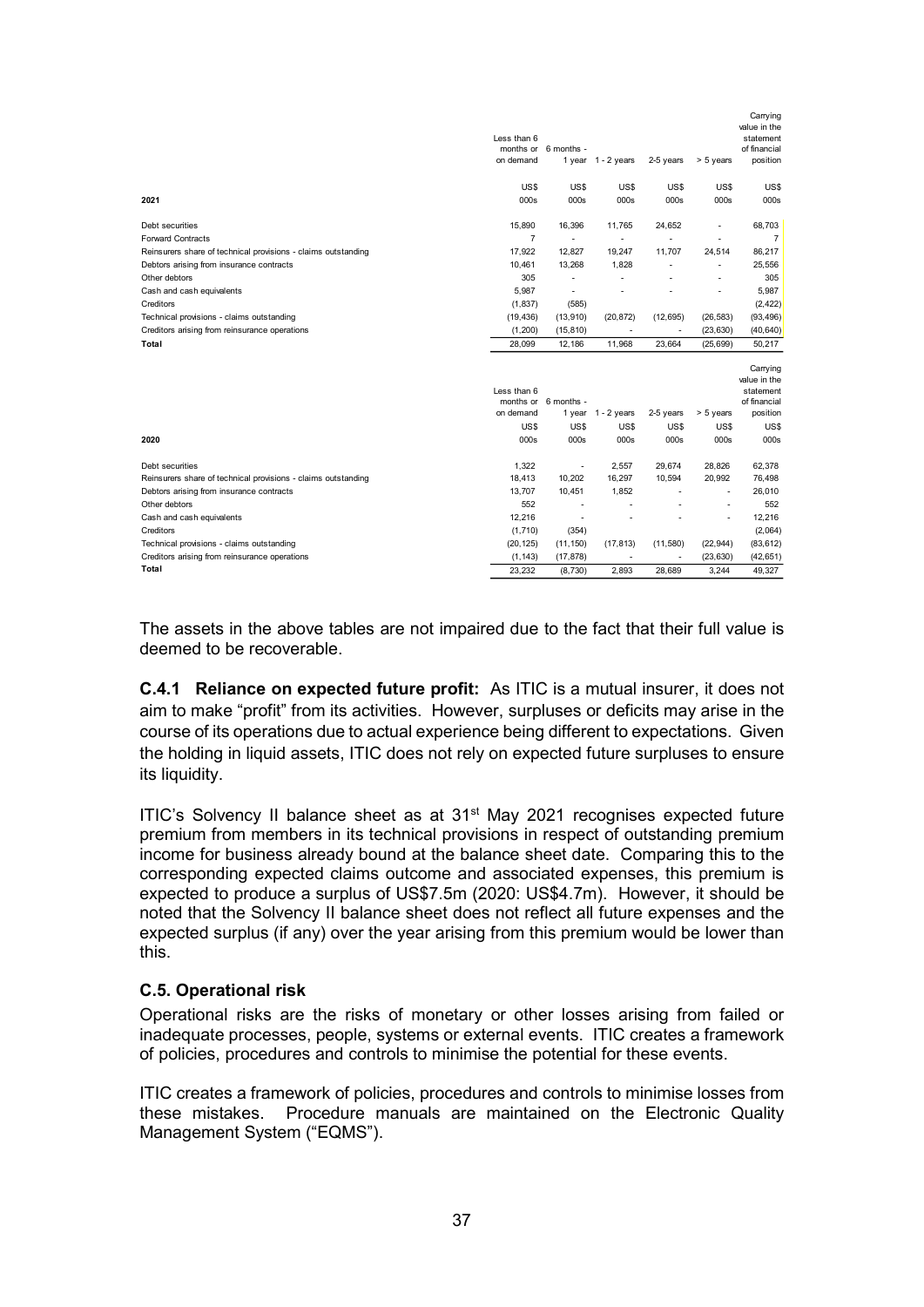ITIC accepts that on occasion, operational loss events can occur, but there should be control mechanisms in place to reduce the likelihood and ensure that the same mistake is not made twice.

All events that lead to a loss greater than US\$10,000 are recorded in the Operational Risk Database. Near misses with the potential to lose more than the same amount are also recorded. Summaries are provided in the KCIs and lessons should be learned from them.

This is detailed further in the risk management policy.

## C.6. Other material risks

ITIC has not identified any other material risks that it considers should be disclosed.

## C.7. Any other information

ITIC carries out stress and scenario testing as part of its risk management and ORSA process. For management purposes stress and scenario testing are carried out combining ITIC with its parallel quota reinsurer TIMIA.

The base case business plan forecast for the next three years is used as the starting point for scenario testing. The impacts of adverse scenarios are then evaluated.

A key part of validating the internal model is to test the reasonableness of the outputs. To provide an independent test, the managers could consider scenarios for each risk and attribute a likelihood of occurrence to the scenario. These scenarios could then be compared to the internal model outputs to determine whether the internal model captures the range of scenarios adequately.

Given that market risk makes up over half of ITIC's OSNA, scenarios have been considered specifically for this risk. These are compared with the internal model outputs in the table below. The managers have not considered it necessary at this stage to consider specific, additional scenarios for validation of the other risks beyond those noted earlier in the medium term forecasting and also in the reverse stress testing. Further scenarios may be considered for these risks in the future if the Managers feel it is appropriate to do so.

The following scenarios are included in ITIC's latest ORSA and assessed against ITIC's risk corridor:

- a. A very soft market and net lost business; and
- b. Soft market (competition & capacity), higher claims inflation and deterioration in back years.

The management team also considered:

- a. Loss of four members of the management team;
- b. Loss of operational performance following known imminent changes in management team and non-executive board of directors.
- c. Lack of reinsurance available in the market place;
- d. A major broker decides to not place business with ITIC;
- e. Change in insurance environment;
- f. Mergers;
- g. Decision to give excessive amounts of funds back to members via continuity credit;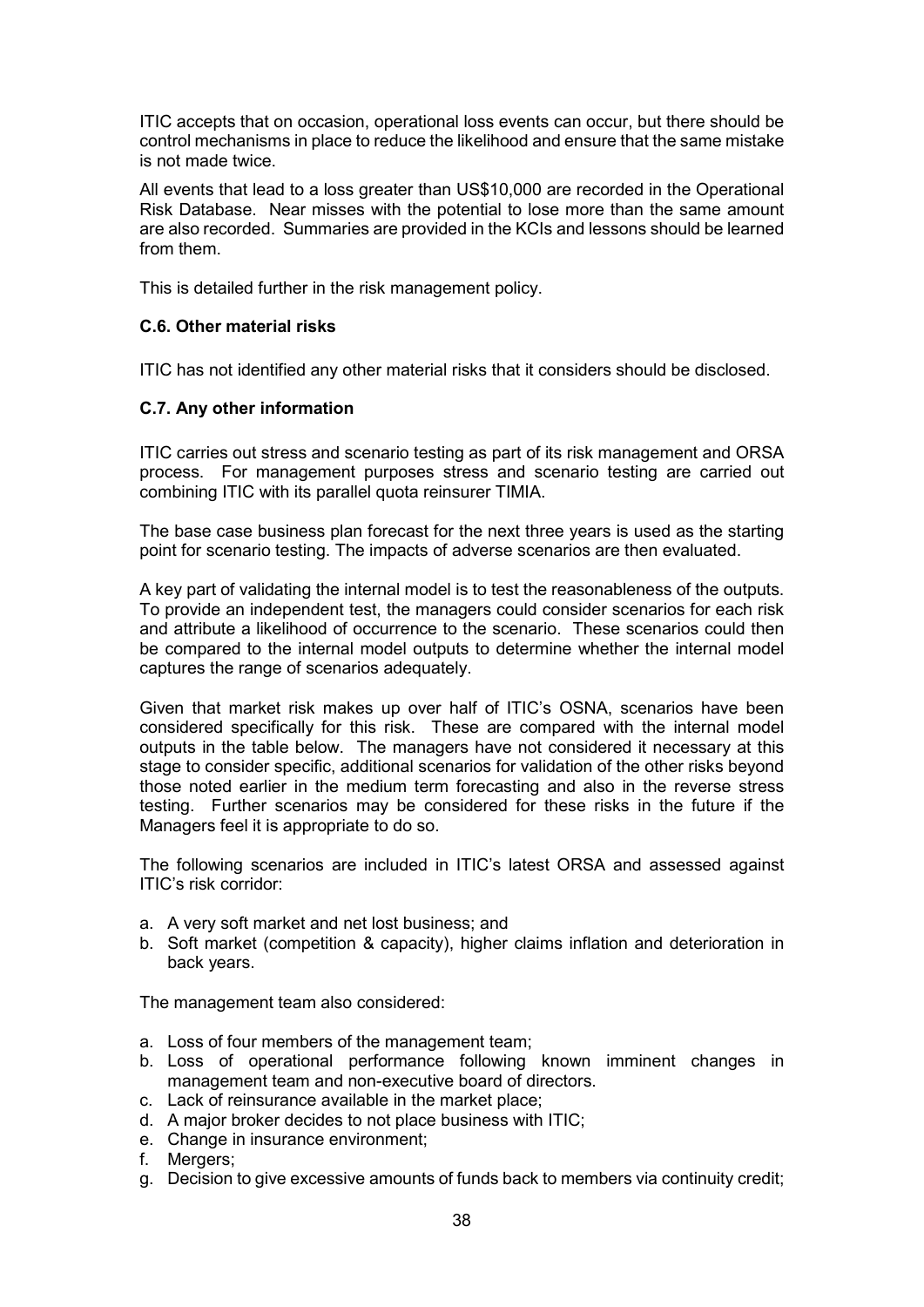- h. Climate change:
- i. Loss of electronic data and cyber risks:
- j. Expenses;
- k. Coronavirus pandemic; and
- l. Credit/Liquidity risk.

The investment managers' quantitative risk consultants, Redington, also considered a series of market risk scenarios. Given that market risk makes up over half ITIC's Own Solvency Needs Assessment ("OSNA"), scenarios have been considered specifically for this risk. These are compared with the model outputs. The managers have not considered it necessary at this stage to consider specific, additional scenarios for validation of the other risks beyond those were consider in the medium term forecasting and also in the reverse stress testing. Further scenarios may be considered for these risks in the future if felt appropriate.

Furthermore, ITIC undertook reverse stress testing considering:

- a. Severe Economic Collapse;
- b. Gap in reinsurance cover; and
- c. Shipping Market Collapse.

The results of the various tests were incorporated into the ORSA and referred to in its executive summary. ITIC is expected to continue to meet its overall capital risk appetite over the medium term on its base case assumptions. However, alternative adverse planning scenarios based on a softer insurance market indicate that there is a chance that the risk appetite could be breached under extreme scenarios (e.g. a repeat of the 2009 shipping market collapse). Nevertheless, the SCR, itself a form of stress test, shows that ITIC can maintain its solvency over a one year period with 99.5% certainty.

ITIC addresses other risks namely political (including change to UK tax agreement) and climate change risk. ITIC considers how these could impact the financial risks and insurance risk exposures via its emerging risks log as well as via the climate change policy and plan. ITIC also considers fraud risks (including misappropriation of investment funds) and this is managed through the fraud risks register. ITIC currently has a climate change policy and plan to address the relevant environmental, social and governance requirements and this is being refined during 2021. ITIC has put in place a policy to assist in managing the financial risks associated with the effects of climate change and to ensure that ITIC has adequate oversight and control of this area and understands how climate change relates to other risk groups. The financial risks emanating from climate change can impact other risk groups, specifically the strategy, insurance, credit and market risk areas. Financial risks from climate change arise through two primary channels, being physical and transition factors. In addition, liability can arise from third parties who have suffered loss or damage from physical or transition risk factors associated with climate change.

ITIC has not identified any other material information that it considers should be disclosed.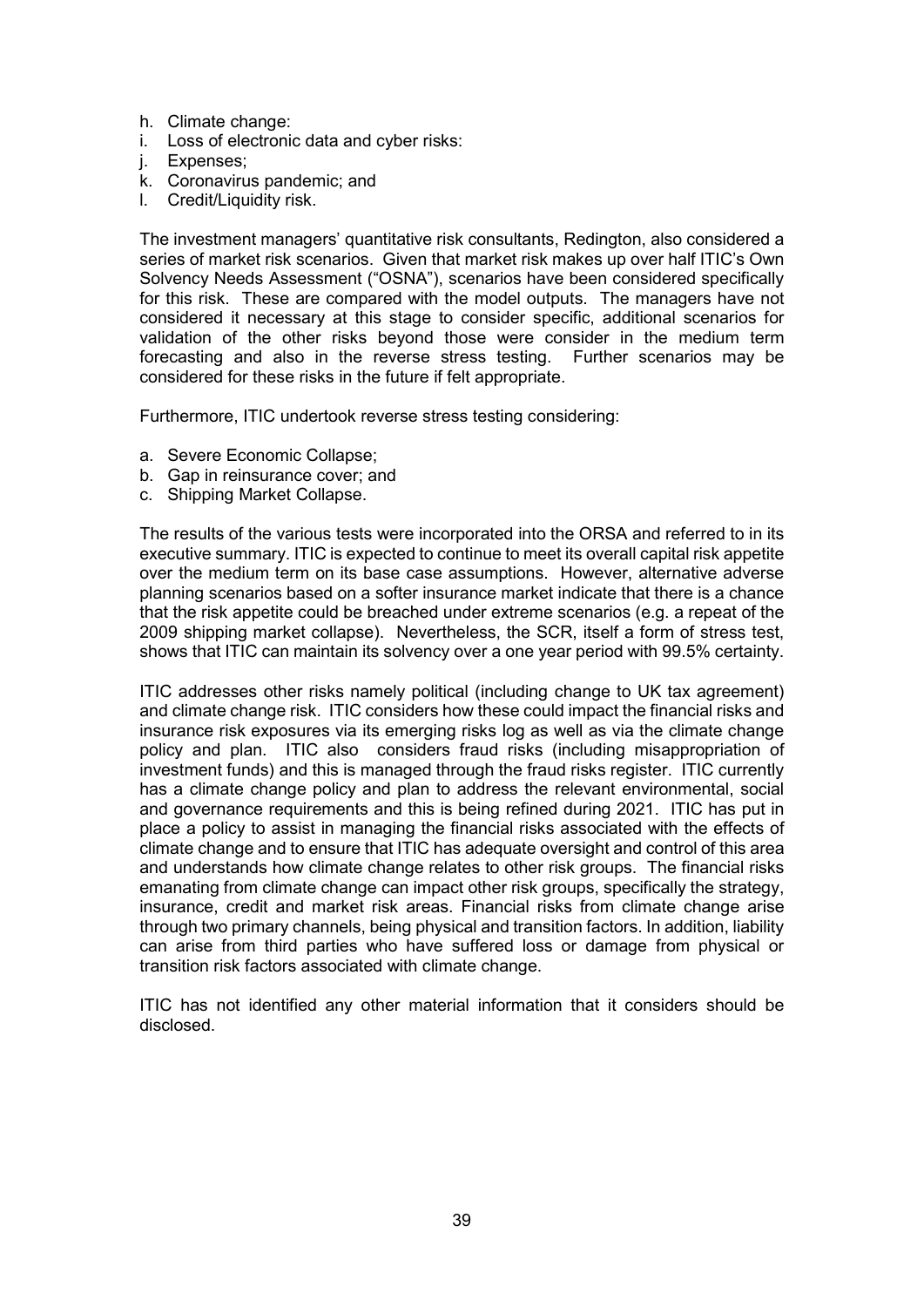## D. Valuation for solvency purposes

## D.1. Assets

|                                                                                                                                                                                                                                                                                                                                                                             | D. Valuation for solvency purposes                  |                               |                                                         |                                                |  |
|-----------------------------------------------------------------------------------------------------------------------------------------------------------------------------------------------------------------------------------------------------------------------------------------------------------------------------------------------------------------------------|-----------------------------------------------------|-------------------------------|---------------------------------------------------------|------------------------------------------------|--|
| A basic principle of Solvency II is that assets and liabilities are valued on the basis of<br>their economic value. This is the price which an independent party would pay or receive<br>for acquiring the assets or liabilities. The value of the assets less the value of the<br>liabilities is then taken as the starting point for determining the available own funds. |                                                     |                               |                                                         |                                                |  |
| Materially all of the valuation differences between the Solvency II balance sheet and<br>the current accounting balance sheet relate to the valuation of insurance liabilities<br>("technical provisions") which is further discussed in D.2 – Technical Provisions. ITIC<br>prepares its financial statements under UK GAAP including FRS 102 and 103.                     |                                                     |                               |                                                         |                                                |  |
| The Solvency II balance sheet is presented in appendix S.02.01.02.                                                                                                                                                                                                                                                                                                          |                                                     |                               |                                                         |                                                |  |
| No transitional period has been taken.                                                                                                                                                                                                                                                                                                                                      |                                                     |                               |                                                         |                                                |  |
| D.1. Assets                                                                                                                                                                                                                                                                                                                                                                 |                                                     |                               |                                                         |                                                |  |
|                                                                                                                                                                                                                                                                                                                                                                             |                                                     |                               |                                                         |                                                |  |
|                                                                                                                                                                                                                                                                                                                                                                             | Solvency II UKGAAP<br>31/05/2021<br><b>US\$000s</b> | <b>US\$000s</b>               | Solvency II<br>31/05/2021 31/05/2020<br><b>US\$000s</b> | <b>UKGAAP</b><br>31/05/2020<br><b>US\$000s</b> |  |
| Deferred Acquisition costs<br>Financial investments and derivatives                                                                                                                                                                                                                                                                                                         | 68,999                                              | 510<br>68,999                 | 62,716                                                  | 530<br>62,716                                  |  |
| Derivatives<br>Reinsurers' share of technical provisions<br>Insurance and intermediaries receivables<br>Reinsurance receivables                                                                                                                                                                                                                                             | -8<br>86,355<br>2,299<br>122                        | 8<br>119,205<br>20,509<br>122 | 63<br>76,909<br>2,690<br>6,665                          | 63<br>108,521<br>22,856<br>6,665               |  |
| Receivables, trade not insurance<br>Cash and cash equivalents<br>Deposits other than cash equivalents<br>Any other assets, not elsewhere shown                                                                                                                                                                                                                              | 343<br>5,987<br>4,924                               | 343<br>5,987<br>4,924         | 550<br>7,989<br>4,226<br>1,714                          | 550<br>7,989<br>4,226<br>1,714                 |  |

The above table presents amounts at Solvency II and UK GAAP valuation bases respectively. For classification purposes the Solvency II classification of amounts has been used. UK GAAP assets shown above US\$220.6m, less UK GAAP liabilities detailed in D.3 of US\$174.5m, equal US\$46.1m of retained income and expenditure reserves at 31<sup>st</sup> May 2021 as per the amount shown in the statutory accounts. The breakdown between assets above and liabilities is different to the financial statements, largely because 'Deferred Acquisition Costs' being presented net for the purposes of Solvency II in addition to differing valuation bases used for Technical Provisions under GAAP and Solvency II bases.

ITIC's assets are valued using the following principles. These principles highlight where there are adjustments between GAAP accounting and Solvency II accounting.

D.1.1 Financial Investments: Investments are carried at market value. Market value is calculated at the close of business on the balance sheet date. The market value of foreign currency investments is translated at the rate of exchange ruling at the balance sheet date.

Fair values of investments traded in active markets are measured at bid price. Where there is no active market, fair value is measured by reference to other factors such as independent valuation reports.

A financial instrument is regarded as quoted in an active market if quoted prices are readily and regularly available from an exchange, dealer, broker, industry group,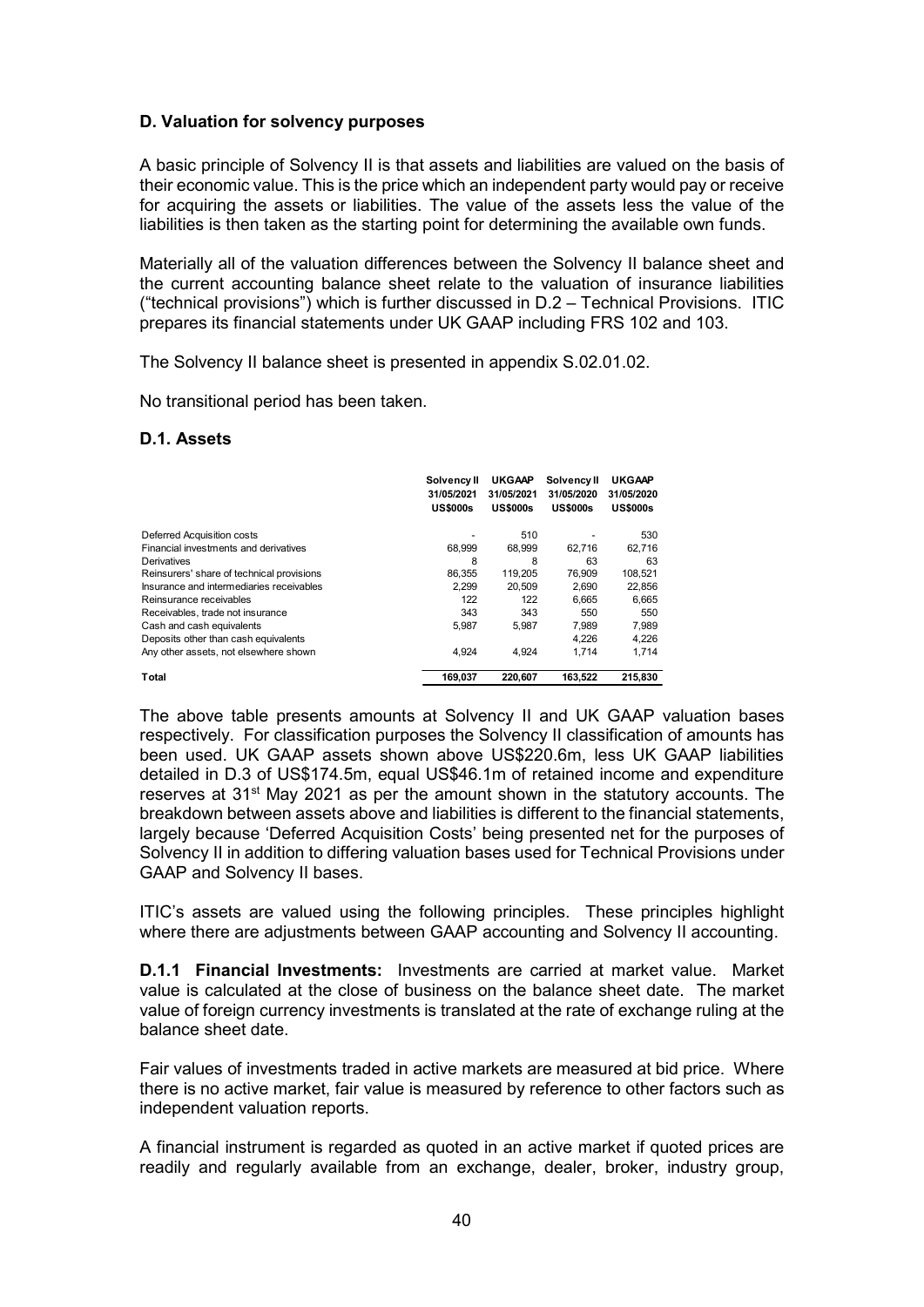pricing service or regulatory agency, and those prices represent actual and regularly occurring market transactions on an arm's length basis. If the above criteria are not met, the market is regarded as being inactive.

There are no material differences between the valuation used for solvency purposes and the valuation used in ITIC's financial statements.

D.1.2 Derivatives – forward currency contracts: Further detail on ITIC's valuation policy for derivatives may be found in D.3.1.

D.1.3 Reinsurer's share of technical provisions: Reinsurer's share of technical provisions is treated consistently to gross technical provisions. Technical provisions are further discussed in D.2.

**D.1.4 Reinsurance receivables:** This balance includes amounts recoverable from excess of loss reinsurance contracts in respect of claims payments made and covered by these contracts. Due to the short-term nature of these items, the carrying amount is considered to be a suitable proxy for its fair value.

**D.1.5 Receivables, trade not insurance:** This balance includes sundry, short term receivable balances the value and settlement of which contains little to no uncertainty. Due to the short-term nature of these items, the carrying amount is considered to be a suitable proxy for its fair value.

There are no material differences between the valuation used for solvency purposes and the valuation used in ITIC's financial statements.

D.1.6 Insurance and intermediaries' receivables: These represent balances that are due for existing insurance contracts. Due to the short term nature of these balances, the carrying amount is considered to be a suitable proxy for its fair value. These amounts are reviewed annually for impairment.

When these amounts are not yet due, they are included as a future cash flow in the calculation of technical provisions for Solvency II purposes as further detailed in D.2. This is materially different to statutory account requirements which require these balances to be presented separately on the face of the balance sheet whether they are due or not yet due.

**D.1.7 Cash and cash equivalents:** Cash and cash equivalents include cash at bank or in hand, deposits held at call with banks and other short term highly liquid investments. The carrying value of these balances is considered to be a suitable proxy for fair value.

There are no material differences between the valuation used for solvency purposes and the valuation used in ITIC's financial statements.

## D.2.Technical provisions

Net technical provisions as at 31<sup>st</sup> May 2021 are shown below.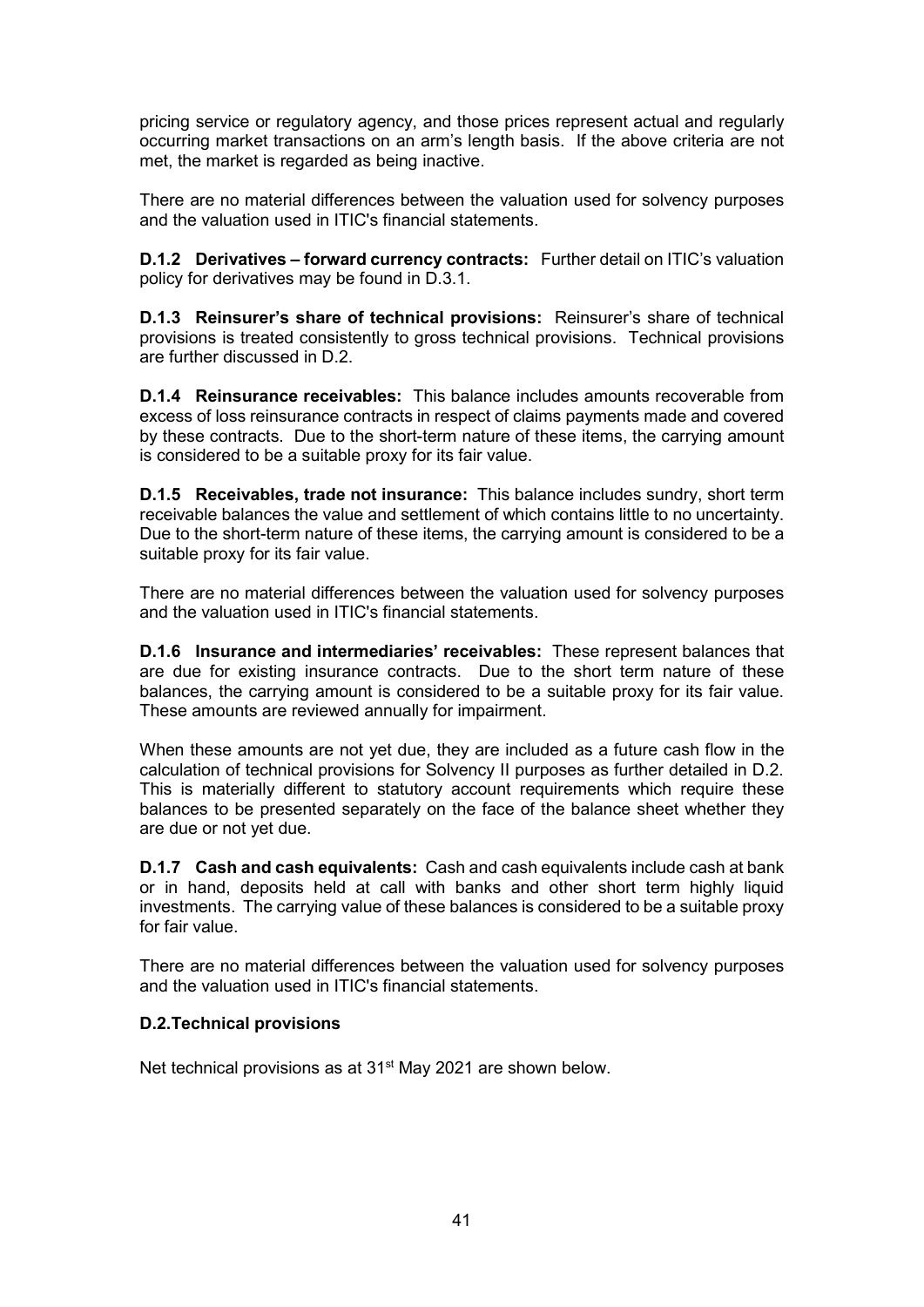|                                                                                                                                                                                              | 31/05/2021          | 31/05/2020         |  |
|----------------------------------------------------------------------------------------------------------------------------------------------------------------------------------------------|---------------------|--------------------|--|
|                                                                                                                                                                                              | <b>US\$000s</b>     | <b>US\$000s</b>    |  |
|                                                                                                                                                                                              |                     |                    |  |
|                                                                                                                                                                                              | 86,446<br>1,748     | 76,866<br>2,061    |  |
|                                                                                                                                                                                              | 88,194<br>(86, 355) | 78,927<br>(76,909) |  |
|                                                                                                                                                                                              | 1,839               | 2,018              |  |
| Gross best estimate<br>Risk Margin<br>Reinsurance best estimate<br>Net technical provisions<br>Refer to Appendices S.17.01.02 and S.19.01.21 for further details on technical<br>provisions. |                     |                    |  |

ITIC's technical provisions are valued using the following principles. These principles highlight where there are adjustments between GAAP accounting and Solvency II accounting.

## D.2.1 Bases, methods and main assumptions

The technical provisions are valued using the methodology prescribed by the Solvency II Directive and associated regulations. They consist of a "best estimate" of future cash flows (claims, premiums and expenses), which are discounted in line with risk-free interest rates to give the "present value" of those cash flows. Finally, a (market value) "risk margin" is added to take the total to a notional market value (i.e. equivalent to the amount that insurance and reinsurance undertakings would be expected to require in order to take over and meet the insurance and reinsurance obligations).

D.2.2 Claims: As ITIC only covers general liabilities, all claims are analysed together in one risk group. Standard actuarial techniques are used to project these cash flows including chain ladder and Bornhuetter-Ferguson methods. The key assumptions related to the initial expected claims cost for each policy year and the projected notified claims development pattern. These methods are considered appropriate given the longevity and stability of ITIC and its claims handling processes.

Allowance is made for claims on contracts bound, but for which coverage has not yet incepted (corresponding to the premium provision). These are valued using an inflation assumption applied to the previous year ultimate.

The future claims cash flows are the most uncertain element of the technical provisions. The uncertainty involved was further discussed in Section C1 on Underwriting Risk.

D.2.3 Premiums: The premium cash flows in the technical provisions cover:

- i. the outstanding instalments of premium on expired business that are payable but not yet due on the valuation date (corresponding to the provision for claims outstanding); and
- ii. the premium payable but not yet due on bound but not incepted business (corresponding to the premium provision).

D.2.4 Expenses: The technical provisions include expense cash flows incurred in servicing insurance obligations. This includes both direct and overhead expenses, as well as investment management expenses. The provision is calculated directly in respect of the provision for claims outstanding (for expired business) and a corresponding amount is derived in respect of the premium provision (for bound but not incepted and unexpired business).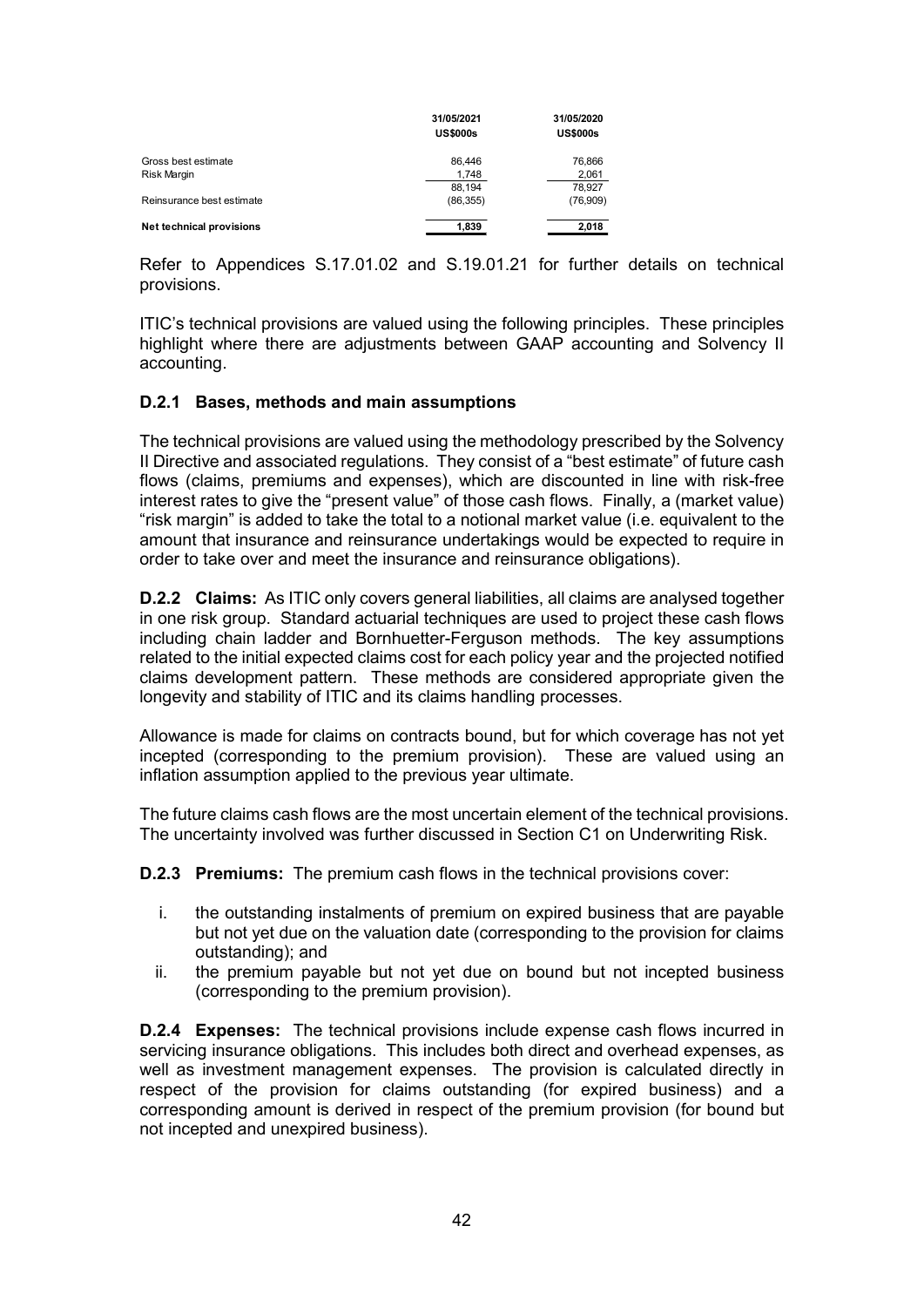**D.2.5 Risk margin:** The risk margin is calculated based on the requirement to hold capital to meet the SCR until all claims liabilities are settled and a prescribed cost-ofcapital rate of 6% per annum. This calculation is based on the assumption that a "reference undertaking" takes on the insurance obligations (and associated reinsurance arrangements). The SCR in this context is made up of underwriting risk, counterparty default risk and operational risk only; assets are assumed to be invested in such a way that market risk will be zero and the referencing undertaking does not take on any new insurance obligations. The SCRs in future time periods have been assumed to be directly proportional to the best estimate claims liabilities net of reinsurance recoverables at those points in time.

D.2.6 Reinsurance recoverables: This relates to ITIC's expected reinsurance recoverables from its reinsurance arrangements at the valuation date. It is made up of two elements: reinsurance payments and reinsurance premiums. These are valued on a consistent basis with the corresponding claims and premiums elements of the technical provisions. In addition, an adjustment is made to take account of expected losses due to default of the reinsurance counterparties. See also the note on ITIC's fixed charge over US\$35.0m of TIMIA investments (section C.3); these assets were valued at US\$40.4m at 31<sup>st</sup> May 2021.

**D.2.7 Sources of uncertainty:** The estimation of the ultimate liability arising from claims made under insurance contracts is ITIC's most critical estimate. There are several sources of uncertainty that need to be considered in the estimate of the liability that ITIC will ultimately pay for such claims. Estimates are made for the expected ultimate cost of reported claims at the end of the reporting period. The estimate of incurred but not enough reserved ("IBNER") is generally subject to a greater degree of uncertainty. In calculating the estimated liability, ITIC uses a variety of estimation techniques based upon statistical analyses of historical experience which assumes past trends can be used to project future developments.

In particular the following represents the main sources of uncertainty that may impact the outcome of ITIC's technical provisions:

- Certain claims may turn out to be significantly longer, or shorter tailed than the whole book leading to an over / underestimation of claims reserves. There is also an uncertainty around numbers and average cost of these claims.
- There is potential for IBNER to deteriorate to a greater extent than allowed for in the projections.
- New and unexpected claims types could impact the reserving methodology. This is partly allowed for in ITIC's provision for Events not in Data.
- Uncertainty surrounding the development and cash flow patterns may impact the outcome of ITIC's technical provisions.
- Currency and exchange rates are inherently uncertain and may impact the outcome of the final technical provisions amount.

# D.2.8 Differences between GAAP and Solvency II technical provisions

A reconciliation of UK GAAP technical provisions to Solvency II technical provisions is shown in the table below: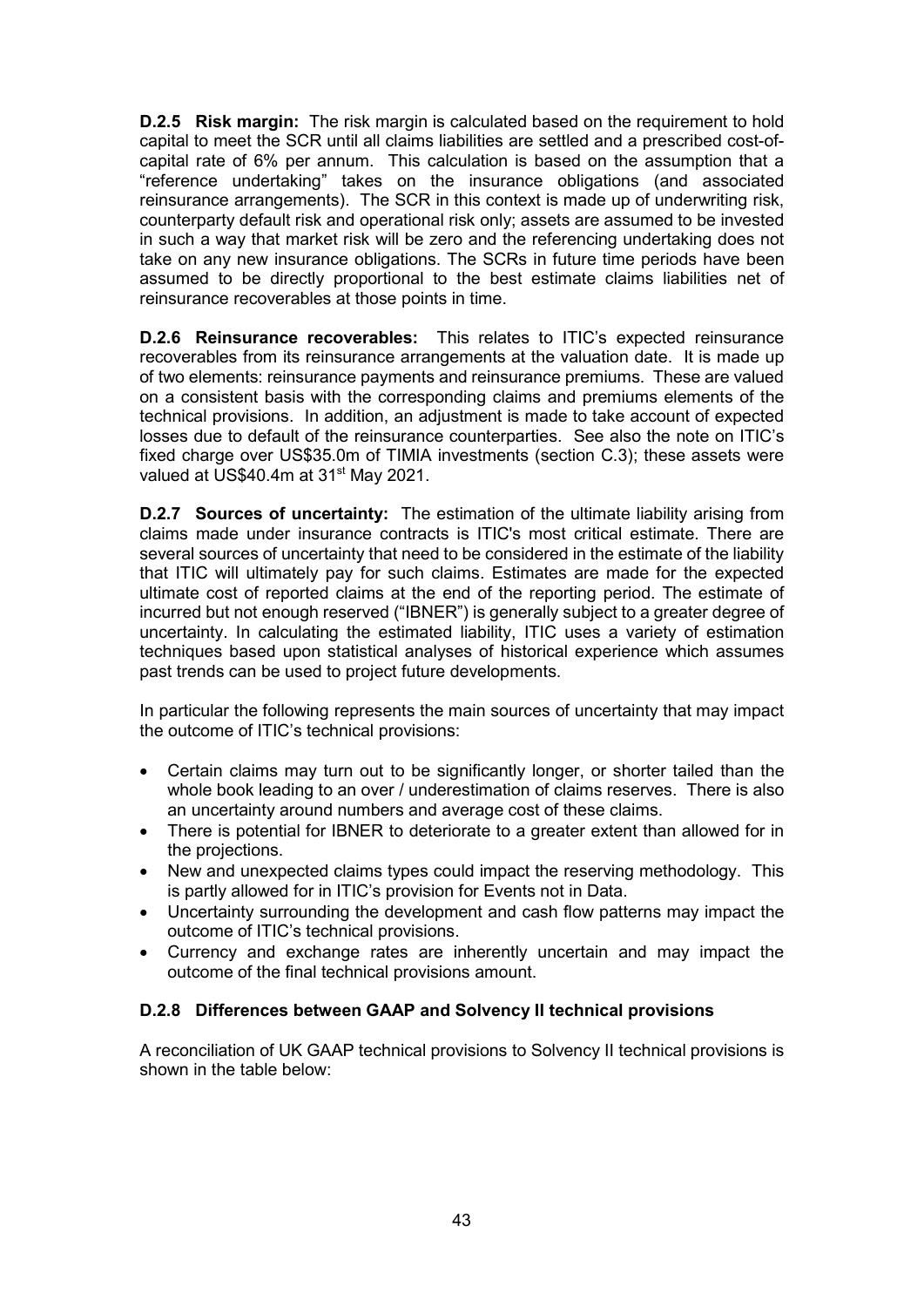|                                                                  |                     | 31/05/2021               | 31/05/2021                     | 31/05/2021                           | 31/05/2020               | 31/05/2020                     | 31/05/2020             |
|------------------------------------------------------------------|---------------------|--------------------------|--------------------------------|--------------------------------------|--------------------------|--------------------------------|------------------------|
|                                                                  | Notes               | Gross<br><b>US\$000s</b> | Reinsurance<br><b>US\$000s</b> | Net<br><b>US\$000s</b>               | Gross<br><b>US\$000s</b> | Reinsurance<br><b>US\$000s</b> | Net<br><b>US\$000s</b> |
| UK GAAP technical provisions                                     |                     | 130,148                  | 119,205                        | 10,944                               | 119,192                  | 108,521                        | 10,671                 |
| Eliminate UPR reserve                                            | $\mathcal I$        | (36, 652)                | (33,015)                       | (3,637)                              | (35, 580)                | (32,022)                       | (3, 558)               |
| Eliminate margin                                                 | $\overline{c}$<br>3 | (10, 228)                | (9,205)                        | (1,023)                              | (10, 077)                | (9,069)                        | (1,008)                |
| Reallocate premiums not yet due<br>Adjustment to expense reserve | $\mathbf{3}$        | (18, 210)<br>757         | (17, 019)<br>757               | (1, 191)<br>$\overline{\phantom{a}}$ | (20, 190)<br>580         | (18, 622)<br>580               | (1, 568)               |
| Unexpired and BBNI contract cash flows                           | $\overline{4}$      | 20,975                   | 25,941                         | (4,966)                              | 22,386                   | 26,991                         | (4,605)                |
| Reinsurance counterparty default adjustment                      | 5                   | $\sim$                   | (16)                           | 16                                   | $\overline{\phantom{a}}$ | (9)                            | 9                      |
| Effects of discounting<br>ENID adjustment                        | 6<br>$\overline{7}$ | (1,895)<br>1,551         | (1,766)<br>1,473               | (129)<br>78                          | (804)<br>1,359           | (759)<br>1,298                 | (45)<br>61             |
| Solvency II risk margin                                          | $\overline{c}$      | 1,748                    | $\overline{\phantom{a}}$       | 1,748                                | 2,061                    | $\overline{\phantom{a}}$       | 2,061                  |
| <b>Total Solvency II technical provisions</b>                    |                     | 88,194                   | 86,355                         | 1,839                                | 78,927                   | 76,909                         | 2,018                  |
|                                                                  |                     |                          |                                |                                      |                          |                                |                        |
| <b>Notes</b>                                                     |                     |                          |                                |                                      |                          |                                |                        |

#### **Notes**

1. Unearned premium. The Solvency II balance sheet contains no concept of deferral of premium, and as such any such balances are eliminated upon transition to the Solvency II balance sheet. These balances are replaced by a provision for future cash flows expected on unexpired business.

2. Contingency margin and Solvency II risk margin: Since the Solvency II technical provisions figure is a best estimate, margins for prudence are removed under the Solvency II valuation methodology. This is replaced by an explicit Solvency II risk margin which is intended to represent a notional market value adjustment as discussed above. This is calculated on a prescribed "cost of capital" approach, based on the idea of a market insurer taking over ITIC's insurance liabilities having to raise capital to meet its own regulatory capital requirements over the run-off of the liabilities following the transfer.

3. Adjustment to expense reserve: When calculating the Solvency II best estimate, a provision is made for all expense cash flows incurred in servicing insurance obligations. This includes both direct and overhead expenses, as well as investment management expenses.

4. Provision for cash flows on unexpired contracts and contracts bound but not incepted: Solvency II valuation methodology requires an insurer to estimate the cash flows on future coverage that the insurer will provide. This includes the unexpired portion of existing contracts and contracts that have been bound, but for which coverage has not yet incepted. These contracts are to be recognised when the insurer becomes party to the contract which is usually when the contract between undertaking and policyholder is legally formalised. All of these amounts are recognised under premium provisions and include unexpired amounts not yet due previously recognised on the UK GAAP balance sheet as debtors or creditors. It should be noted that the cash flow movements determined in relation to the excess of loss reinsurance cost on bound but not incepted premium has been calculated as a percentage of premium. This approach is considered to be in line with the guidance provided by EIOPA for reinsurance cash outflows.

5. Reinsurance counterparty default adjustment: Amounts recoverable from reinsurance counterparties must be adjusted for expected losses due to counterparty default for the Solvency II balance sheet. This adjustment approximates the expected present value of the losses in the event of default, weighted by the probability of default for each counter party. Under UK GAAP accounting a provision for bad debts is only made where there is objective evidence that a counter party may default on its obligation.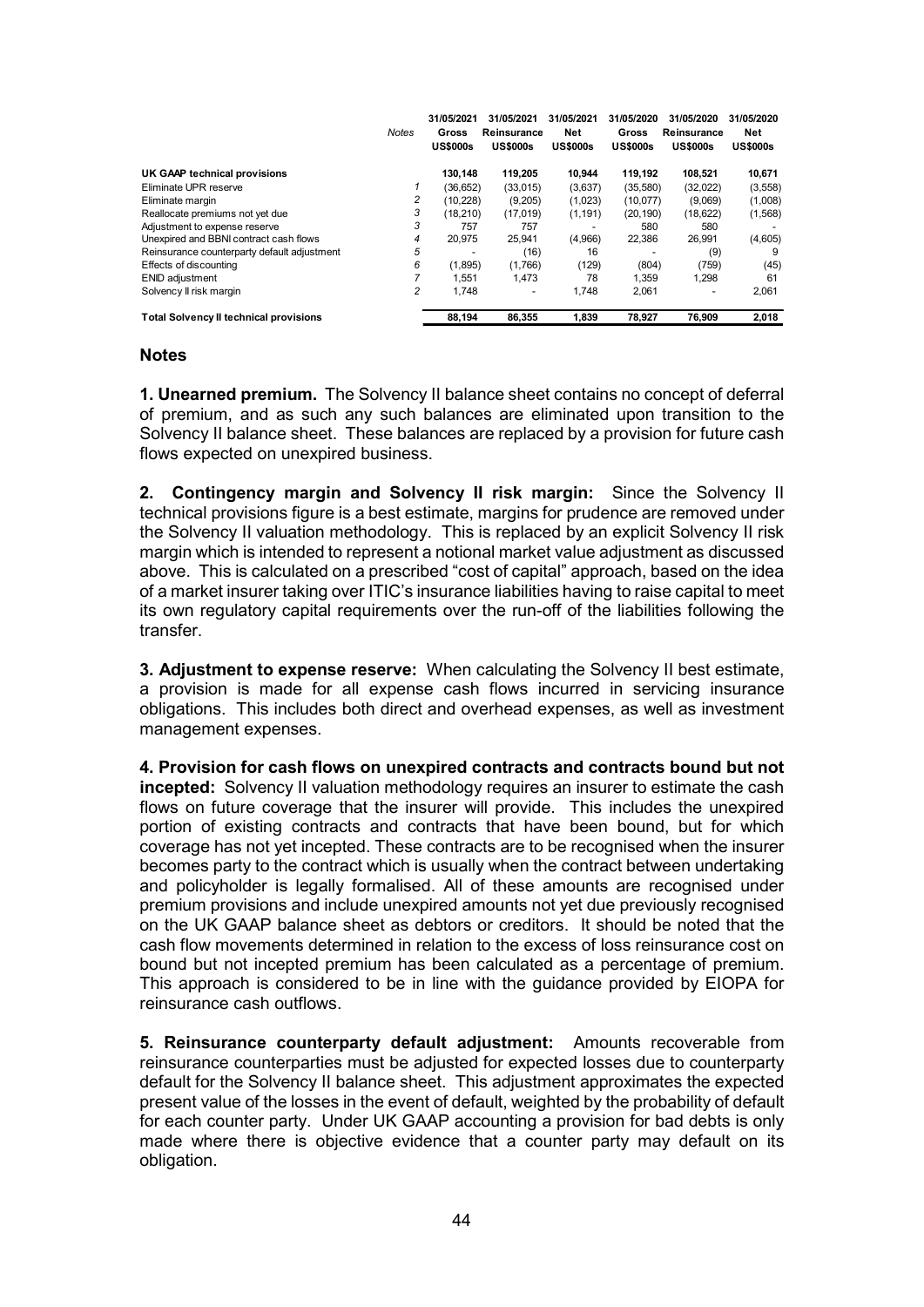6. Effects of discounting: Since Solvency II technical provisions take into account the time value of money, an adjustment is made for the discounting of all future cash flows based on risk-free interest rates. Under UK GAAP accounting, insurance liabilities and reinsurance recoveries are shown as undiscounted figures.

7. ENID adjustment: Solvency II requires that all possible outcomes are allowed for when setting the technical provisions. Therefore, an additional provision needs to be made for "events not in data", i.e. potential adverse claims outcomes that have not been observed to date and hence are not taken into account in assessing the claims provisions.

8. Future reinsurance recoverables: Within ITIC's financial statements, allowance is made for future reinsurance recoverables. For the purposes of the Solvency II balance sheet, this is derived from the gross claims reserves set as part of the reserve review.

# D.3. Other liabilities

| balance sheet, this is derived from the gross claims reserves set as part of the reserve<br>review.                                                                                                                                                                               |                                                           |                                          |                                                                                      |                                               |  |  |
|-----------------------------------------------------------------------------------------------------------------------------------------------------------------------------------------------------------------------------------------------------------------------------------|-----------------------------------------------------------|------------------------------------------|--------------------------------------------------------------------------------------|-----------------------------------------------|--|--|
| 9. Adjustment to expense provision: Unlike UK GAAP, Solvency II recognises all<br>expense cash flows incurred in serving insurance obligations. This includes both direct<br>and overhead expenses, as well as investment management expenses. As such, an<br>adjustment is made. |                                                           |                                          |                                                                                      |                                               |  |  |
| 10. Future management actions: There are no significant management action<br>assumptions used in the valuation of ITIC's assets, technical provisions and other<br>liabilities.                                                                                                   |                                                           |                                          |                                                                                      |                                               |  |  |
| 11. Policyholder behaviour assumptions: There are no significant policyholder<br>behaviour assumptions used in the valuation of ITIC's assets, technical provisions and<br>other liabilities.                                                                                     |                                                           |                                          |                                                                                      |                                               |  |  |
| <b>D.3. Other liabilities</b>                                                                                                                                                                                                                                                     |                                                           |                                          |                                                                                      |                                               |  |  |
| Valuation of ITIC's other liabilities as at 31 <sup>st</sup> May 2021.                                                                                                                                                                                                            |                                                           |                                          |                                                                                      |                                               |  |  |
|                                                                                                                                                                                                                                                                                   | <b>US\$000s</b>                                           | Solvency II UKGAAP<br><b>US\$000s</b>    | Solvency II UKGAAP<br>31/05/2021 31/05/2021 31/05/2020 31/05/2020<br><b>US\$000s</b> | <b>US\$000s</b>                               |  |  |
| <b>Technical provisions</b><br>Derivatives<br>Insurance and intermediaries payables<br>Reinsurance payables<br>Payables, trade not insurance<br>Any other liabilities not elsewhere shown                                                                                         | 88,194<br>$\overline{1}$<br>210<br>23,621<br>2,881<br>586 | 130,148<br>210<br>40,640<br>2,881<br>586 | 78,927<br>4<br>302<br>29,202<br>6,054<br>354                                         | 119,192<br>4<br>302<br>47,825<br>6,054<br>354 |  |  |
| Total                                                                                                                                                                                                                                                                             | 115,493                                                   | 174,465                                  | 114,843                                                                              | 173,731                                       |  |  |
| The above table presents amounts at Solvency II and UK GAAP valuation bases<br>respectively. For classification purposes the Solvency II classification of amounts has<br>been used.                                                                                              |                                                           |                                          |                                                                                      |                                               |  |  |

**D.3.1 Derivatives:** Derivatives are initially recognised at fair value on the date on which a derivative contract is entered into and are subsequently re-measured at their fair value. All derivatives are carried as assets when the fair value is positive and as liabilities when the fair value is negative.

The fair value of foreign exchange forward contracts is based on current forward exchange rates.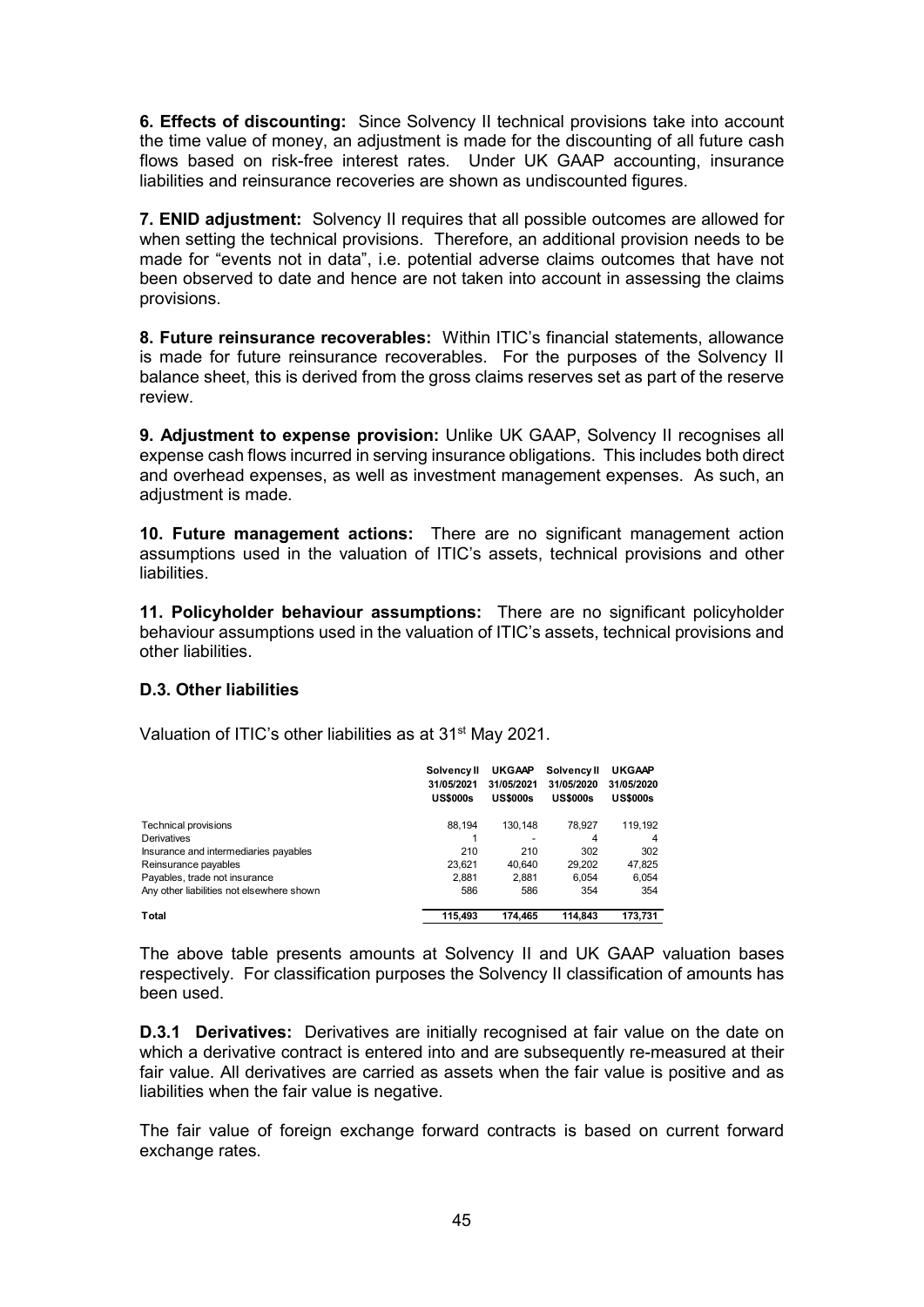There are no material differences between the valuation used for solvency purposes and the valuation used in ITIC's financial statements.

D.3.2 Technical provisions: Further detail on ITIC's valuation policy for technical provisions may be found in D.2.

**D.3.3 Reinsurance payables:** These represent balances that are due to be paid for existing reinsurance contracts. When these amounts are not yet due to be paid, they are included as a future cash flow in the calculation of reinsurance technical provisions.

Under statutory accounting requirements, these balances are presented separately on the face of the balance sheet whether they are due or not yet due.

D.3.4 Insurance & Intermediaries payables: These represent balances payable on insurance contracts. Due to the short term nature of these balances, its carrying amount is considered a suitable proxy for fair value. There is no difference between the valuation for solvency purposes and the valuation used in ITIC's financial statements.

D.3.5 Payables, trade not insurance: These balances include sundry, short term payable balances the value and settlement of which contains little to no uncertainty. Due to the short-term nature of these items, the carrying amount is considered to be a suitable proxy for its fair value. There are no material differences between the valuation used for solvency purposes and the valuation used in ITIC's financial statements.

D.3.6 Any other liabilities not elsewhere shown: These balances include sundry payables and accruals expected to be settled in the short term. There are no material differences between the valuation used for solvency purposes and the valuation used in ITIC's financial statements.

## D.4. Alternative methods of valuation

ITIC does not utilise any alternative methods of valuation.

## D.5. Any other information

ITIC has not identified any other information that it considers material to be disclosed.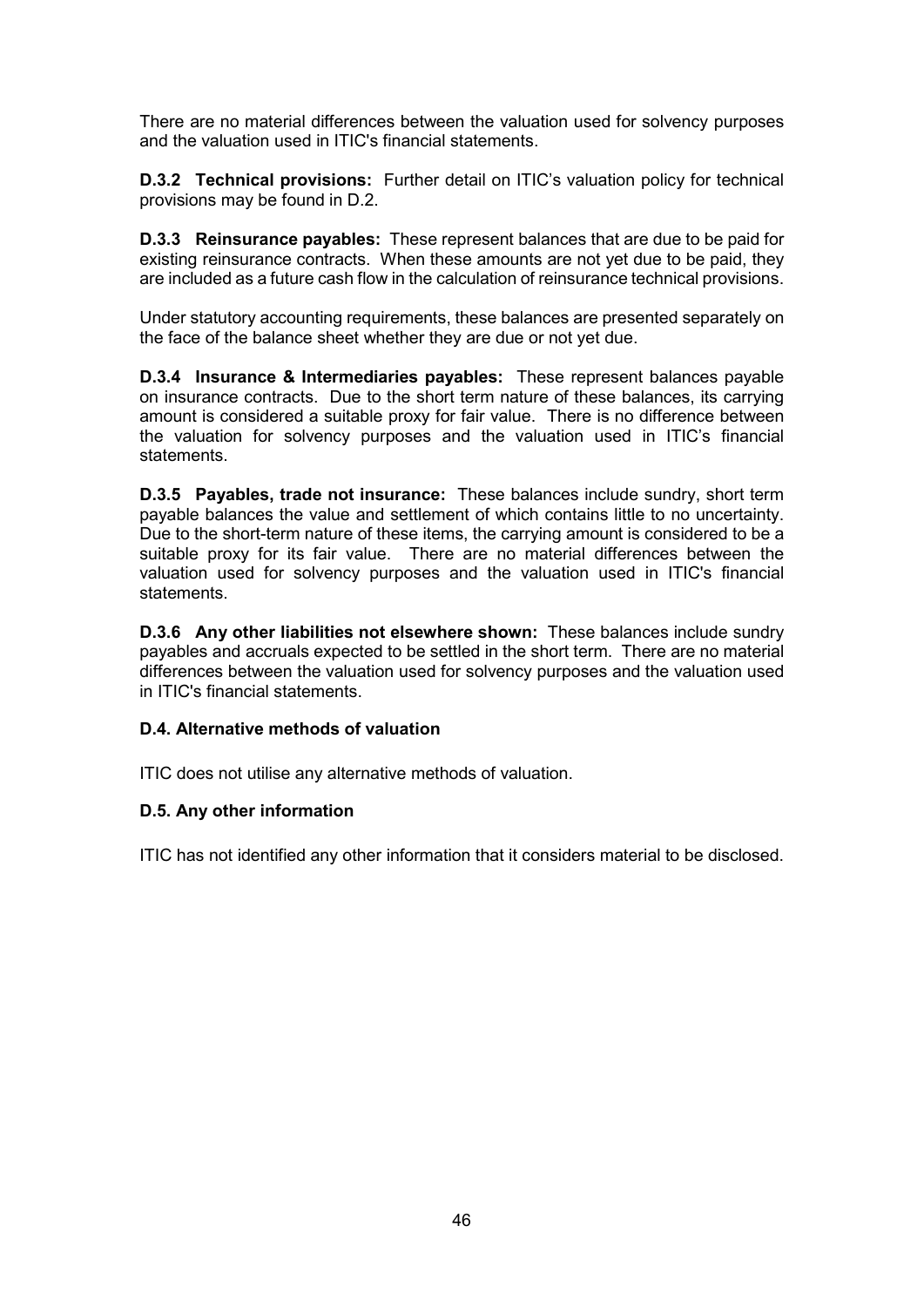# E. Capital Management

Basic own funds of the businesses comprise the excess of assets over liabilities. They can also comprise subordinated liabilities but ITIC does not have any of these.

Ancillary own funds consist of items other than basic own funds which may be called upon to provide additional capital. These can comprise the following:

- a. Letters of credit or guarantees;
- b. Unpaid share capital or initial funds that has not been called up;
- c. Any other legally binding commitments received by insurance and reinsurance undertakings; and
- d. Supplementary premium.

These have NOT been considered in assessing the solvency of ITIC within the Solvency II process.

In order, to be able to recognise ITIC's ability to recover quota share reinsurance balances from its unrated parallel mutual, TIMIA, ITIC maintains a fixed charge over a portfolio of investments held by TIMIA. The minimum value of these investments has currently been fixed at US\$35.0m and were valued at US\$40.3m at 31st May 2021  $(2020 - US$40.2m)$ .

Capital management encompasses the monitoring and measurement of the own-funds which maintain the solvency of the business. ITIC maintains a policy which sets out the principles used behind ITIC's approach to capital management. These principles cover: classification, monitoring, encumbrances, arrangements, contractual terms, return of capital and the impact of stress scenarios.

The policy also includes the Medium-term Capital Management plan which sets out the options which are used to maintain sufficient levels of capital in the business. These options include decisions on:

- a. The terms for the underwriting for the new club year;
- b. The level of continuity credit for the forthcoming club year for one and two year deals;
- c. The reinsurance program to be decided on for the new club year;
- d. The approach towards targeting new business and non-renewing other business;
- e. Reviewing and agreeing the approach for any cases requiring consideration;
- f. Agreeing the financial statements and regulatory returns including the agreement of the appropriate level for claims provisions;
- g. Deciding on the appropriate investment mandate for ITIC.
- h. Monitoring the investment portfolio for liquidity as well as asset maturity profile; and
- i. Reviewing and approving the ORSA report and any projections contained therein.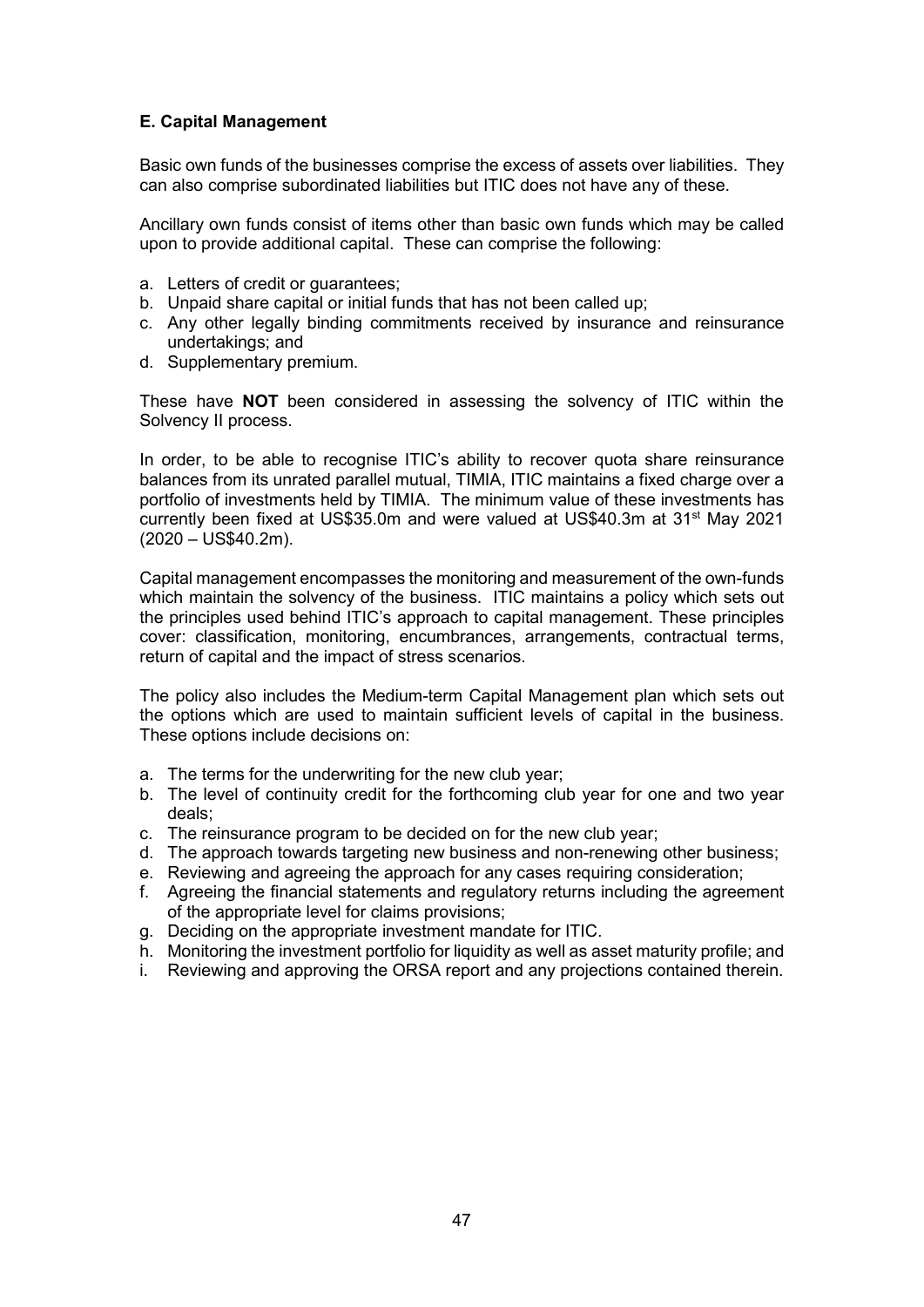# E.1 Own funds

| E.1 Own funds                    |                                                                                                 |                               |  |
|----------------------------------|-------------------------------------------------------------------------------------------------|-------------------------------|--|
|                                  |                                                                                                 |                               |  |
|                                  |                                                                                                 |                               |  |
| otherwise stated:                | All amounts are as at 31 <sup>st</sup> May 2021 and presented in thousands of US Dollars unless |                               |  |
|                                  | 31/05/2021<br><b>US\$000s</b>                                                                   | 31/05/2020<br><b>US\$000s</b> |  |
| SCR ratio                        | 391%                                                                                            | 423%                          |  |
| <b>SCR</b><br>Eligible own funds | 13,686<br>53,544                                                                                | 11,505<br>48,679              |  |
| Excess                           | 39,858                                                                                          | 37,174                        |  |
| <b>MCR Ratio</b><br><b>MCR</b>   | 1237%<br>4,328                                                                                  | 1194%<br>4,076                |  |
| Eligible own funds<br>Excess     | 53,544<br>49,216                                                                                | 48,679<br>44,603              |  |
| Total Tier 1 Basic own funds     | 53,544                                                                                          | 48,679                        |  |

As a mutual insurer with no share capital ITIC's capital structure consists of an accumulated income and expenditure account reserve and reconciliation reserve, which falls under Tier 1 and counts as Basic Own Funds ("BOF"). These funds may be fully utilised to meet both the Solvency Capital Requirement ("SCR") and the Minimum Capital Requirement ("MCR").  $\begin{array}{r}\n \stackrel{12376}{4,326} & \stackrel{11845}{4,076} \\
 \hline\n \stackrel{4326}{5,544} & \stackrel{46,679}{4,670} \\
 \hline\n \stackrel{55,544}{5,6216} & \stackrel{46,679}{4,603} \\
 \hline\n \end{array}$ 16 funds may be found in appendix S.23.01.<br>
name capital ITIC's capital structure consis <sup>43264</sup><br>  $\frac{4326}{49216}$ <br>  $\frac{48679}{44,603}$ <br>  $\frac{48679}{44,603}$ <br>
S may be found in appendix S.23.01.<br>
appital ITIC's capital structure consists of an<br>
account reserve and reconciliation reserve,<br>
Basic Own Funds ("BOF")

## E.1.1 Material differences between equity as shown in the financial statements and the excess of assets over liabilities

| Excess                                                                                                                                                                                                                                                                                                                                                                            |        | 49,216                                                                | 44,603                                               |  |
|-----------------------------------------------------------------------------------------------------------------------------------------------------------------------------------------------------------------------------------------------------------------------------------------------------------------------------------------------------------------------------------|--------|-----------------------------------------------------------------------|------------------------------------------------------|--|
| Total Tier 1 Basic own funds                                                                                                                                                                                                                                                                                                                                                      |        | 53,544                                                                | 48,679                                               |  |
| Further information on ITIC's own funds may be found in appendix S.23.01.                                                                                                                                                                                                                                                                                                         |        |                                                                       |                                                      |  |
| As a mutual insurer with no share capital ITIC's capital structure consists of an<br>accumulated income and expenditure account reserve and reconciliation reserve,<br>which falls under Tier 1 and counts as Basic Own Funds ("BOF"). These funds may<br>be fully utilised to meet both the Solvency Capital Requirement ("SCR") and the<br>Minimum Capital Requirement ("MCR"). |        |                                                                       |                                                      |  |
| Tier 1 BOF contains no significant restrictions affecting the availability and<br>transferability of these own funds.                                                                                                                                                                                                                                                             |        |                                                                       |                                                      |  |
| E.1.1 Material differences between equity as shown in the financial statements<br>and the excess of assets over liabilities                                                                                                                                                                                                                                                       |        |                                                                       |                                                      |  |
| This table represents a reconciliation of UK GAAP capital reserves to Solvency II<br>capital reserves.                                                                                                                                                                                                                                                                            |        |                                                                       |                                                      |  |
|                                                                                                                                                                                                                                                                                                                                                                                   | Notes  | 31/05/2021<br><b>US\$000s</b>                                         | 31/05/2020<br><b>US\$000s</b>                        |  |
| UK GAAP reserves                                                                                                                                                                                                                                                                                                                                                                  |        | 46,142<br>41,954                                                      | 42,099<br>40,289                                     |  |
| Solvency II gross technical provisions adjustment<br>Of which reallocation of amounts not yet due<br>Solvency II reinsurance technical provisions adjustment<br>Of which reallocation of amounts not yet due<br>Elimination of deferred acquisition cost - gross<br>Elimination of deferred acquisition costs - reinsurance                                                       | 2<br>2 | (18, 210)<br>(32, 851)<br>17,019<br>$\mathcal I$<br>(5, 103)<br>4,593 | (20, 190)<br>(31, 611)<br>18,622<br>(5,300)<br>4,770 |  |
| Total Solvency II basic own funds                                                                                                                                                                                                                                                                                                                                                 |        | 53,544                                                                | 48,679                                               |  |

## **Notes**

1. Reallocation of amounts not yet due: Under Solvency II valuation requirements, any amounts not yet due are included as a future cash flow as part of technical provisions. Under statutory accounting requirements, these amounts are included in debtors and creditors on the face of the balance sheet.

2. Elimination of deferred acquisition costs: The Solvency II balance sheet does not defer insurance cash flows. As such balances for deferred acquisition costs are eliminated upon transition to the Solvency II balance sheet.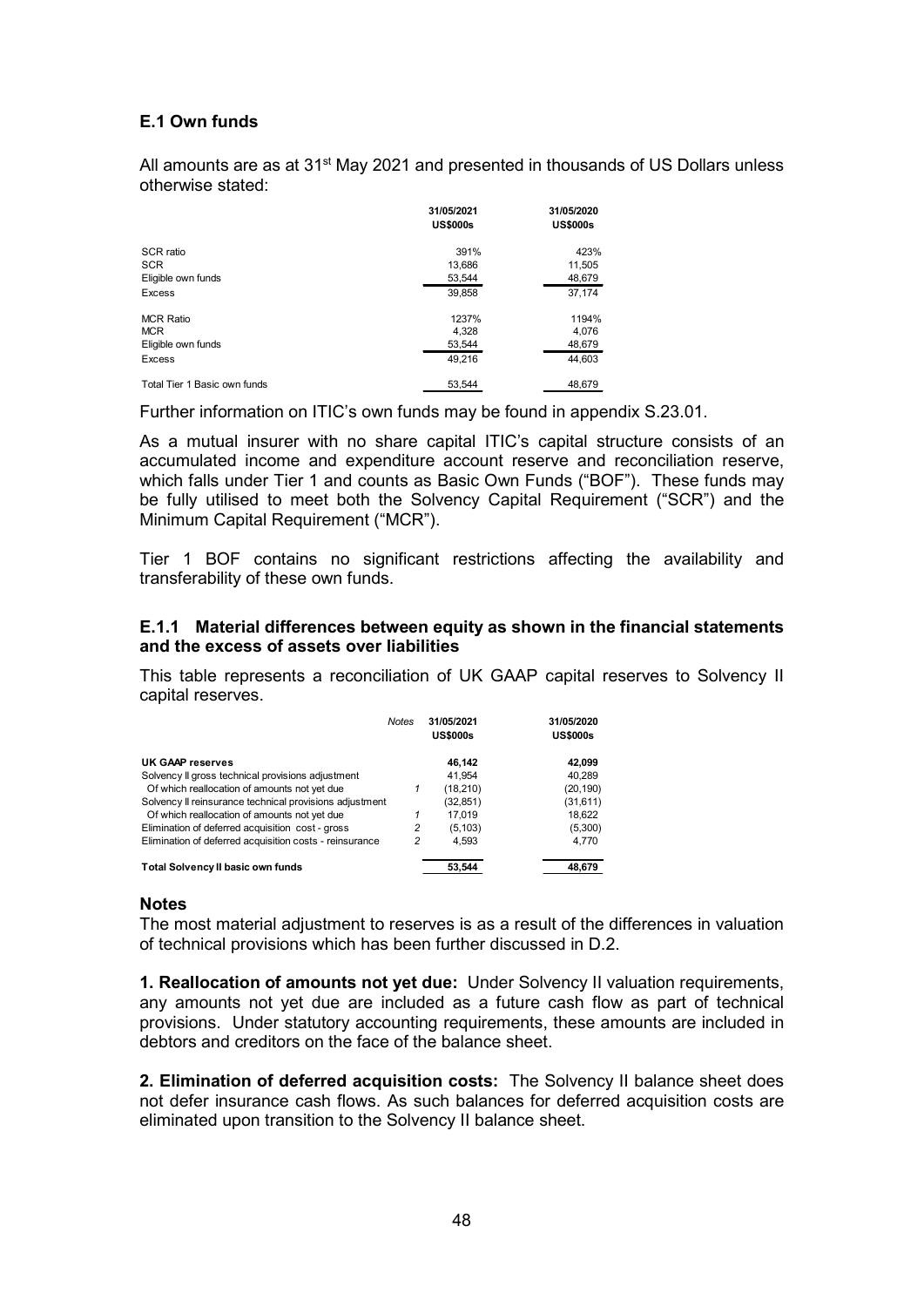## E.2 Solvency Capital Requirement and Minimum Capital Requirement

| E.2 Solvency Capital Requirement and Minimum Capital Requirement                                                                                                     |                               |                               |  |
|----------------------------------------------------------------------------------------------------------------------------------------------------------------------|-------------------------------|-------------------------------|--|
| The below table summarises the capital requirements for the current period<br>comparable to the previous period. Further details can be found in appendices S.25.01. |                               |                               |  |
|                                                                                                                                                                      | 31/05/2021<br><b>US\$000s</b> | 31/05/2020<br><b>US\$000s</b> |  |
| <b>SCR</b>                                                                                                                                                           | 13,686                        | 11,505                        |  |
| Made up of                                                                                                                                                           | 6,175                         | 4,547<br>5,864                |  |
| Market risk                                                                                                                                                          |                               |                               |  |
| Underwriting & reserving risk<br>Counterparty default risk<br>Diversification impact                                                                                 | 6,486<br>1,976<br>(3,544)     | 1,657<br>(2,869)              |  |
| Operational risk                                                                                                                                                     | 2,593                         | 2,306                         |  |
| <b>MCR</b>                                                                                                                                                           | 4,328                         | 4,076                         |  |
| The SCR has been calculated using the Solvency II Standard Formula and is subject                                                                                    |                               |                               |  |
| to supervisory assessment through to external audit.<br>simplifications or undertaking specific parameters to calculate the SCR.                                     |                               | ITIC does not use any         |  |

The main risks that drive the SCR is underwriting risk which stems from the insurance risk that ITIC assumes through the course of its normal business activities and is increased by lapse risk associated with future business.

The overall SCR has increased by US\$2.2m since last year, The increase is spread across increases in market, counterparty default, underwriting and reserving risks.

The inputs used to calculate ITIC's MCR include net premiums written for general liability insurance of US\$11.1m (2020: US\$10.6m) and can be found in appendix S.28.01.

## E.3 Use of the duration-based equity risk sub-module in the calculation of the Solvency Capital Requirement

This sub-module is not used by ITIC.

## E.4 Differences between the standard formula and any internal model used

ITIC uses the standard formula for the calculation of its SCR.

## E.5 Non-compliance with the Minimum Capital Requirement and non-compliance with the Solvency Capital Requirement

ITIC has fully complied with the SCR and MCR during the period under review.

## E.6 Any other information

ITIC's member state has not made use of the option provided to disclose the capital add-on or the impact of specific parameters replacing the standard formula calculation parameters during the transitional period to October 2018.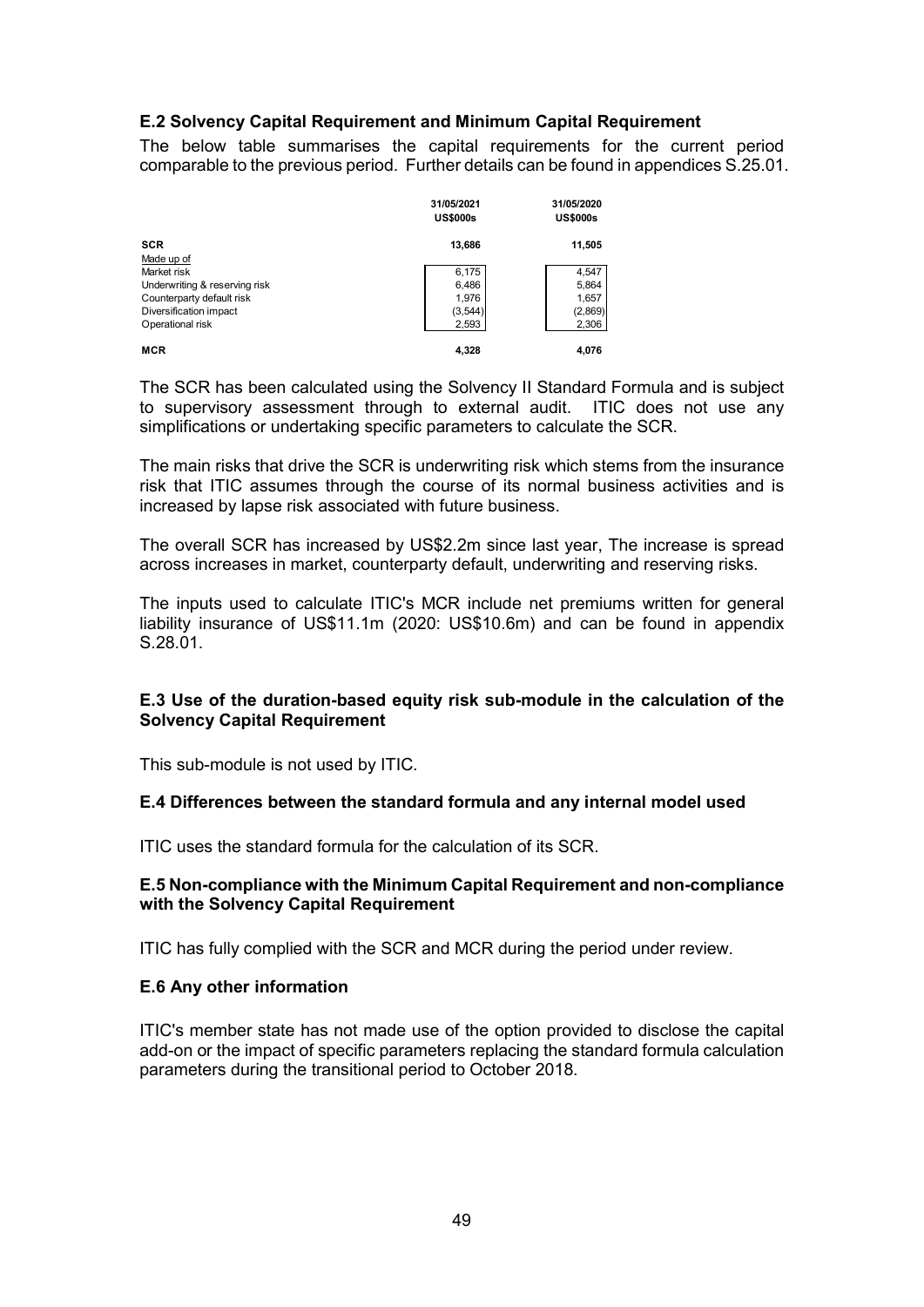INTERNATIONAL TRANSPORT INTERMEDIARIES CLUB LIMITED

Solvency and Financial Condition Report

**Disclosures** 

31 May 2021

(Monetary amounts in USD thousands)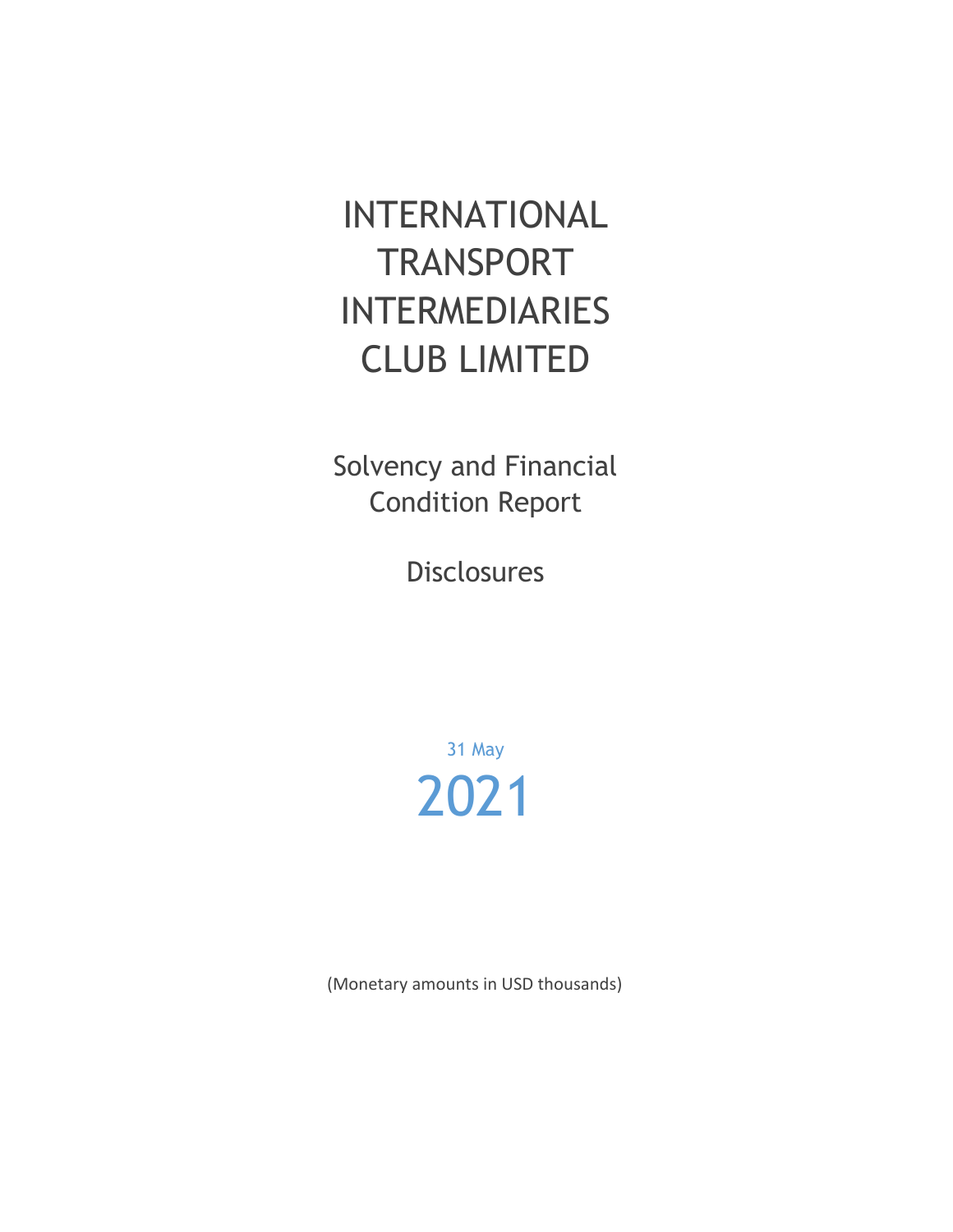#### **General information**

| Undertaking name                                    | INTERNATIONAL TRANSPORT INTERMEDIARIES CLUB LIMITED           |
|-----------------------------------------------------|---------------------------------------------------------------|
| Undertaking identification code                     | 213800BCZOAY52YN8807                                          |
| Type of code of undertaking                         | LEI                                                           |
| Type of undertaking                                 | Non-life undertakings                                         |
| Country of authorisation                            | GB (after Brexit)                                             |
| Language of reporting                               | en                                                            |
| Reporting reference date                            | 31 May 2021                                                   |
| Currency used for reporting                         | <b>USD</b>                                                    |
| Accounting standards                                | Local GAAP                                                    |
| Method of Calculation of the SCR                    | Standard formula                                              |
| Matching adjustment                                 | No use of matching adjustment                                 |
| Volatility adjustment                               | No use of volatility adjustment                               |
| Transitional measure on the risk-free interest rate | No use of transitional measure on the risk-free interest rate |
| Transitional measure on technical provisions        | No use of transitional measure on technical provisions        |
|                                                     |                                                               |

#### **List of reported templates**

S.02.01.02 - Balance sheet

S.05.01.02 - Premiums, claims and expenses by line of business

S.05.02.01 - Premiums, claims and expenses by country

S.17.01.02 - Non-Life Technical Provisions

S.19.01.21 - Non-Life insurance claims

S.23.01.01 - Own Funds

S.25.01.21 - Solvency Capital Requirement - for undertakings on Standard Formula

S.28.01.01 - Minimum Capital Requirement - Only life or only non-life insurance or reinsurance activity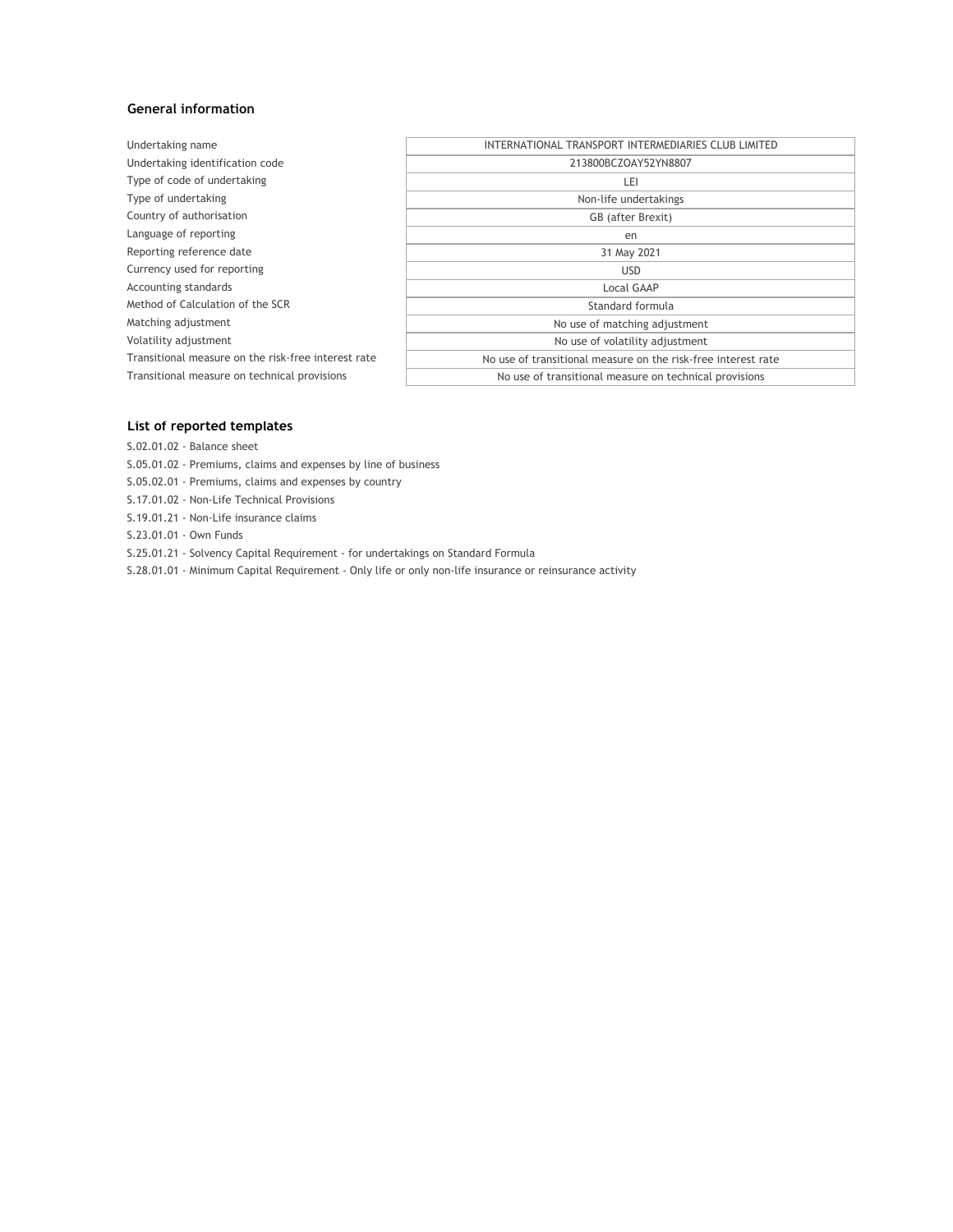# **S.02.01.02 Balance sheet**

|       |                                                                                        | Solvency II<br>value |
|-------|----------------------------------------------------------------------------------------|----------------------|
|       | Assets                                                                                 | C0010                |
| R0030 | Intangible assets                                                                      |                      |
| R0040 | Deferred tax assets                                                                    |                      |
| R0050 | Pension benefit surplus                                                                |                      |
| R0060 | Property, plant & equipment held for own use                                           | 0                    |
| R0070 | Investments (other than assets held for index-linked and unit-linked contracts)        | 69,007               |
| R0080 | Property (other than for own use)                                                      | 0                    |
| R0090 | Holdings in related undertakings, including participations                             | 0                    |
| R0100 | Equities                                                                               | 0                    |
| R0110 | Equities - listed                                                                      |                      |
| R0120 | Equities - unlisted                                                                    |                      |
| R0130 | <b>Bonds</b>                                                                           | 53,108               |
| R0140 | Government Bonds                                                                       | 50,578               |
| R0150 | Corporate Bonds                                                                        | 2,530                |
| R0160 | Structured notes                                                                       | 0                    |
| R0170 | Collateralised securities                                                              | $\mathbf{0}$         |
| R0180 | Collective Investments Undertakings                                                    | 15,890               |
| R0190 | Derivatives                                                                            | 8                    |
| R0200 | Deposits other than cash equivalents                                                   | 0                    |
| R0210 | Other investments                                                                      | 0                    |
| R0220 | Assets held for index-linked and unit-linked contracts                                 |                      |
| R0230 | Loans and mortgages                                                                    | 0                    |
| R0240 | Loans on policies                                                                      | 0                    |
| R0250 | Loans and mortgages to individuals                                                     |                      |
| R0260 | Other loans and mortgages                                                              |                      |
| R0270 | Reinsurance recoverables from:                                                         | 86,355               |
| R0280 | Non-life and health similar to non-life                                                | 86,355               |
| R0290 | Non-life excluding health                                                              | 86,355               |
| R0300 | Health similar to non-life                                                             | 0                    |
| R0310 | Life and health similar to life, excluding index-linked and unit-linked                | 0                    |
| R0320 | Health similar to life                                                                 |                      |
| R0330 | Life excluding health and index-linked and unit-linked                                 |                      |
| R0340 | Life index-linked and unit-linked                                                      |                      |
| R0350 | Deposits to cedants                                                                    | 0                    |
| R0360 | Insurance and intermediaries receivables                                               | 2,299                |
| R0370 | Reinsurance receivables                                                                | 122                  |
| R0380 | Receivables (trade, not insurance)                                                     | 343                  |
| R0390 | Own shares (held directly)                                                             |                      |
| R0400 | Amounts due in respect of own fund items or initial fund called up but not yet paid in | 0                    |
| R0410 | Cash and cash equivalents                                                              | 5,987                |
| R0420 | Any other assets, not elsewhere shown                                                  | 4,925                |
| R0500 | <b>Total assets</b>                                                                    | 169,038              |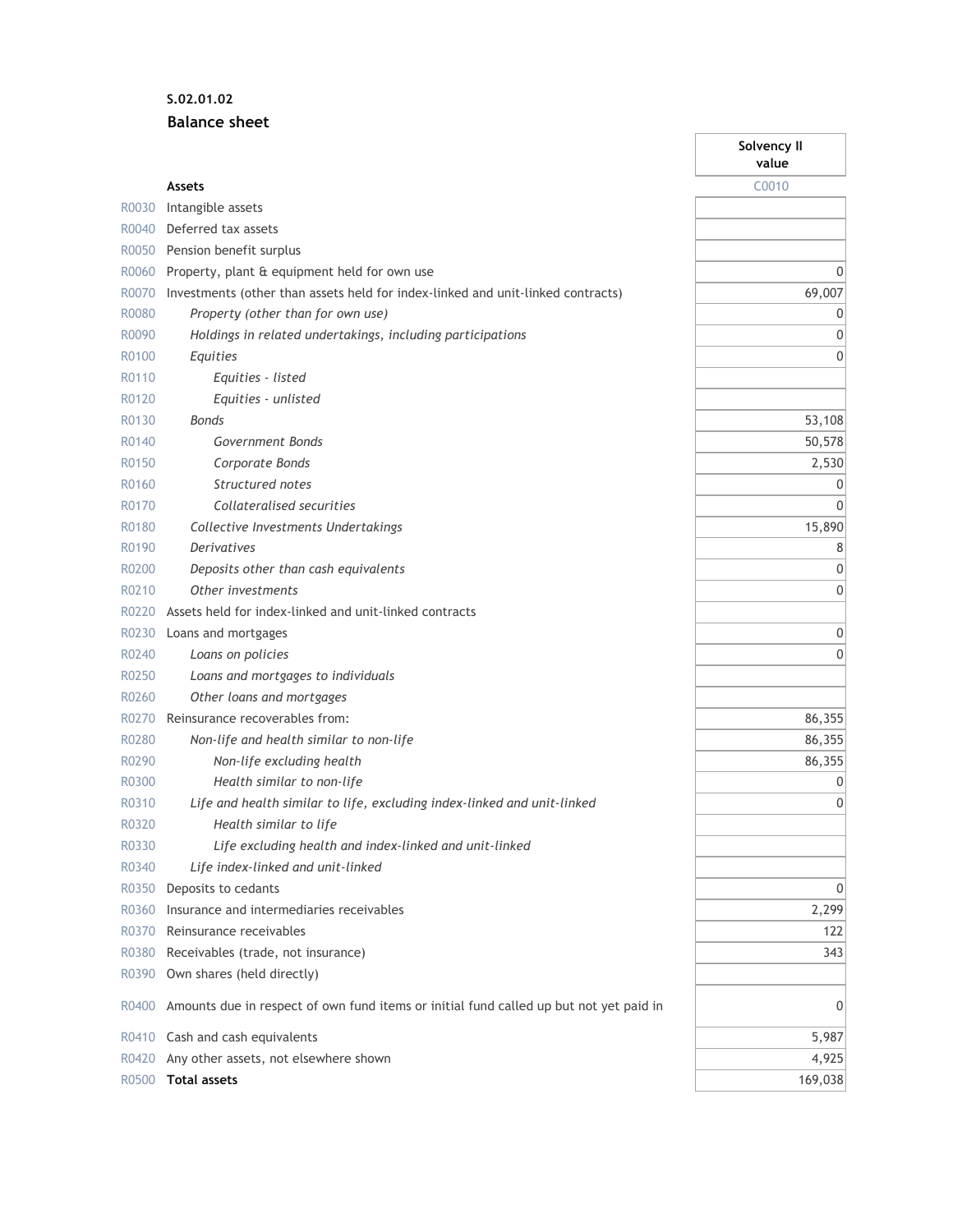# **S.02.01.02 Balance sheet**

|                   |                                                                                 | Solvency II<br>value |
|-------------------|---------------------------------------------------------------------------------|----------------------|
|                   | <b>Liabilities</b>                                                              | C0010                |
| R0510             | Technical provisions - non-life                                                 | 88,194               |
| R0520             | Technical provisions - non-life (excluding health)                              | 88,194               |
| R0530             | TP calculated as a whole                                                        | 0                    |
| R0540             | <b>Best Estimate</b>                                                            | 86,447               |
| R0550             | Risk margin                                                                     | 1,748                |
| R0560             | Technical provisions - health (similar to non-life)                             | 0                    |
| R0570             | TP calculated as a whole                                                        | 0                    |
| R0580             | <b>Best Estimate</b>                                                            | 0                    |
| R0590             | Risk margin                                                                     | 0                    |
| R0600             | Technical provisions - life (excluding index-linked and unit-linked)            | 0                    |
| R0610             | Technical provisions - health (similar to life)                                 | 0                    |
| R0620             | TP calculated as a whole                                                        |                      |
| R0630             | <b>Best Estimate</b>                                                            |                      |
| R0640             | Risk margin                                                                     |                      |
| R0650             | Technical provisions - life (excluding health and index-linked and unit-linked) | 0                    |
| R0660             | TP calculated as a whole                                                        |                      |
| R0670             | <b>Best Estimate</b>                                                            |                      |
| R0680             | Risk margin                                                                     |                      |
| R0690             | Technical provisions - index-linked and unit-linked                             | 0                    |
| R0700             | TP calculated as a whole                                                        |                      |
| R0710             | <b>Best Estimate</b>                                                            |                      |
| R0720             | Risk margin                                                                     |                      |
| R0740             | Contingent liabilities                                                          | 0                    |
| R0750             | Provisions other than technical provisions                                      |                      |
| R0760             | Pension benefit obligations                                                     |                      |
| R0770             | Deposits from reinsurers                                                        |                      |
| R0780             | Deferred tax liabilities                                                        |                      |
| R0790             | Derivatives                                                                     | 1                    |
| R0800             | Debts owed to credit institutions                                               |                      |
| R0810             | Financial liabilities other than debts owed to credit institutions              |                      |
| R0820             | Insurance & intermediaries payables                                             | 210                  |
| R0830             | Reinsurance payables                                                            | 23,621               |
| R0840             | Payables (trade, not insurance)                                                 | 2,881                |
| R0850             | Subordinated liabilities                                                        | 0                    |
| R0860             | Subordinated liabilities not in BOF                                             |                      |
| R0870             | Subordinated liabilities in BOF                                                 | 0                    |
| R0880             | Any other liabilities, not elsewhere shown                                      | 585                  |
| R0900             | <b>Total liabilities</b>                                                        | 115,493              |
|                   |                                                                                 |                      |
| R <sub>1000</sub> | <b>Excess of assets over liabilities</b>                                        | 53,544               |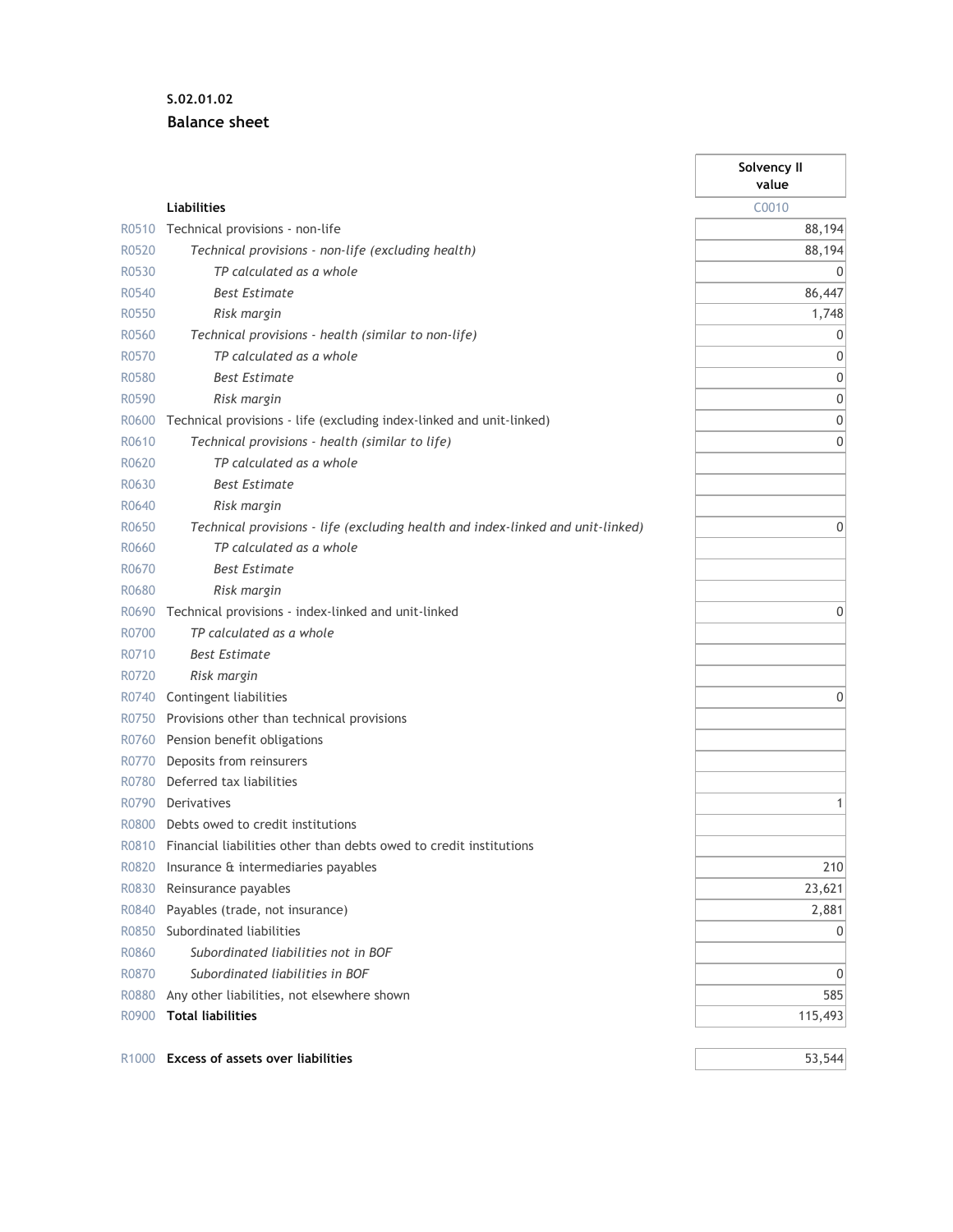#### **S.05.01.02 Premiums, claims and expenses by line of business**

#### **Non-life**

|                    |                                               | accepted proportional reinsurance)                |                                                      |                                   |                                              |                                |            |              |  |
|--------------------|-----------------------------------------------|---------------------------------------------------|------------------------------------------------------|-----------------------------------|----------------------------------------------|--------------------------------|------------|--------------|--|
|                    |                                               | Marine,<br>aviation and<br>transport<br>insurance | Fire and<br>other damage<br>to property<br>insurance | General<br>liability<br>insurance | <b>Credit and</b><br>suretyship<br>insurance | Legal<br>expenses<br>insurance | Assistance | <b>Total</b> |  |
|                    |                                               | C0060                                             | C0070                                                | C0080                             | C0090                                        | C0100                          | C0110      | C0200        |  |
|                    | <b>Premiums written</b>                       |                                                   |                                                      |                                   |                                              |                                |            |              |  |
| R0110              | Gross - Direct Business                       |                                                   |                                                      | 25,934                            |                                              |                                |            | 25,934       |  |
| R0120              | Gross - Proportional reinsurance accepted     |                                                   |                                                      | 20,499                            |                                              |                                |            | 20,499       |  |
| R0130              | Gross - Non-proportional reinsurance accepted |                                                   |                                                      |                                   |                                              |                                |            | 0            |  |
| R0140              | Reinsurers' share                             |                                                   |                                                      | 35,355                            |                                              |                                |            | 35,355       |  |
| R0200              | Net                                           |                                                   |                                                      | 11,078                            |                                              |                                |            | 11,078       |  |
|                    | <b>Premiums earned</b>                        |                                                   |                                                      |                                   |                                              |                                |            |              |  |
| R0210              | Gross - Direct Business                       |                                                   |                                                      | 31,459                            |                                              |                                |            | 31,459       |  |
| R0220              | Gross - Proportional reinsurance accepted     |                                                   |                                                      | 15,013                            |                                              |                                |            | 15,013       |  |
| R0230              | Gross - Non-proportional reinsurance accepted |                                                   |                                                      |                                   |                                              |                                |            | 0            |  |
| R0240              | Reinsurers' share                             |                                                   |                                                      | 35,389                            |                                              |                                |            | 35,389       |  |
| R0300              | Net                                           |                                                   |                                                      | 11,082                            |                                              |                                |            | 11,082       |  |
|                    | <b>Claims incurred</b>                        |                                                   |                                                      |                                   |                                              |                                |            |              |  |
| R0310              | Gross - Direct Business                       |                                                   |                                                      | 25,031                            |                                              |                                |            | 25,031       |  |
| R0320              | Gross - Proportional reinsurance accepted     |                                                   |                                                      | 13,942                            |                                              |                                |            | 13,942       |  |
| R0330              | Gross - Non-proportional reinsurance accepted |                                                   |                                                      |                                   |                                              |                                |            | $\Omega$     |  |
| R0340              | Reinsurers' share                             |                                                   |                                                      | 36,578                            |                                              |                                |            | 36,578       |  |
| R0400 Net          |                                               |                                                   |                                                      | 2,395                             |                                              |                                |            | 2,395        |  |
|                    | Changes in other technical provisions         |                                                   |                                                      |                                   |                                              |                                |            |              |  |
| R0410              | Gross - Direct Business                       |                                                   |                                                      |                                   |                                              |                                |            | 0            |  |
| R0420              | Gross - Proportional reinsurance accepted     |                                                   |                                                      |                                   |                                              |                                |            | 0            |  |
| R0430              | Gross - Non-proportional reinsurance accepted |                                                   |                                                      |                                   |                                              |                                |            | $\mathbf 0$  |  |
| R0440              | Reinsurers' share                             |                                                   |                                                      |                                   |                                              |                                |            | $\mathbf 0$  |  |
| R0500              | Net                                           |                                                   |                                                      | $\mathbf 0$                       |                                              |                                |            | 0            |  |
| R0550              | <b>Expenses incurred</b>                      |                                                   |                                                      | 9,805                             |                                              |                                |            | 9,805        |  |
| R <sub>1200</sub>  | Other expenses                                |                                                   |                                                      |                                   |                                              |                                |            | $-2,117$     |  |
| R <sub>1</sub> 300 | <b>Total expenses</b>                         |                                                   |                                                      |                                   |                                              |                                |            | 7,687        |  |
|                    |                                               |                                                   |                                                      |                                   |                                              |                                |            |              |  |

**Line of Business for: non-life insurance and reinsurance obligations (direct business and**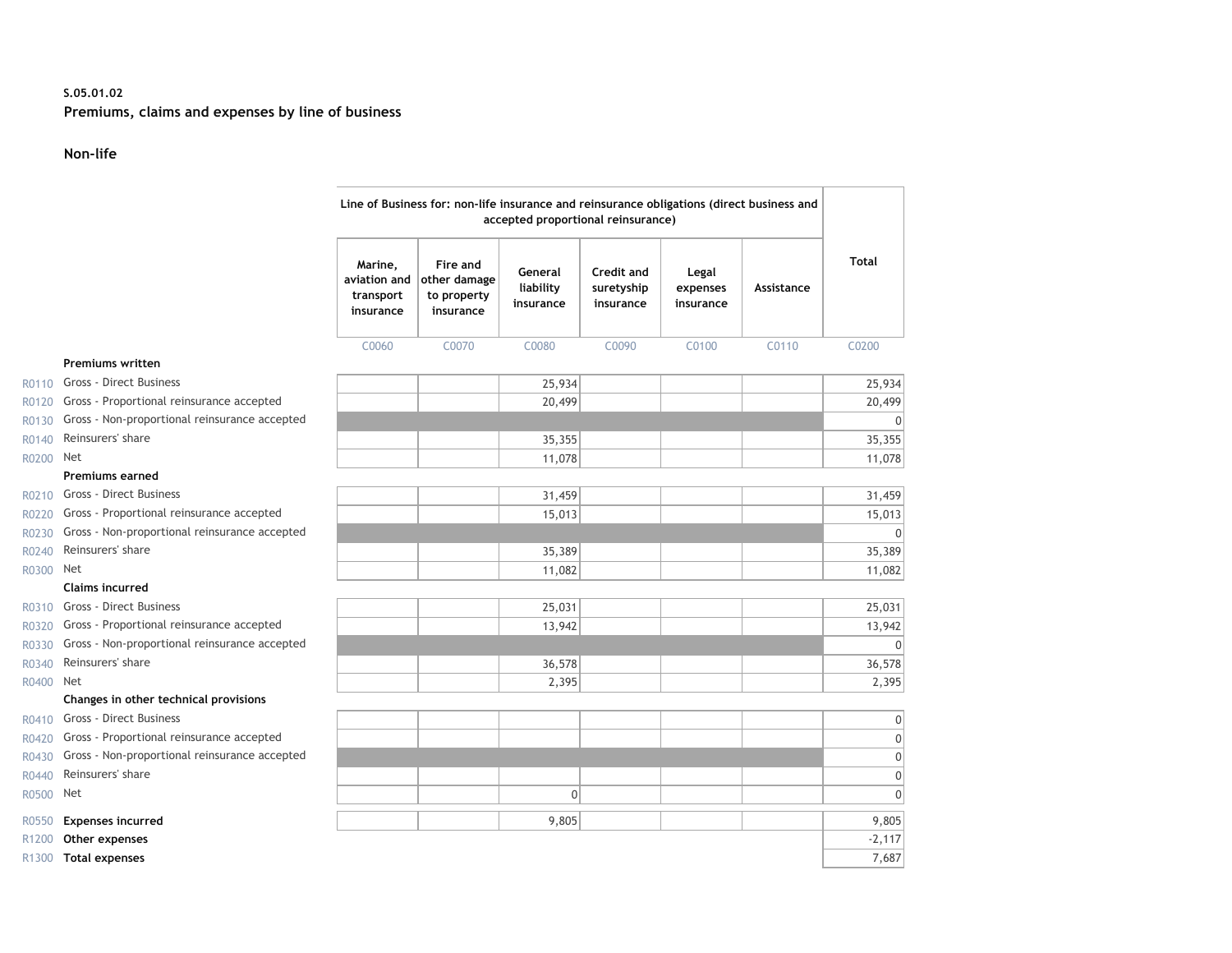## **S.05.02.01 Premiums, claims and expenses by country**

#### **Non-life**

|           |                                               | C0010               | C0020                                                   | C0030                | C0040       | C0050    | C0060                                                                              | C0070                           |
|-----------|-----------------------------------------------|---------------------|---------------------------------------------------------|----------------------|-------------|----------|------------------------------------------------------------------------------------|---------------------------------|
|           |                                               | <b>Home Country</b> | Top 5 countries (by amount of gross premiums written) - | non-life obligations |             |          | Top 5 countries (by amount of gross<br>premiums written) - non-life<br>obligations | Total Top 5 and<br>home country |
| R0010     |                                               |                     | <b>US</b>                                               | <b>CN</b>            | <b>NO</b>   | DE       | SG                                                                                 |                                 |
|           |                                               | C0080               | C0090                                                   | C0100                | C0110       | C0120    | C0130                                                                              | C0140                           |
|           | <b>Premiums written</b>                       |                     |                                                         |                      |             |          |                                                                                    |                                 |
|           | R0110 Gross - Direct Business                 | 10,608              | 0                                                       | 2,467                | $-2$        | $-22$    | 1,572                                                                              | 14,623                          |
| R0120     | Gross - Proportional reinsurance accepted     | 1,178               | 3,158                                                   | 58                   | 2,599       | 2,203    | 359                                                                                | 9,555                           |
| R0130     | Gross - Non-proportional reinsurance accepted | 0                   | $\Omega$                                                | $\Omega$             | $\mathbf 0$ | $\Omega$ | $\Omega$                                                                           | $\Omega$                        |
| R0140     | Reinsurers' share                             | 8,975               | 2,405                                                   | 1,922                | 1,977       | 1,661    | 1,470                                                                              | 18,410                          |
| R0200 Net |                                               | 2,812               | 753                                                     | 602                  | 620         | 520      | 461                                                                                | 5,769                           |
|           | <b>Premiums earned</b>                        |                     |                                                         |                      |             |          |                                                                                    |                                 |
|           | R0210 Gross - Direct Business                 | 14,190              | $\overline{0}$                                          | 1,146                | 894         | 903      | 2,353                                                                              | 19,487                          |
| R0220     | Gross - Proportional reinsurance accepted     | 320                 | 3,348                                                   | 25                   | 1,192       | 1,329    | $\mathbf{0}$                                                                       | 6,214                           |
| R0230     | Gross - Non-proportional reinsurance accepted | $\Omega$            | $\Omega$                                                | $\Omega$             | $\Omega$    | $\Omega$ | $\Omega$                                                                           | $\Omega$                        |
| R0240     | Reinsurers' share                             | 11,050              | 2,550                                                   | 892                  | 1,588       | 1,699    | 1,792                                                                              | 19,572                          |
| R0300 Net |                                               | 3,460               | 798                                                     | 279                  | 497         | 532      | 561                                                                                | 6,129                           |
|           | <b>Claims incurred</b>                        |                     |                                                         |                      |             |          |                                                                                    |                                 |
| R0310     | <b>Gross - Direct Business</b>                | 12,722              | $\overline{0}$                                          | 126                  | 554         | $-1,065$ | 992                                                                                | 13,329                          |
| R0320     | Gross - Proportional reinsurance accepted     | 0                   | 10,421                                                  | 0                    | 1,302       | 51       | $\mathbf{0}$                                                                       | 11,773                          |
| R0330     | Gross - Non-proportional reinsurance accepted | $\Omega$            | $\Omega$                                                | $\Omega$             | $\mathbf 0$ | $\Omega$ | $\Omega$                                                                           | 0                               |
| R0340     | Reinsurers' share                             | 12,079              | 10,321                                                  | 112                  | 1,655       | $-989$   | 884                                                                                | 24,062                          |
| R0400 Net |                                               | 644                 | 100                                                     | 14                   | 200         | $-24$    | 107                                                                                | 1,040                           |
|           | Changes in other technical provisions         |                     |                                                         |                      |             |          |                                                                                    |                                 |
|           | R0410 Gross - Direct Business                 |                     |                                                         |                      |             |          |                                                                                    | 0                               |
| R0420     | Gross - Proportional reinsurance accepted     |                     |                                                         |                      |             |          |                                                                                    | 0                               |
| R0430     | Gross - Non-proportional reinsurance accepted |                     |                                                         |                      |             |          |                                                                                    | 0                               |
| R0440     | Reinsurers' share                             |                     |                                                         |                      |             |          |                                                                                    | 0                               |
| R0500 Net |                                               | 0                   | $\mathbf{0}$                                            | $\Omega$             | 0           | 0        | $\Omega$                                                                           | 0                               |
| R0550     | <b>Expenses incurred</b>                      | 2,489               | 667                                                     | 533                  | 548         | 461      | 408                                                                                | 5,106                           |
| R1200     | Other expenses                                |                     |                                                         |                      |             |          |                                                                                    | $-1,103$                        |
|           | R1300 Total expenses                          |                     |                                                         |                      |             |          |                                                                                    | 4,003                           |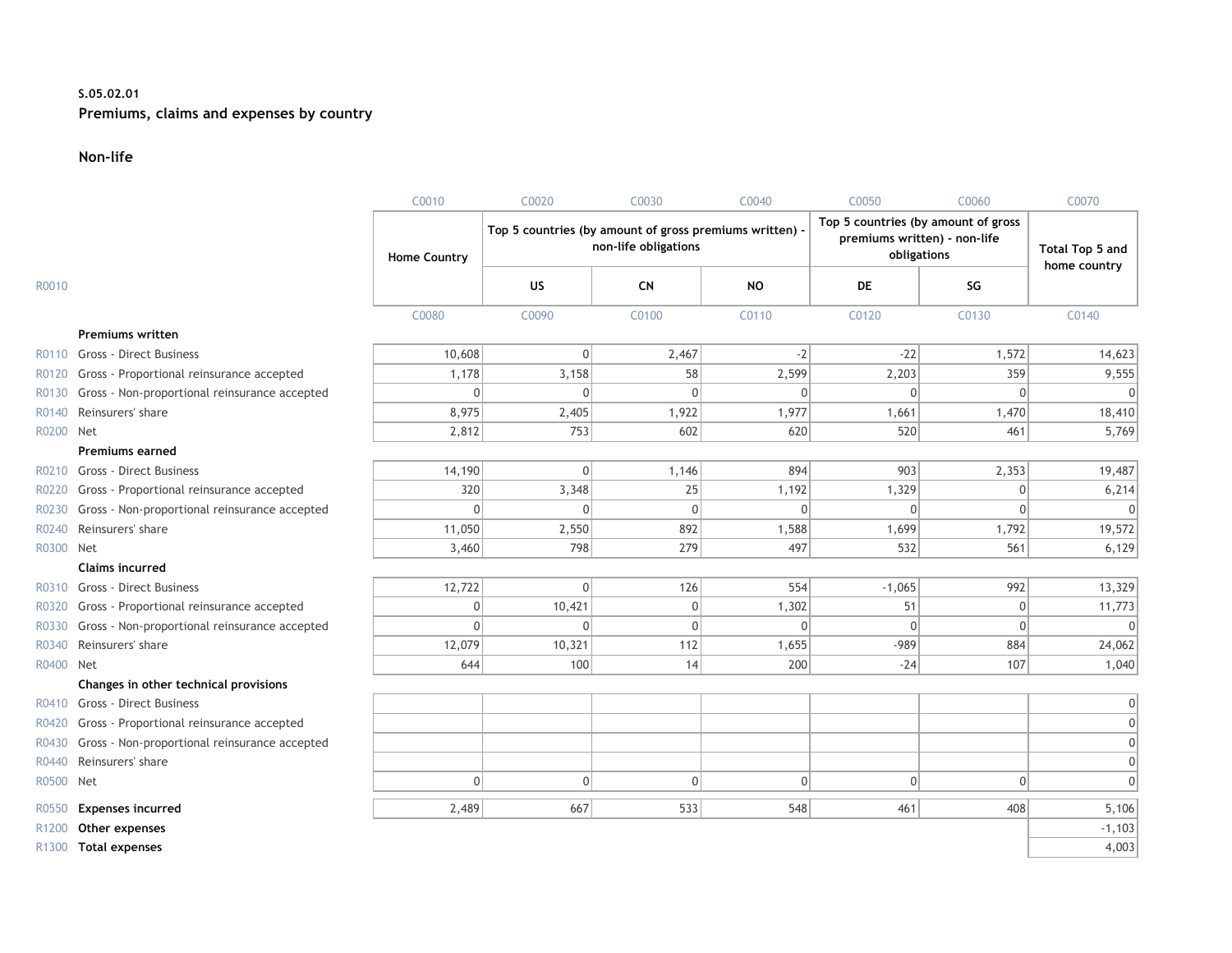|       |                                                                                                                                                                               | Direct business and accepted proportional reinsurance |                                                      |                                   |                                       |                             |            |                                     |  |  |
|-------|-------------------------------------------------------------------------------------------------------------------------------------------------------------------------------|-------------------------------------------------------|------------------------------------------------------|-----------------------------------|---------------------------------------|-----------------------------|------------|-------------------------------------|--|--|
|       |                                                                                                                                                                               | Marine,<br>aviation and<br>transport<br>insurance     | Fire and other<br>damage to<br>property<br>insurance | General<br>liability<br>insurance | Credit and<br>suretyship<br>insurance | Legal expenses<br>insurance | Assistance | <b>Total Non-Life</b><br>obligation |  |  |
|       |                                                                                                                                                                               | C0070                                                 | C0080                                                | C0090                             | C0100                                 | C0110                       | C0120      | C0180                               |  |  |
|       | R0010 Technical provisions calculated as a whole                                                                                                                              |                                                       |                                                      | 0                                 |                                       |                             |            | 0                                   |  |  |
|       | Total Recoverables from reinsurance/SPV and Finite Re after the<br>R0050 adjustment for expected losses due to counterparty default<br>associated to TP calculated as a whole |                                                       |                                                      |                                   |                                       |                             |            | $\Omega$                            |  |  |
|       | Technical provisions calculated as a sum of BE and RM                                                                                                                         |                                                       |                                                      |                                   |                                       |                             |            |                                     |  |  |
|       | <b>Best estimate</b><br>Premium provisions                                                                                                                                    |                                                       |                                                      |                                   |                                       |                             |            |                                     |  |  |
| R0060 | Gross                                                                                                                                                                         |                                                       |                                                      | 2,151                             |                                       |                             |            | 2,151                               |  |  |
| R0140 | Total recoverable from reinsurance/SPV and Finite Re<br>after the adjustment for expected losses due to<br>counterparty default                                               |                                                       |                                                      | 8,979                             |                                       |                             |            | 8,979                               |  |  |
| R0150 | <b>Net Best Estimate of Premium Provisions</b>                                                                                                                                |                                                       |                                                      | $-6,827$                          |                                       |                             |            | $-6,827$                            |  |  |
|       | <b>Claims provisions</b>                                                                                                                                                      |                                                       |                                                      |                                   |                                       |                             |            |                                     |  |  |
| R0160 | Gross                                                                                                                                                                         |                                                       |                                                      | 84,295                            |                                       |                             |            | 84,295                              |  |  |
| R0240 | Total recoverable from reinsurance/SPV and Finite Re<br>after the adjustment for expected losses due to<br>counterparty default                                               |                                                       |                                                      | 77,377                            |                                       |                             |            | 77,377                              |  |  |
| R0250 | <b>Net Best Estimate of Claims Provisions</b>                                                                                                                                 |                                                       |                                                      | 6,918                             |                                       |                             |            | 6,918                               |  |  |
|       | R0260 Total best estimate - gross                                                                                                                                             |                                                       |                                                      | 86,447                            |                                       |                             |            | 86,447                              |  |  |
| R0270 | Total best estimate - net                                                                                                                                                     |                                                       |                                                      | 91                                |                                       |                             |            | 91                                  |  |  |
|       | R0280 Risk margin                                                                                                                                                             |                                                       |                                                      | 1,748                             |                                       |                             |            | 1,748                               |  |  |
|       | Amount of the transitional on Technical Provisions                                                                                                                            |                                                       |                                                      |                                   |                                       |                             |            |                                     |  |  |
|       | R0290 Technical Provisions calculated as a whole                                                                                                                              |                                                       |                                                      |                                   |                                       |                             |            | 0                                   |  |  |
| R0300 | Best estimate                                                                                                                                                                 |                                                       |                                                      |                                   |                                       |                             |            | 0                                   |  |  |
|       | R0310 Risk margin                                                                                                                                                             |                                                       |                                                      |                                   |                                       |                             |            | 0                                   |  |  |
| R0320 | Technical provisions - total                                                                                                                                                  |                                                       |                                                      | 88,194                            |                                       |                             |            | 88,194                              |  |  |
|       | Recoverable from reinsurance contract/SPV and<br>R0330 Finite Re after the adjustment for expected losses due to<br>counterparty default - total                              |                                                       |                                                      | 86,355                            |                                       |                             |            | 86,355                              |  |  |
| R0340 | Technical provisions minus recoverables from reinsurance/SPV<br>and Finite Re - total                                                                                         |                                                       |                                                      | 1,839                             |                                       |                             |            | 1,839                               |  |  |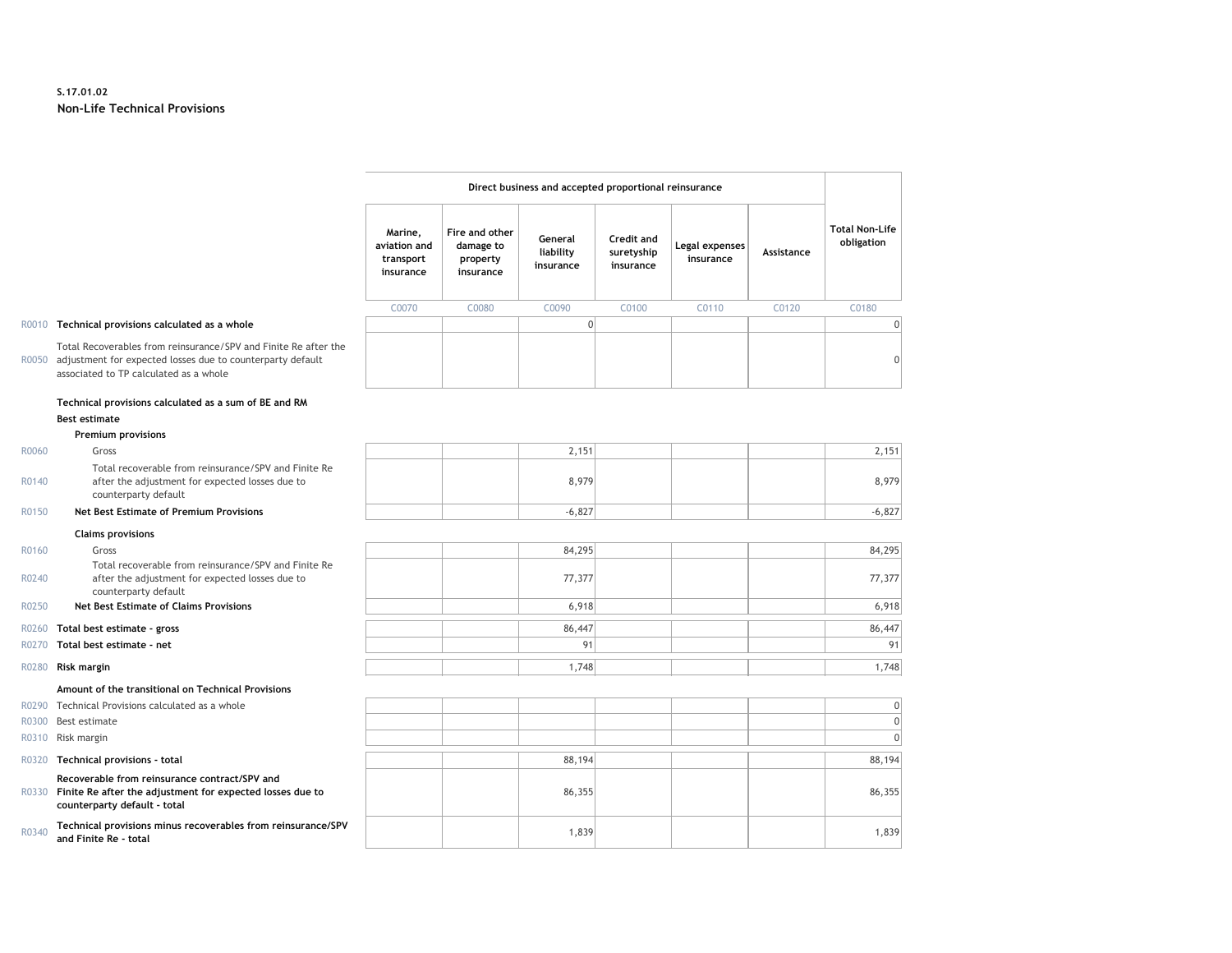#### **S.19.01.21Non-Life insurance claims**

#### **Total Non-life business**

Z0020

**Accident year / underwriting year**  Accident Year

|       |                   | Gross Claims Paid (non-cumulative) |        |                |       |                  |       |       |       |       |       |         |            |              |
|-------|-------------------|------------------------------------|--------|----------------|-------|------------------|-------|-------|-------|-------|-------|---------|------------|--------------|
|       | (absolute amount) |                                    |        |                |       |                  |       |       |       |       |       |         |            |              |
|       |                   | C0010                              | C0020  | C0030          | C0040 | C0050            | C0060 | C0070 | C0080 | C0090 | C0100 | C0110   | C0170      | C0180        |
|       | Year              |                                    |        |                |       | Development year |       |       |       |       |       |         | In Current | Sum of years |
|       |                   | 0                                  |        | $\overline{2}$ | 3     | $\overline{4}$   | 5     | 6     | 7     | 8     | 9     | $10E +$ | year       | (cumulative) |
| R0100 | Prior             |                                    |        |                |       |                  |       |       |       |       |       | 537     | 537        | 537          |
| R0160 | 2012              | 3,639                              | 4,251  | 2,180          | 1,594 | 546              | 507   | 108   | 1,126 | 663   | 8     |         | 8          | 14,622       |
| R0170 | 2013              | 3,641                              | 3,231  | 1,838          | 1,490 | 2,159            | 1,078 | 2,781 | 434   | 1,105 |       |         | 1,105      | 17,757       |
| R0180 | 2014              | 3,125                              | 3,695  | 5,133          | 3,787 | 1,016            | 122   | 670   | 139   |       |       |         | 139        | 17,687       |
| R0190 | 2015              | 2,976                              | 3,485  | 563            | 594   | 558              | 4,016 | 1,087 |       |       |       |         | 1,087      | 13,279       |
| R0200 | 2016              | 3,574                              | 4,059  | 2,078          | 4,053 | 100              | 181   |       |       |       |       |         | 181        | 14,045       |
| R0210 | 2017              | 2,450                              | 3,005  | 1,279          | 533   | 204              |       |       |       |       |       |         | 204        | 7,471        |
| R0220 | 2018              | 2,884                              | 5,258  | 7,941          | 2,368 |                  |       |       |       |       |       |         | 2,368      | 18,451       |
| R0230 | 2019              | 5,068                              | 3,107  | 2,368          |       |                  |       |       |       |       |       |         | 2,368      | 10,543       |
| R0240 | 2020              | 3,611                              | 16,372 |                |       |                  |       |       |       |       |       |         | 16,372     | 19,984       |
| R0250 | 2021              | 4,689                              |        |                |       |                  |       |       |       |       |       |         | 4,689      | 4,689        |
| R0260 |                   |                                    |        |                |       |                  |       |       |       |       |       | Total   | 29,058     | 139,066      |

|       |                   | <b>Gross Undiscounted Best Estimate Claims Provisions</b> |              |                |       |                  |       |       |                |       |       |              |             |
|-------|-------------------|-----------------------------------------------------------|--------------|----------------|-------|------------------|-------|-------|----------------|-------|-------|--------------|-------------|
|       | (absolute amount) |                                                           |              |                |       |                  |       |       |                |       |       |              |             |
|       |                   |                                                           |              |                |       |                  |       |       |                |       |       |              | C0360       |
|       |                   | C0200                                                     | C0210        | C0220          | C0230 | C0240            | C0250 | C0260 | C0270          | C0280 | C0290 | C0300        | Year end    |
|       | Year              |                                                           |              |                |       | Development year |       |       |                |       |       |              | (discounted |
|       |                   | $\bf 0$                                                   | $\mathbf{1}$ | $\overline{2}$ | 3     | 4                | 5     | 6     | $\overline{7}$ | 8     | 9     | $10E +$      | data)       |
| R0100 | Prior             |                                                           |              |                |       |                  |       |       |                |       |       | 4,658        | 4,630       |
| R0160 | 2012              | 0                                                         | 0            | 0              | 0     | $\Omega$         | 3,371 | 2,893 | 1,587          | 792   | 825   |              | 812         |
| R0170 | 2013              | 01                                                        | 0            | 0              | 0     | 5,317            | 8,236 | 3,673 | 943            | 398   |       |              | 390         |
| R0180 | 2014              | 01                                                        | 0            | 0              | 5,010 | 3,431            | 2,827 | 1,898 | 2,350          |       |       |              | 2,309       |
| R0190 | 2015              |                                                           | $\Omega$     | 5,367          | 7,654 | 5,605            | 5,461 | 4,945 |                |       |       |              | 4,868       |
| R0200 | 2016              | 01                                                        | 13,254       | 8,655          | 4,303 | 3,499            | 2,602 |       |                |       |       |              | 2,568       |
| R0210 | 2017              | 18,348                                                    | 11,552       | 6,709          | 4,961 | 5,068            |       |       |                |       |       |              | 5,004       |
| R0220 | 2018              | 19,437                                                    | 24,015       | 13,285         | 6,414 |                  |       |       |                |       |       |              | 6,323       |
| R0230 | 2019              | 20,544                                                    | 16,360       | 12,724         |       |                  |       |       |                |       |       |              | 12,530      |
| R0240 | 2020              | 23,297                                                    | 18,187       |                |       |                  |       |       |                |       |       |              | 17,900      |
| R0250 | 2021              | 27,406                                                    |              |                |       |                  |       |       |                |       |       |              | 26,960      |
| R0260 |                   |                                                           |              |                |       |                  |       |       |                |       |       | <b>Total</b> | 84,295      |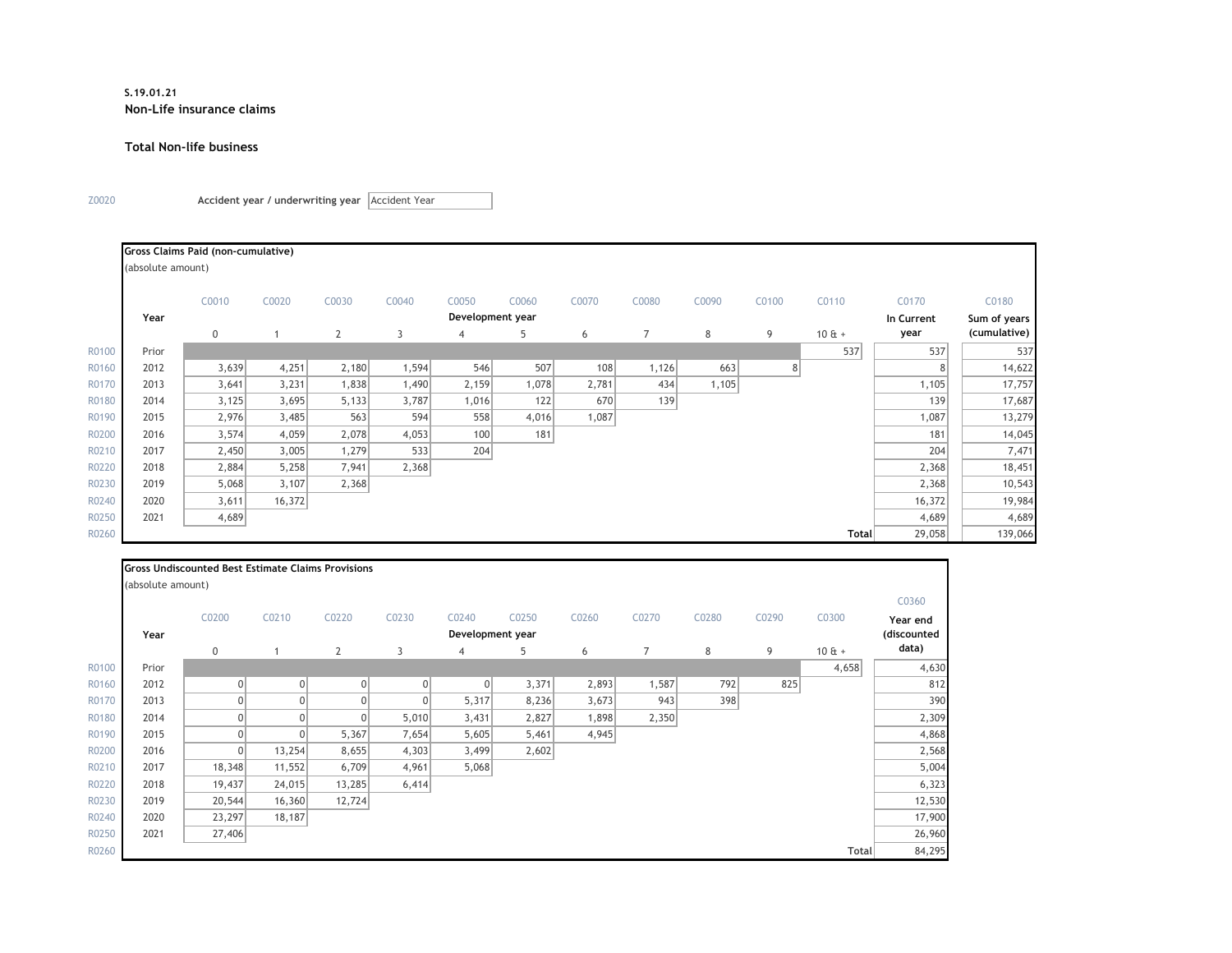#### **S.23.01.01Own Funds**

#### **Basic own funds before deduction for participations in other financial sector as foreseen in article 68 of Delegated Regulation 2015/35 Total Tier 1 unrestricted**

- 
- 
- R0040 Initial funds, members' contributions or the equivalent basic own-fund item for mutual and mutual-type undertakings 00 0
- 
- R0070 Surplus funds
- R0090 Preference shares
- 
- R0130 Reconciliation reserve
- R0140 Subordinated liabilities
- 
- R0180 Other own fund items approved by the supervisory authority as basic own funds not specified above 00000

#### R0220 **Own funds from the financial statements that should not be represented by the reconciliation reserve and do not meet the criteria to be classified as Solvency II own funds** 0

#### R0230 **Deductions for participations in financial and credit institutions** 0

#### **Ancillary own funds**

- R0300 Unpaid and uncalled ordinary share capital callable on demand 0
- R0310 Unpaid and uncalled initial funds, members' contributions or the equivalent basic own fund item for mutual and mutual type undertakings, callable on demand 0
- R0320 Unpaid and uncalled preference shares callable on demand 0
- R0330 A legally binding commitment to subscribe and pay for subordinated liabilities on demand 0
- R0340 Letters of credit and guarantees under Article 96(2) of the Directive 2009/138/EC 0
- R0350 Letters of credit and guarantees other than under Article 96(2) of the Directive 2009/138/EC 0
- R0360 Supplementary members calls under first subparagraph of Article 96(3) of the Directive 2009/138/EC 0
- R0370 Supplementary members calls other than under first subparagraph of Article 96(3) of the Directive 2009/138/EC 0
- R0390 Other ancillary own funds 0
- R0400 Total ancillary own funds

#### **Available and eligible own funds**

- R0500 Total available own funds to meet the SCR
- R0510 Total available own funds to meet the MCR
- 
- 

#### R0580 **SCR**

- R0600 **MCR**
- R0620 **Ratio of Eligible own funds to SCR** 391.23%
- R0640 **Ratio of Eligible own funds to MCR** 1237.09% and the state of the state of the state of the state of the state of the state of the state of  $\sim$  1237.09% and the state of  $\sim$  1237.09% and the state of  $\sim$  1237.09%

#### **Reconcilliation reserve**

- R0700 Excess of assets over liabilities 53,544 Franchic States over liabilities 53,544 Franchic States of assets over liabilities 53,544 Franchic States of assets over liabilities 53,544 Franchic States over liabilities 53
- R0710 Own shares (held directly and indirectly) 0
- R0720 Foreseeable dividends, distributions and charges
- R0730 Other basic own fund items 000 percent control to the control of the control of the control of the control of the control of the control of the control of the control of the control of the control of the control of t
- R0740 Adjustment for restricted own fund items in respect of matching adjustment portfolios and ring fenced funds 000  $\,$

#### R0760 **Reconciliation reserve**

#### **Expected profits**

- R0770 Expected profits included in future premiums (EPIFP) Life business
- R0780 Expected profits included in future premiums (EPIFP) Non- life business 7,488
- R0790 **Total Expected profits included in future premiums (EPIFP)** 7,488

| Basic own funds before deduction for participations in other financial sector as foreseen in article 68 of Delegated Regulation 2015/35                                           | Total  | Tier 1<br>unrestricted | Tier 1<br>restricted | Tier 2 | Tier 3 |
|-----------------------------------------------------------------------------------------------------------------------------------------------------------------------------------|--------|------------------------|----------------------|--------|--------|
|                                                                                                                                                                                   | C0010  | C0020                  | C0030                | C0040  | C0050  |
| R0010 Ordinary share capital (gross of own shares)                                                                                                                                |        |                        |                      |        |        |
| R0030 Share premium account related to ordinary share capital                                                                                                                     |        |                        |                      |        |        |
| R0040 Initial funds, members' contributions or the equivalent basic own-fund item for mutual and mutual-type undertakings                                                         |        |                        |                      |        |        |
| R0050 Subordinated mutual member accounts                                                                                                                                         |        |                        |                      |        |        |
| R0070 Surplus funds                                                                                                                                                               |        |                        |                      |        |        |
| R0090 Preference shares                                                                                                                                                           |        |                        |                      |        |        |
| R0110 Share premium account related to preference shares                                                                                                                          |        |                        |                      |        |        |
| R0130 Reconciliation reserve                                                                                                                                                      | 53,544 | 53,544                 |                      |        |        |
| R0140 Subordinated liabilities                                                                                                                                                    |        |                        |                      |        |        |
| R0160 An amount equal to the value of net deferred tax assets                                                                                                                     |        |                        |                      |        |        |
| R0180 Other own fund items approved by the supervisory authority as basic own funds not specified above                                                                           |        |                        |                      |        |        |
| R0220 Own funds from the financial statements that should not be represented by the reconciliation reserve and do not meet the criteria to be classified as Solvency II own funds |        |                        |                      |        |        |
| R0230 Deductions for participations in financial and credit institutions                                                                                                          |        |                        |                      |        |        |
| R0290 Total basic own funds after deductions                                                                                                                                      | 53,544 | 53,544                 |                      |        |        |
|                                                                                                                                                                                   |        |                        |                      |        |        |



| R0500 Total available own funds to meet the SCR | 53,544 | 53,544 |  |  |
|-------------------------------------------------|--------|--------|--|--|
| R0510 Total available own funds to meet the MCR | 53,544 | 53,544 |  |  |
| R0540 Total eligible own funds to meet the SCR  | 53,544 | 53,544 |  |  |
| R0550 Total eligible own funds to meet the MCR  | 53,544 | 53,544 |  |  |
|                                                 |        |        |  |  |

|                                  | 13.6861  |  |
|----------------------------------|----------|--|
|                                  | 4.328    |  |
| tio of Eligible own funds to SCR | 391.23%  |  |
| tio of Eligible own funds to MCR | 1237.09% |  |

e de la constantidad de la constantidad de la constantidad de la constantidad de la constantidad de la constantidad de la constantidad de la constantidad de la constantidad de la constantidad de la constantidad de la const

|                                                                                       | 33,311 |  |
|---------------------------------------------------------------------------------------|--------|--|
| ctly and indirectly)                                                                  |        |  |
| , distributions and charges                                                           |        |  |
| items                                                                                 |        |  |
| ted own fund items in respect of matching adjustment portfolios and ring fenced funds |        |  |
|                                                                                       | 53,544 |  |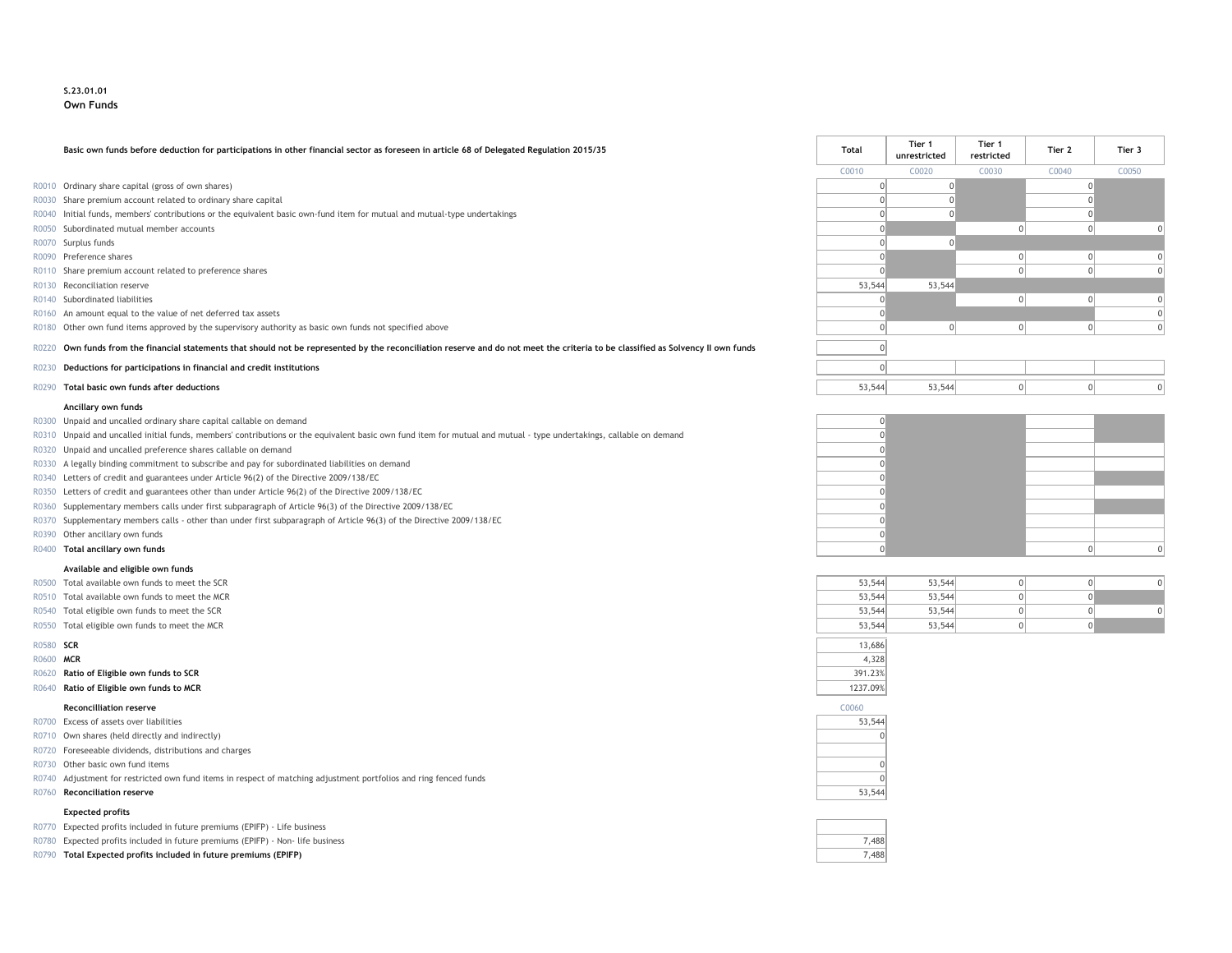#### **S.25.01.21 Solvency Capital Requirement - for undertakings on Standard Formula**

|       |                                                                                                   | Gross solvency<br>capital requirement | <b>USP</b>                    | Simplifications                              |
|-------|---------------------------------------------------------------------------------------------------|---------------------------------------|-------------------------------|----------------------------------------------|
|       |                                                                                                   | C0110                                 | C0090                         | C0120                                        |
|       | R0010 Market risk                                                                                 | 6,175                                 |                               |                                              |
|       | R0020 Counterparty default risk                                                                   | 1,976                                 |                               |                                              |
|       | R0030 Life underwriting risk                                                                      | 0                                     |                               |                                              |
|       | R0040 Health underwriting risk                                                                    | $\overline{0}$                        |                               |                                              |
|       | R0050 Non-life underwriting risk                                                                  | 6,486                                 |                               |                                              |
|       | R0060 Diversification                                                                             | $-3,544$                              |                               |                                              |
|       |                                                                                                   |                                       | <b>USP Key</b>                |                                              |
|       | R0070 Intangible asset risk                                                                       | $\mathbf{0}$                          | For life underwriting risk:   |                                              |
|       |                                                                                                   |                                       |                               | 1 - Increase in the amount of annuity        |
|       | R0100 Basic Solvency Capital Requirement                                                          | 11,093                                | benefits<br>9 - None          |                                              |
|       |                                                                                                   |                                       | For health underwriting risk: |                                              |
|       | <b>Calculation of Solvency Capital Requirement</b>                                                | C0100                                 |                               | 1 - Increase in the amount of annuity        |
|       | R0130 Operational risk                                                                            | 2,593                                 | benefits                      | 2 - Standard deviation for NSLT health       |
|       | R0140 Loss-absorbing capacity of technical provisions                                             | U                                     | premium risk                  |                                              |
|       | R0150 Loss-absorbing capacity of deferred taxes                                                   |                                       | premium risk                  | 3 - Standard deviation for NSLT health gross |
|       | R0160 Capital requirement for business operated in accordance with Art. 4 of Directive 2003/41/EC | 0                                     |                               | 4 - Adjustment factor for non-proportional   |
| R0200 | Solvency Capital Requirement excluding capital add-on                                             | 13,686                                | reinsurance                   | 5 - Standard deviation for NSLT health       |
|       | R0210 Capital add-ons already set                                                                 | 0                                     | reserve risk                  |                                              |
|       | R0220 Solvency capital requirement                                                                | 13,686                                | 9 - None                      |                                              |
|       |                                                                                                   |                                       |                               | For non-life underwriting risk:              |
|       | Other information on SCR                                                                          |                                       | reinsurance                   | 4 - Adjustment factor for non-proportional   |
|       | R0400 Capital requirement for duration-based equity risk sub-module                               | 0                                     |                               | 6 - Standard deviation for non-life          |
|       | R0410 Total amount of Notional Solvency Capital Requirements for remaining part                   | 0                                     | premium risk                  | 7 - Standard deviation for non-life gross    |
|       | R0420 Total amount of Notional Solvency Capital Requirements for ring fenced funds                | $\overline{0}$                        | premium risk                  |                                              |
|       | R0430 Total amount of Notional Solvency Capital Requirements for matching adjustment portfolios   | 0                                     | reserve risk                  | 8 - Standard deviation for non-life          |
|       | R0440 Diversification effects due to RFF nSCR aggregation for article 304                         | $\overline{0}$                        | 9 - None                      |                                              |
|       | Approach to tax rate                                                                              | C0109                                 |                               |                                              |
| R0590 | Approach based on average tax rate                                                                | $\mathbf 0$                           |                               |                                              |
|       |                                                                                                   |                                       |                               |                                              |
|       | Calculation of loss absorbing capacity of deferred taxes                                          | <b>LAC DT</b>                         |                               |                                              |
|       |                                                                                                   | C0130                                 |                               |                                              |
|       | R0640 LAC DT                                                                                      |                                       |                               |                                              |
|       |                                                                                                   |                                       |                               |                                              |

- R0650 LAC DT justified by reversion of deferred tax liabilities  $\boxed{0}$
- R0660 LAC DT justified by reference to probable future taxable economic profit  $\overline{0}$
- R0670 LAC DT justified by carry back, current year  $0$
- R0680 LAC DT justified by carry back, future years  $0$
- R0690 Maximum LAC DT 0